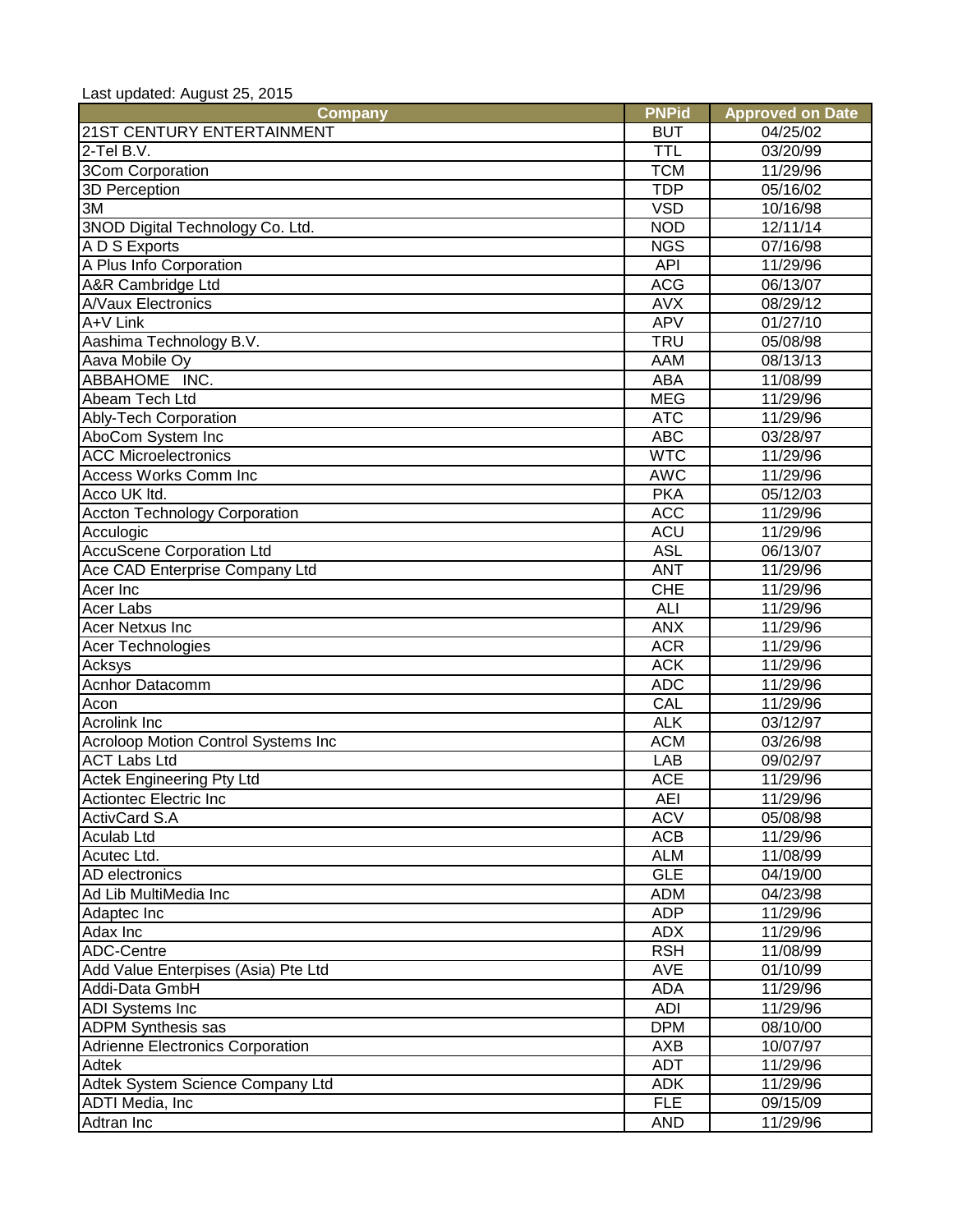| Advan Int'l Corporation                        | <b>AGM</b> | 05/26/98 |
|------------------------------------------------|------------|----------|
| <b>Advance Computer Corporation</b>            | <b>AVN</b> | 06/10/10 |
| <b>Advanced Digital Systems</b>                | <b>MSM</b> | 11/29/96 |
| Advanced Electronic Designs, Inc.              | <b>AED</b> | 07/12/04 |
| <b>Advanced Engineering</b>                    | <b>RJS</b> | 06/25/98 |
| <b>Advanced Gravis</b>                         | <b>GRV</b> | 11/29/96 |
| Advanced Integ. Research Inc                   | <b>AIR</b> | 11/29/96 |
| Advanced Logic                                 | <b>ALR</b> | 11/29/96 |
| <b>Advanced Micro Devices Inc</b>              | ADV        | 11/29/96 |
| <b>Advanced Micro Peripherals Ltd</b>          | <b>EVE</b> | 11/18/11 |
| Advanced Optics Electronics, Inc.              | <b>AOE</b> | 04/20/04 |
| <b>Advanced Peripheral Devices Inc</b>         | <b>ADD</b> | 11/29/96 |
| <b>Advanced Research Technology</b>            | <b>ABV</b> | 01/16/97 |
| <b>Advanced Signal Processing Technologies</b> | <b>PSA</b> | 09/13/99 |
| Advantech Co., Ltd.                            | <b>AHC</b> | 06/13/07 |
| Aerodata Holdings Ltd                          | <b>ADH</b> | 11/11/97 |
| <b>Aetas Peripheral International</b>          | <b>AEP</b> | 11/08/99 |
| Aethra Telecomunicazioni S.r.l.                | <b>AET</b> | 12/13/96 |
| <b>Agentur Chairos</b>                         | <b>CHS</b> | 03/15/01 |
| Agilent Technologies                           | <b>AGT</b> | 10/08/01 |
| <b>Ahead Systems</b>                           | <b>ASI</b> | 11/29/96 |
| AIMS Lab Inc                                   | <b>AIM</b> | 03/13/98 |
| Airlib, Inc                                    | <b>AYR</b> | 02/21/00 |
| Aironet Wireless Communications, Inc.          | <b>AWL</b> | 08/11/98 |
| Aiwa Company Ltd                               | AIW        | 11/29/96 |
| AJA Video Systems, Inc.                        | <b>AJA</b> | 10/11/07 |
| <b>AKAMI Electric Co., Ltd</b>                 | <b>AKE</b> | 09/03/10 |
| Akebia Ltd                                     | <b>AKB</b> | 11/29/96 |
| <b>AKIA Corporation</b>                        | AKI        | 12/23/98 |
| <b>AL Systems</b>                              | <b>ALH</b> | 01/20/99 |
| Alacron Inc                                    | <b>ALA</b> | 11/29/96 |
| Alana Technologies                             | <b>ALN</b> | 01/13/00 |
| Alcatel                                        | <b>AOT</b> | 11/06/01 |
| <b>Alcatel Bell</b>                            | <b>ABE</b> | 11/29/96 |
| Aldebbaron                                     | <b>ADB</b> | 03/15/01 |
| Alenco BV                                      | <b>ALE</b> | 05/20/14 |
| ALEXON Co., Ltd.                               | ALX        | 09/13/99 |
| Alfa Inc                                       | <b>AFA</b> | 11/29/96 |
| Algolith Inc.                                  | <b>ALO</b> | 05/02/05 |
| AlgolTek, Inc.                                 | <b>AGO</b> | 10/23/13 |
| Alien Internet Services                        | <b>AIS</b> | 06/21/01 |
| Allen Bradley Company                          | <b>ABD</b> | 11/29/96 |
| Alliance Semiconductor Corporation             | <b>ALL</b> | 11/29/96 |
| <b>Allied Telesis KK</b>                       | <b>ATI</b> | 11/29/96 |
| Allied Telesyn International (Asia) Pte Ltd    | <b>ATA</b> | 11/10/97 |
| Allied Telesyn Int'l                           | <b>ATK</b> | 11/29/96 |
| Allion Computer Inc.                           | <b>ACO</b> | 10/23/00 |
| Alpha Data                                     | XAD        | 10/08/09 |
| Alpha Electronics Company                      | <b>AEJ</b> | 11/29/96 |
| Alpha Telecom Inc                              | <b>ATD</b> | 09/26/97 |
| Alpha-Top Corporation                          | <b>ATP</b> | 12/04/96 |
| AlphaView LCD                                  | <b>ALV</b> | 11/01/08 |
| Alpine Electronics, Inc.                       | <b>APE</b> | 01/22/13 |
| Alps Electric Company Ltd                      | <b>ALP</b> | 11/29/96 |
| Alps Electric Inc                              | <b>AUI</b> | 11/29/96 |
|                                                |            |          |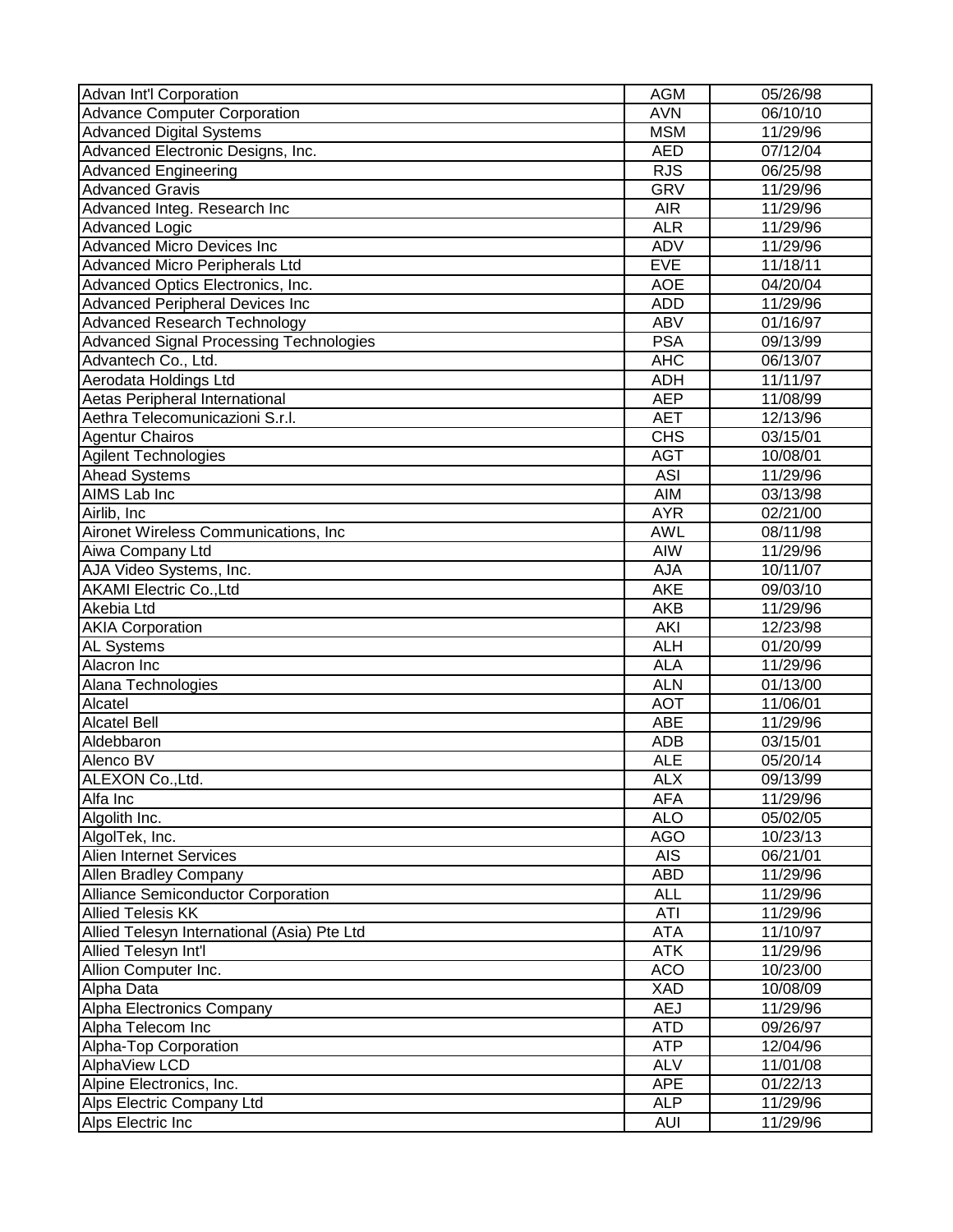| Alta Research Corporation                               | <b>ARC</b> | 11/29/96 |
|---------------------------------------------------------|------------|----------|
| <b>Altec Corporation</b>                                | <b>ALC</b> | 08/04/98 |
| <b>Altec Lansing</b>                                    | <b>ALJ</b> | 01/13/00 |
| ALTINEX, INC.                                           | <b>AIX</b> | 04/24/01 |
| Altmann Industrieelektronik                             | <b>AIE</b> | 11/29/96 |
| <b>Altos Computer Systems</b>                           | <b>ACS</b> | 11/29/96 |
| Altos India Ltd                                         | <b>AIL</b> | 11/29/96 |
| Altra                                                   | <b>ALT</b> | 11/29/96 |
| Alvedon Computers Ltd                                   | <b>CNC</b> | 11/06/98 |
| Ambient Technologies, Inc.                              | <b>AMB</b> | 05/16/99 |
| <b>Amdek Corporation</b>                                | <b>AMD</b> | 11/29/96 |
| America OnLine                                          | <b>AOL</b> | 11/29/96 |
| American Biometric Company                              | <b>YOW</b> | 05/16/99 |
| <b>American Express</b>                                 | <b>AXP</b> | 07/16/99 |
| <b>American Magnetics</b>                               | <b>AXI</b> | 03/15/01 |
| American Megatrends Inc                                 | AMI        | 11/29/96 |
| American Nuclear Systems Inc                            | <b>MCA</b> | 02/12/97 |
| American Power Conversion                               | <b>CNB</b> | 03/15/01 |
| American Power Conversion                               | <b>APC</b> | 11/29/96 |
| Amimon LTD.                                             | <b>AMN</b> | 06/13/07 |
| Amino Technologies PLC and Amino Communications Limited | <b>AMO</b> | 12/09/11 |
| <b>AMiT Ltd</b>                                         | <b>AKL</b> | 12/02/97 |
| AMP Inc                                                 | <b>AMP</b> | 11/29/96 |
| Amptron International Inc.                              | All        | 05/24/00 |
| <b>AMT</b> International Industry                       | <b>AMT</b> | 11/29/96 |
| AmTRAN Technology Co., Ltd.                             | <b>AMR</b> | 06/10/13 |
| <b>AMX LLC</b>                                          | <b>AMX</b> | 07/06/08 |
| Anakron                                                 | <b>ANA</b> | 11/08/99 |
| Analog & Digital Devices Tel. Inc                       | <b>ADN</b> | 03/14/97 |
| Analog Devices Inc                                      | <b>ADS</b> | 11/29/96 |
| Analog Way SAS                                          | <b>ANW</b> | 01/22/14 |
| Analogix Semiconductor, Inc                             | <b>ANL</b> | 10/10/05 |
| Anatek Electronics Inc.                                 | AAE        | 05/25/04 |
| Anchor Bay Technologies, Inc.                           | <b>ABT</b> | 02/14/06 |
| <b>Ancor Communications Inc</b>                         | <b>ACI</b> | 11/29/96 |
| Ancot                                                   | <b>ANC</b> | 11/29/96 |
| Anderson Multimedia Communications (HK) Limited         | <b>AML</b> | 01/03/03 |
| <b>Andrew Network Production</b>                        | <b>ANP</b> | 11/29/96 |
| Anigma Inc                                              | ANI        | 11/29/96 |
| Anko Electronic Company Ltd                             | <b>ANK</b> | 03/24/98 |
| Ann Arbor Technologies                                  | <b>AAT</b> | 04/24/01 |
| an-najah university                                     | <b>BBB</b> | 03/15/01 |
| <b>Anorad Corporation</b>                               | <b>ANO</b> | 01/13/00 |
| <b>ANR Ltd</b>                                          | <b>ANR</b> | 11/29/96 |
| <b>Ansel Communication Company</b>                      | <b>ANS</b> | 11/29/96 |
| <b>Antex Electronics Corporation</b>                    | <b>AEC</b> | 11/29/96 |
| AOpen Inc.                                              | <b>AOA</b> | 11/06/01 |
| <b>AP Designs Ltd</b>                                   | <b>APX</b> | 12/08/97 |
| Apache Micro Peripherals Inc                            | <b>DNG</b> |          |
|                                                         | <b>APL</b> | 11/11/97 |
| Aplicom Oy                                              |            | 05/02/05 |
| Appian Tech Inc                                         | <b>APN</b> | 11/29/96 |
| Apple Computer Inc                                      | <b>APP</b> | 11/29/96 |
| AppliAdata                                              | <b>APD</b> | 11/29/96 |
| <b>Applied Creative Technology</b>                      | <b>ACT</b> | 11/29/96 |
| Applied Memory Tech                                     | <b>APM</b> | 11/29/96 |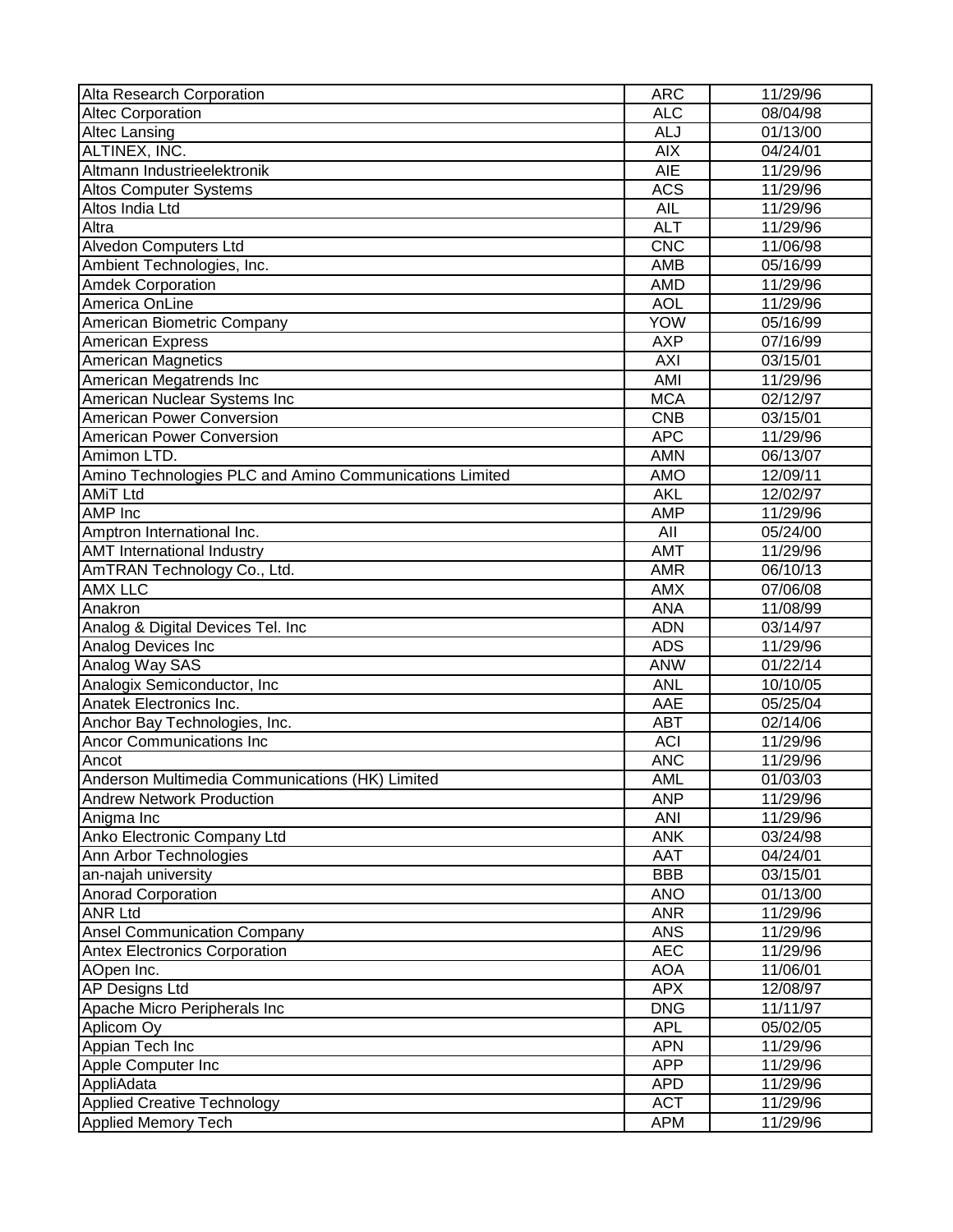| <b>Apricot Computers</b>              | <b>ACL</b> | 11/29/96 |
|---------------------------------------|------------|----------|
| Aprilia s.p.a.                        | <b>APR</b> | 02/22/99 |
| <b>ArchiTek Corporation</b>           | <b>ATJ</b> | 01/22/14 |
| <b>Archtek Telecom Corporation</b>    | <b>ACH</b> | 01/15/97 |
| Arcus Technology Ltd                  | <b>ATL</b> | 11/29/96 |
| AREC Inc.                             | <b>ARD</b> | 07/08/13 |
| Arescom Inc                           | <b>ARS</b> | 11/29/96 |
| Argolis                               | <b>AGL</b> | 03/15/01 |
| Argosy Research Inc                   | <b>ARI</b> | 02/24/97 |
| Argus Electronics Co., LTD            | <b>ARG</b> | 06/04/04 |
| Ariel Corporation                     | <b>ACA</b> | 12/13/96 |
| Arima                                 | <b>ARM</b> | 04/07/04 |
| Arithmos, Inc.                        | <b>ADE</b> | 07/16/99 |
| Ark Logic Inc                         | <b>ARK</b> | 11/29/96 |
| Arlotto Comnet Inc                    | ARL        | 04/29/97 |
| ARMSTEL, Inc.                         | <b>AMS</b> | 02/25/11 |
| Arnos Insturments & Computer Systems  | <b>AIC</b> | 11/29/96 |
| ARRIS Group, Inc.                     | <b>ARR</b> | 01/27/15 |
| ART s.r.l.                            | <b>IMB</b> | 01/27/12 |
| Artish Graphics Inc                   | AGI        | 11/29/96 |
| Arvanics                              | <b>NPA</b> | 03/05/15 |
| Asahi Kasei Microsystems Company Ltd  | <b>AKM</b> | 11/29/96 |
| Asante Tech Inc                       | <b>ASN</b> | 11/29/96 |
| <b>Ascom Business Systems</b>         | <b>HER</b> | 01/20/99 |
| Ascom Strategic Technology Unit       | <b>ASC</b> | 11/29/96 |
| ASEM S.p.A.                           | <b>ASM</b> | 03/15/01 |
| ASEM S.p.A.                           | <b>AEM</b> | 11/29/96 |
| AseV Display Labs                     | <b>ASE</b> | 10/16/98 |
| <b>Ashton Bentley Concepts</b>        | <b>ASH</b> | 09/20/13 |
| Asia Microelectronic Development Inc  | <b>AMA</b> | 09/24/97 |
| Ask A/S                               | <b>ASK</b> | 11/29/96 |
| <b>Askey Computer Corporation</b>     | <b>DYN</b> | 07/22/97 |
| <b>Askey Computer Corporation</b>     | <b>AKY</b> | 04/02/97 |
| <b>ASP Microelectronics Ltd</b>       | <b>ASP</b> | 11/29/96 |
| Aspen Tech Inc                        | <b>ACP</b> | 11/29/96 |
| <b>AST Research Inc</b>               | <b>AST</b> | 11/29/96 |
| Astec Inc                             | <b>JAC</b> | 11/29/96 |
| <b>ASTRA Security Products Ltd</b>    | <b>ADL</b> | 07/30/97 |
| ASTRO DESIGN, INC.                    | <b>ATO</b> | 06/06/03 |
| Asuscom Network Inc                   | <b>ASU</b> | 11/29/96 |
| AT&T                                  | <b>ATT</b> | 11/29/96 |
| <b>AT&amp;T Global Info Solutions</b> | GIS        | 11/29/96 |
| <b>AT&amp;T Microelectronics</b>      | <b>HSM</b> | 11/29/96 |
| <b>AT&amp;T Microelectronics</b>      | <b>TME</b> | 11/29/96 |
| AT&T Paradyne                         | <b>PDN</b> | 11/29/96 |
| <b>Atelier Vision Corporation</b>     | AVJ        | 02/24/15 |
| Athena Informatica S.R.L.             | <b>ATH</b> | 01/29/97 |
| Athena Smartcard Solutions Ltd.       | <b>ATN</b> | 09/13/99 |
| <b>Athenix Corporation</b>            | <b>ATX</b> | 11/29/96 |
| ATI Tech Inc                          | <b>BUJ</b> | 11/29/96 |
| Atlantis                              | CFG        | 11/29/96 |
| <b>ATM Ltd</b>                        | <b>ATM</b> | 11/29/96 |
| Atom Komplex Prylad                   | <b>AKP</b> | 10/23/00 |
| <b>Attachmate Corporation</b>         | <b>AMC</b> | 11/29/96 |
| Attero Tech, LLC                      | <b>FWA</b> | 04/20/10 |
|                                       |            |          |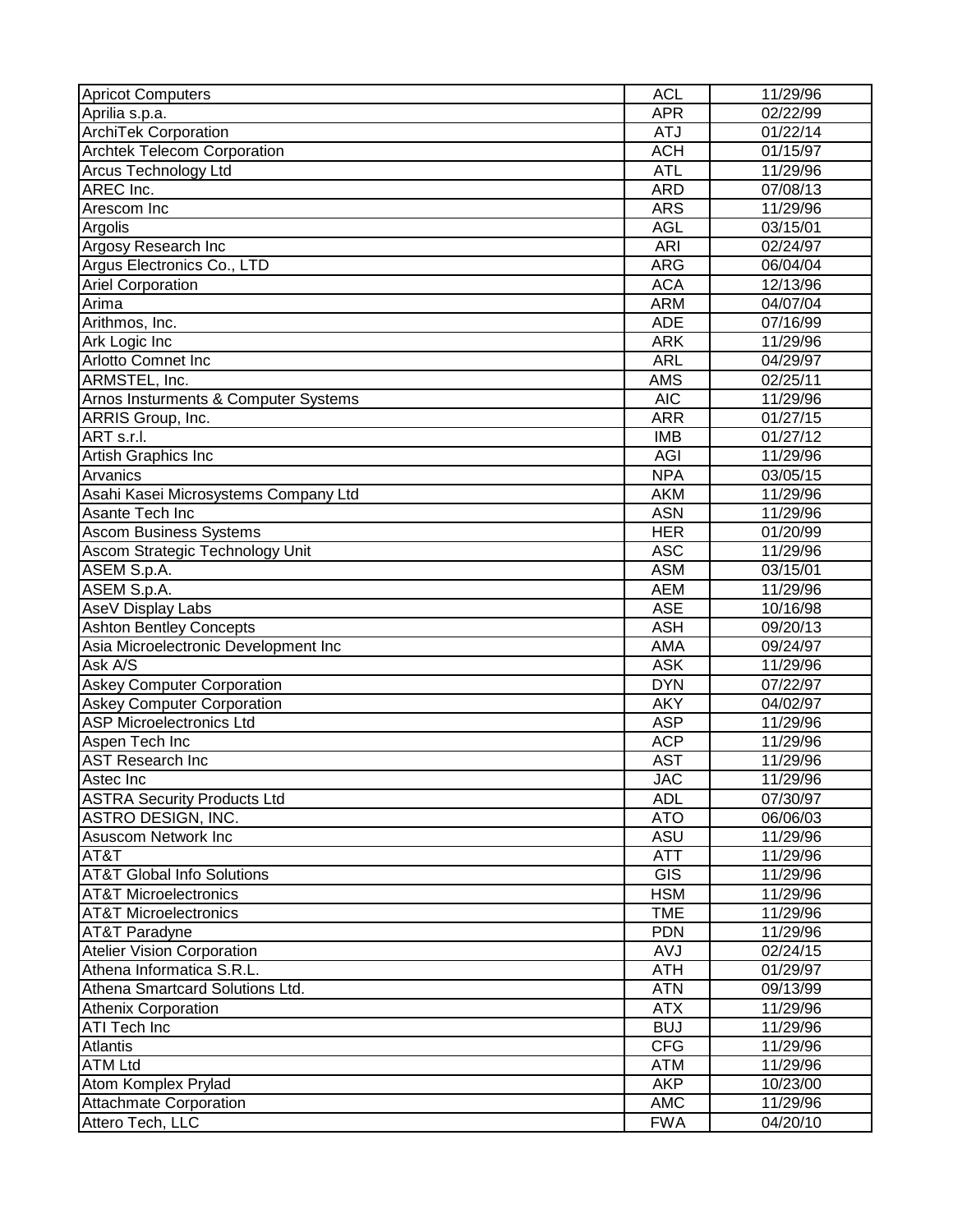| Audio Processing Technology Ltd                                | <b>APT</b> | 03/18/97          |
|----------------------------------------------------------------|------------|-------------------|
| AudioScience                                                   | <b>ASX</b> | 11/29/96          |
| August Home, Inc.                                              | <b>AUG</b> | 06/11/14          |
| <b>Auravision Corporation</b>                                  | <b>AVC</b> | 11/29/96          |
| <b>Aureal Semiconductor</b>                                    | <b>AUR</b> | 11/29/96          |
| Autologic Inc                                                  | <b>APS</b> | 11/29/96          |
| automated computer control systems                             | CLT        | 09/13/99          |
| <b>Autotime Corporation</b>                                    | <b>AUT</b> | 10/08/01          |
| Auvidea GmbH                                                   | <b>AUV</b> | 04/21/14          |
| Avalue Technology Inc.                                         | <b>AVL</b> | 11/18/11          |
| Avance Logic Inc                                               | <b>ALS</b> | 11/29/96          |
| Avaya Communication                                            | <b>AVA</b> | 03/15/01          |
| Avencall                                                       | <b>AEN</b> | 01/27/12          |
| AVer Information Inc.                                          | <b>AVR</b> | 05/07/10          |
| <b>Avid Electronics Corporation</b>                            | <b>AVD</b> | 11/29/96          |
| <b>AVM GmbH</b>                                                | <b>AVM</b> | 11/29/96          |
| <b>Avocent Corporation</b>                                     | <b>AVO</b> | 10/23/00          |
| <b>Avolites Ltd</b>                                            | AAA        | 02/17/12          |
| Avtek (Electronics) Pty Ltd                                    | <b>AVT</b> | 11/29/96          |
| <b>AWETA BV</b>                                                | <b>ACD</b> | 01/20/98          |
| Axel                                                           | <b>AXL</b> | 11/29/96          |
| AXIOMTEK CO., LTD.                                             | <b>AXC</b> | 05/02/05          |
| Axonic Labs LLC                                                | <b>AXO</b> | 06/21/12          |
| Axtend Technologies Inc                                        | <b>AXT</b> | 12/01/97          |
| <b>Axxon Computer Corporation</b>                              | <b>AXX</b> | 11/29/96          |
| <b>AXYZ Automation Services, Inc.</b>                          | <b>AXY</b> | 08/11/98          |
| Aydin Displays                                                 | <b>AYD</b> | 06/13/07          |
| AZ Middelheim - Radiotherapy                                   | <b>AZM</b> | 11/14/03          |
| Aztech Systems Ltd                                             | <b>AZT</b> | 11/29/96          |
| B&Bh                                                           | <b>BBH</b> | 01/17/03          |
| B.& V. s.r.l.                                                  | <b>SMR</b> | 03/21/97          |
| B.F. Engineering Corporation                                   | <b>BFE</b> | 11/29/96          |
| B.U.G., Inc.                                                   | <b>BUG</b> | 08/30/11          |
| Bang & Olufsen                                                 | <b>BNO</b> | 05/16/03          |
| Banksia Tech Pty Ltd                                           | <b>BNK</b> | 11/29/96          |
| Banyan                                                         | <b>BAN</b> | 11/29/96          |
| <b>BARC</b>                                                    | <b>BRC</b> | 08/10/00          |
| <b>Barco Display Systems</b>                                   | <b>BDS</b> | 09/13/99          |
| <b>Barco GmbH</b>                                              | <b>BCD</b> | 03/07/11          |
| Barco Graphics N.V                                             | <b>BGB</b> | 11/29/96          |
| Barco, N.V.                                                    | <b>BPS</b> | 09/12/00          |
| Barco, N.V.                                                    | <b>DDS</b> | 10/23/00          |
| Baug & Olufsen                                                 | <b>BEO</b> | 11/29/96          |
| <b>Beaver Computer Corporaton</b>                              | <b>BCC</b> | 11/29/96          |
| <b>Beckhoff Automation</b>                                     | <b>BEC</b> | 04/25/02          |
| Beckworth Enterprises Inc                                      | <b>BEI</b> | 07/16/97          |
| Beijing Aerospace Golden Card Electronic Engineering Co., Ltd. | <b>AGC</b> | 06/21/01          |
| Beijing AnHeng SecoTech Information Technology Co., Ltd.       | <b>AHS</b> | 03/24/15          |
| Beijing ANTVR Technology Co., Ltd.                             | <b>ANV</b> | 08/24/15          |
| Beijing Northern Radiantelecom Co.                             | <b>NRT</b> | $\sqrt{03}/20/99$ |
| Beko Elektronik A.S.                                           | <b>BEK</b> | 06/15/05          |
| Beltronic Industrieelektronik GmbH                             | <b>BEL</b> | 09/05/06          |
| <b>Benson Medical Instruments Company</b>                      | <b>BMI</b> | 12/04/96          |
| Bernecker & Rainer Ind-Eletronik GmbH                          | <b>BUR</b> | 11/29/96          |
| <b>Best Buy</b>                                                | INZ        | 06/04/04          |
|                                                                |            |                   |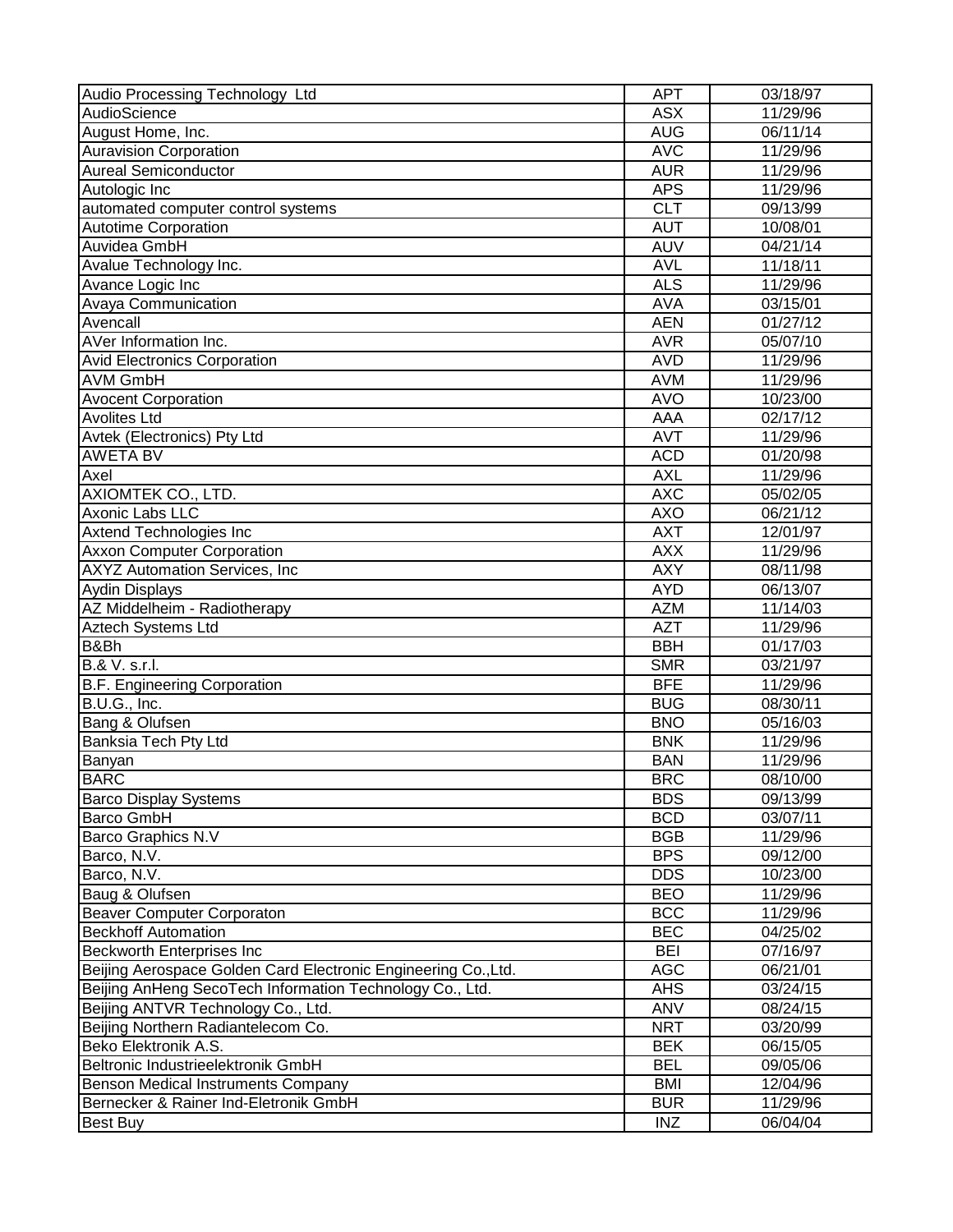| <b>Best Buy</b>                          | <b>VPR</b>       | 05/16/02 |
|------------------------------------------|------------------|----------|
| <b>Best Power</b>                        | <b>BPU</b>       | 11/29/96 |
| <b>Biamp Systems Corporation</b>         | <b>BIA</b>       | 05/14/15 |
| <b>BICC Data Networks Ltd</b>            | $\overline{ICC}$ | 11/29/96 |
| <b>Big Island Communications</b>         | <b>BIC</b>       | 05/13/97 |
| <b>Billion Electric Company Ltd</b>      | <b>BIL</b>       | 12/11/96 |
| <b>BioLink Technologies</b>              | <b>BLN</b>       | 08/10/00 |
| BioLink Technologies International, Inc. | <b>BIO</b>       | 05/24/00 |
| <b>BIOMED Lab</b>                        | <b>BML</b>       | 05/22/97 |
| <b>Biomedical Systems Laboratory</b>     | <b>BSL</b>       | 10/16/97 |
| <b>BIOMEDISYS</b>                        | <b>BMS</b>       | 05/24/00 |
| <b>Biometric Access Corporation</b>      | <b>BAC</b>       | 05/19/98 |
| <b>BioTao Ltd</b>                        | <b>BTO</b>       | 03/21/12 |
| <b>Bit 3 Computer</b>                    | <b>BIT</b>       | 11/29/96 |
| <b>Bit 3 Computer</b>                    | <b>BTC</b>       | 11/29/96 |
| <b>Bitfield Oy</b>                       | <b>BTF</b>       | 11/29/96 |
| BitHeadz, Inc.                           | <b>BHZ</b>       | 09/29/03 |
| Bitworks Inc.                            | <b>BWK</b>       | 07/10/03 |
| <b>Blackmagic Design</b>                 | <b>BMD</b>       | 09/13/12 |
| Blonder Tongue Labs, Inc.                | <b>BDR</b>       | 09/16/08 |
| Bloomberg L.P.                           | <b>BLP</b>       | 09/16/08 |
| Boca Research Inc                        | <b>ZZZ</b>       | 02/13/97 |
| Boca Research Inc                        | <b>BRI</b>       | 11/29/96 |
| BodySound Technologies, Inc.             | <b>BST</b>       | 03/12/08 |
| <b>BOE</b>                               | <b>BOE</b>       | 12/02/04 |
| Boeckeler Instruments Inc                | BII              | 10/17/96 |
| Booria CAD/CAM systems                   | <b>BCS</b>       | 05/11/05 |
| <b>BOS</b>                               | <b>BOS</b>       | 07/03/97 |
| <b>Bose Corporation</b>                  | <b>BSE</b>       | 09/05/06 |
| <b>Boulder Nonlinear Systems</b>         | <b>BNS</b>       | 03/12/08 |
| <b>Braemac Pty Ltd</b>                   | <b>BRA</b>       | 11/18/10 |
| <b>Braemar Inc</b>                       | <b>BRM</b>       | 10/07/97 |
| <b>Brahler ICS</b>                       | <b>BDO</b>       | 06/04/98 |
| <b>Brain Boxes Limited</b>               | <b>BBL</b>       | 10/02/01 |
| Bridge Information Co., Ltd              | <b>BRG</b>       | 08/11/98 |
| <b>BRIGHTSIGN, LLC</b>                   | <b>BSN</b>       | 02/28/12 |
| <b>Brilliant Technology</b>              | <b>BTE</b>       | 11/29/96 |
| Broadata Communications Inc.             | <b>BCI</b>       | 11/19/13 |
| Broadcom                                 | <b>BCM</b>       | 04/01/04 |
| <b>BROTHER INDUSTRIES,LTD.</b>           | <b>BRO</b>       | 02/21/00 |
| <b>BTC Korea Co., Ltd</b>                | <b>NFC</b>       | 02/25/02 |
| <b>Budzetron Inc</b>                     | <b>BGT</b>       | 11/29/96 |
| <b>Bull</b>                              | <b>BUL</b>       | 02/03/98 |
| <b>Bull AB</b>                           | <b>BNE</b>       | 10/06/98 |
| <b>Busicom</b>                           | <b>BLI</b>       | 08/11/98 |
| <b>BusTech Inc</b>                       | <b>BTI</b>       | 11/29/96 |
| <b>BusTek</b>                            | <b>BUS</b>       | 11/29/96 |
| <b>Butterfly Communications</b>          | <b>FLY</b>       | 05/05/97 |
| <b>Buxco Electronics</b>                 | <b>BXE</b>       | 11/29/96 |
| byd:sign corporation                     | <b>BYD</b>       | 04/10/08 |
| C3PO S.L.                                | <b>XMM</b>       | 03/03/98 |
| CA & F Elettronica                       | CAC              | 05/16/99 |
| Cabletime Ltd                            | <b>CBT</b>       | 05/04/10 |
| Cabletron System Inc                     | CSI              | 11/29/96 |
|                                          | CCI              |          |
| Cache                                    |                  | 11/29/96 |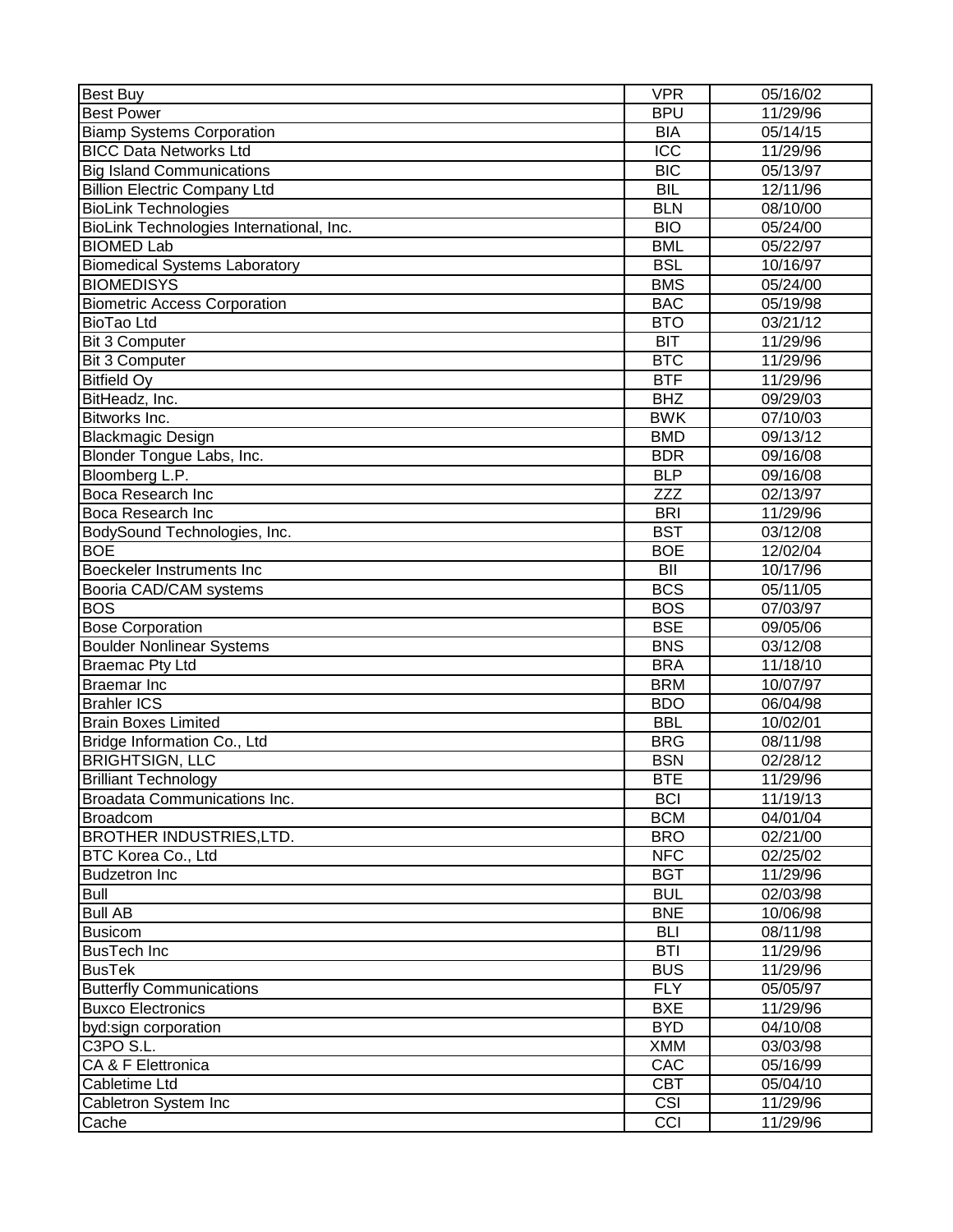| CalComp                             | CAG                     | 11/29/96 |
|-------------------------------------|-------------------------|----------|
| CalComp                             | <b>CDP</b>              | 11/29/96 |
| Calibre UK Ltd                      | <b>CUK</b>              | 09/15/05 |
| California Institute of Technology  | $\overline{\text{CSO}}$ | 03/20/99 |
| Cambridge Audio                     | CAM                     | 08/09/08 |
| Cambridge Electronic Design Ltd     | <b>CED</b>              | 11/29/96 |
| Cambridge Research Systems Ltd      | <b>CMR</b>              | 04/25/02 |
| Canon Inc                           | <b>CNN</b>              | 11/29/96 |
| Canon Inc.                          | CAI                     | 11/06/01 |
| Canonical Ltd.                      | <b>UBU</b>              | 05/24/13 |
| Canopus Company Ltd                 | CAN                     | 11/29/96 |
| Capella Microsystems Inc.           | <b>CPM</b>              | 05/09/12 |
| Capetronic USA Inc                  | <b>CCP</b>              | 11/29/96 |
| Capstone Visua IProduct Development | <b>DJE</b>              | 10/09/08 |
| <b>Cardinal Company Ltd</b>         | CAR                     | 11/29/96 |
| <b>Cardinal Technical Inc</b>       | <b>CRD</b>              | 11/29/96 |
| CardLogix                           | CLX                     | 03/15/01 |
| Carina System Co., Ltd.             | <b>CKJ</b>              | 09/03/10 |
| Carl Zeiss AG                       | <b>CZE</b>              | 06/03/09 |
| Carrera Computer Inc                | JAZ                     | 00/00/00 |
| <b>CASIO COMPUTER CO., LTD</b>      | CAS                     | 10/06/98 |
| Castles Automation Co., Ltd         | CAA                     | 01/13/00 |
| Cavium Networks, Inc                | CAV                     | 02/02/11 |
| C-C-C Group Plc                     | <b>FVX</b>              | 05/04/98 |
| <b>CCL/ITRI</b>                     | CCL                     | 03/31/97 |
| C-Cube Microsystems                 | CCC                     | 11/29/96 |
| $C-DAC$                             | <b>CEP</b>              | 11/29/96 |
| Cebra Tech A/S                      | <b>CBR</b>              | 11/29/96 |
| Cefar Digital Vision                | <b>CEF</b>              | 02/19/97 |
| Centurion Technologies P/L          | <b>CEN</b>              | 10/23/00 |
| <b>Century Corporation</b>          | <b>TCE</b>              | 11/29/96 |
| Cerevo Inc.                         | <b>CRV</b>              | 07/13/10 |
| Ceronix                             | <b>CER</b>              | 09/02/08 |
| <b>Ceton Corporation</b>            | <b>TOM</b>              | 05/08/14 |
| <b>CH Products</b>                  | <b>CHP</b>              | 04/24/97 |
| ChangHong Electric Co., Ltd         | <b>CHD</b>              | 11/30/01 |
| Chaplet Systems Inc                 | ${\sf FIR}$             | 11/29/96 |
| Chase Research PLC                  | <b>CHA</b>              | 11/29/96 |
| Chenming Mold Ind. Corp.            | <b>CMG</b>              | 11/14/03 |
| Cherry GmbH                         | <b>CHY</b>              | 05/16/99 |
| Chi Mei Optoelectronics corp.       | <b>CMO</b>              | 03/15/01 |
| Chic Technology Corp.               | <b>CHC</b>              | 00/00/00 |
| CHIC TECHNOLOGY CORP.               | <b>CHM</b>              | 07/16/99 |
| Chicony Electronics Company Ltd     | CEC                     | 11/29/96 |
| Chimei Innolux Corporation          | <b>CMN</b>              | 09/02/10 |
| China Hualu Group Co., Ltd.         | <b>HLG</b>              | 05/13/13 |
| Chloride-R&D                        | <b>CHL</b>              | 11/29/96 |
| Christie Digital Systems Inc        | CDG                     | 04/24/01 |
| Chromatec Video Products Ltd        | <b>CVP</b>              | 08/09/13 |
| Chrontel Inc                        | <b>CHI</b>              | 11/29/96 |
| Chunghwa Picture Tubes, LTD         | <b>CGA</b>              | 00/00/00 |
| Chunghwa Picture Tubes, LTD.        | <b>CHT</b>              | 03/15/01 |
| Chunghwa Telecom Co., Ltd.          | <b>CTE</b>              | 05/16/02 |
| Chunichi Denshi Co., LTD.           | <b>KCD</b>              | 12/23/10 |
| Chuomusen Co., Ltd.                 | QQQ                     | 08/07/02 |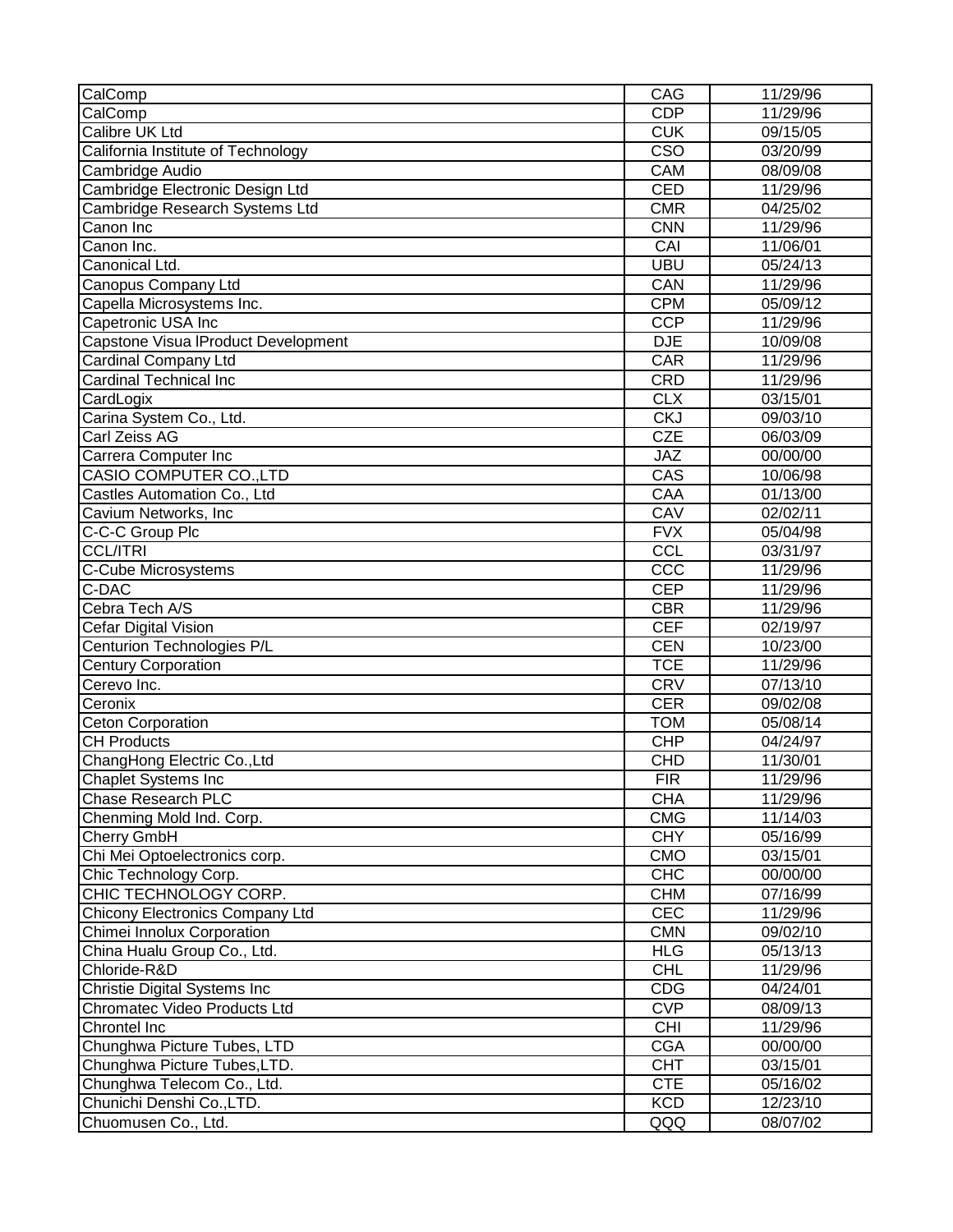| <b>Chyron Corp</b>                                        | CGS                     | 11/13/08             |
|-----------------------------------------------------------|-------------------------|----------------------|
| Cine-tal                                                  | <b>CNE</b>              | 06/13/07             |
| Cipher Systems Inc                                        | PTG                     | 11/29/96             |
| Ciprico Inc                                               | CIP                     | 11/29/96             |
| Ciprico Inc                                               | CPC                     | 11/29/96             |
| <b>Cirel Systemes</b>                                     | <b>FPX</b>              | 11/29/96             |
| <b>Cirque Corporation</b>                                 | <b>CRQ</b>              | 11/29/96             |
| Cirrus Logic Inc                                          | <b>CIR</b>              | 11/29/96             |
| Cirrus Logic Inc                                          | <b>CLI</b>              | 11/29/96             |
| Cirtech (UK) Ltd                                          | SNS                     | 08/20/97             |
| CIS Technology Inc                                        | <b>WSC</b>              | 11/29/96             |
| Cisco Systems Inc                                         | <b>CIS</b>              | 11/29/96             |
| <b>Citicom Infotech Private Limited</b>                   | <b>CIL</b>              | 08/10/00             |
| <b>Citifax Limited</b>                                    | <b>CIT</b>              | 07/16/97             |
| <b>Citron GmbH</b>                                        | <b>CIN</b>              | 07/28/05             |
| <b>Clarion Company Ltd</b>                                | CLA                     | 11/29/96             |
| <b>Clarity Visual Systems</b>                             | $\overline{\text{CVS}}$ | 01/13/00             |
| Classe Audio                                              | CLE                     | 02/16/06             |
| Clevo Company                                             | <b>CLV</b>              | 01/30/98             |
| Clinton Electronics Corp.                                 | <b>PPM</b>              | 10/01/03             |
| <b>Clone Computers</b>                                    | <b>CLO</b>              | 11/29/96             |
| Cloudium Systems Ltd.                                     | <b>CSL</b>              | 02/14/13             |
| <b>CMC Ltd</b>                                            | <b>CMC</b>              | 11/29/96             |
| C-Media Electronics                                       | <b>CMI</b>              | 11/29/96             |
| <b>CNet Technical Inc</b>                                 | <b>JQE</b>              | 11/29/96             |
| <b>COBY Electronics Co., Ltd</b>                          | <b>COB</b>              | 06/13/07             |
| CODAN Pty. Ltd.                                           | COD                     | 10/23/00             |
| Codec Inc.                                                | COI                     | 11/30/01             |
| <b>Codenoll Technical Corporation</b>                     | <b>CDN</b>              | 11/29/96             |
| <b>COINT Multimedia Systems</b>                           | <b>CNT</b>              | 03/20/99             |
| Colin.de                                                  | <b>CDE</b>              | 01/18/05             |
| Colorado MicroDisplay, Inc.                               | <b>CMD</b>              | 03/20/99             |
| Colorado Video, Inc.                                      | <b>CVI</b>              | 08/15/12             |
| COM1                                                      | <b>MVX</b>              | 11/29/96             |
| <b>Comex Electronics AB</b>                               | <b>CMX</b>              | 05/28/04             |
| Comm. Intelligence Corporation                            | <b>CIC</b>              | 11/29/96             |
| COMMAT L.t.d.                                             | <b>CLD</b>              | 08/10/00             |
| Communications Specialies, Inc.                           | <b>SDH</b>              | 09/06/05             |
| Communications Supply Corporation (A division of WESCO)   | <b>INX</b>              | 11/07/12             |
| <b>Compal Electronics Inc</b>                             | CPL                     | 11/29/96             |
| <b>Compaq Computer Company</b>                            | <b>CPQ</b>              | 11/29/96             |
| <b>Compound Photonics</b>                                 | <b>CPP</b>              | 10/01/13             |
| CompuAdd                                                  | <b>CPD</b>              | 11/29/96             |
| CompuMaster Srl                                           | <b>CMS</b>              | 02/22/99             |
| Computer Diagnostic Systems                               | <b>CDS</b>              | 03/15/01             |
| <b>Computer Peripherals Inc</b>                           | <b>CPI</b>              | 11/29/96             |
| <b>Computer Technology Corporation</b>                    | <b>CTP</b>              | 03/26/98             |
| ComputerBoards Inc                                        | <b>CBI</b>              | 02/03/98             |
|                                                           | <b>CTM</b>              |                      |
| <b>Computerm Corporation</b><br><b>Computone Products</b> | <b>CTN</b>              | 11/29/96<br>11/29/96 |
|                                                           |                         |                      |
| Comrex                                                    | COX                     | 10/18/11             |
| Comtec Systems Co., Ltd.<br>Comtime GmbH                  | <b>CTS</b>              | 04/25/02             |
|                                                           | <b>CMM</b>              | $\sqrt{09}/23/02$    |
| <b>Comtrol Corporation</b>                                | <b>COM</b>              | 11/29/96             |
| <b>Concept Development Inc</b>                            | <b>CDI</b>              | 11/29/96             |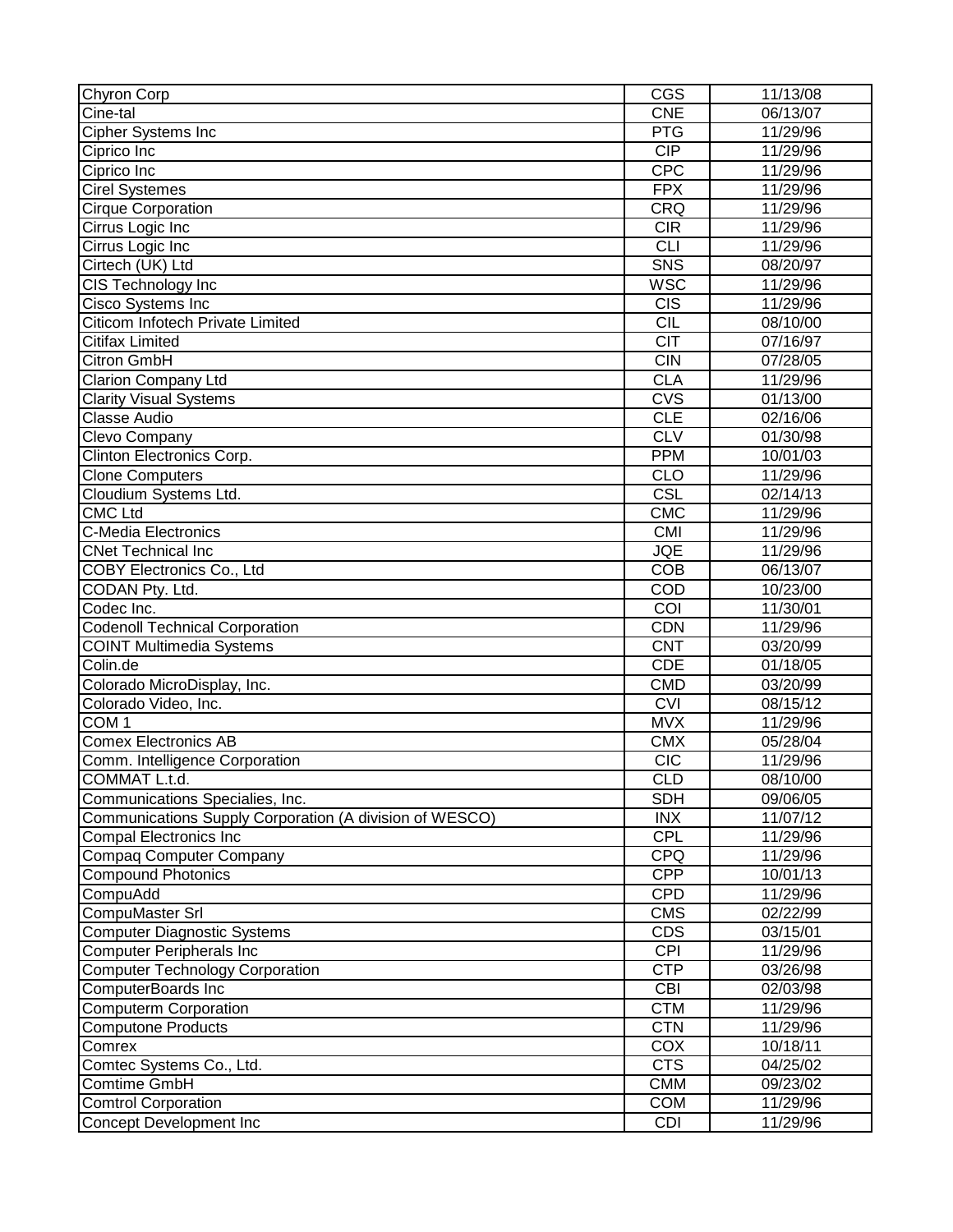| <b>Concept Solutions &amp; Engineering</b>       | <b>CSE</b>              | 12/11/96 |
|--------------------------------------------------|-------------------------|----------|
| Concepts Inc                                     | <b>DCI</b>              | 11/29/96 |
| <b>Conexant Systems</b>                          | <b>CXT</b>              | 01/20/99 |
| congatec AG                                      | <b>CGT</b>              | 06/16/11 |
| Connect Int'l A/S                                | <b>CNI</b>              | 11/29/96 |
| Connectware Inc                                  | <b>CWR</b>              | 11/29/96 |
| <b>CONRAC GmbH</b>                               | <b>CRC</b>              | 04/20/04 |
| Consultancy in Advanced Technology               | <b>CAT</b>              | 09/19/97 |
| <b>Consumer Electronics Association</b>          | <b>CEA</b>              | 09/05/06 |
| CONTEC CO., LTD.                                 | CCJ                     | 08/10/00 |
| <b>Contec Company Ltd</b>                        | CON                     | 11/29/96 |
| Contemporary Research Corp.                      | <b>CRH</b>              | 02/24/15 |
| <b>Control4 Corporation</b>                      | <b>CTR</b>              | 05/28/14 |
| <b>Convergent Data Devices</b>                   | CDD                     | 02/27/04 |
| Convergent Design Inc.                           | CDV                     | 09/05/06 |
| coolux GmbH                                      | $\overline{COO}$        | 09/30/10 |
| <b>Core Dynamics Corporation</b>                 | CDC                     | 11/29/96 |
| Core Technology Inc                              | COT                     | 04/19/00 |
| CoreLogic                                        | <b>CLG</b>              | 11/27/98 |
| Corion Industrial Corporation                    | <b>ART</b>              | 11/29/96 |
| Cornerstone Imaging                              | <b>CRN</b>              | 11/29/96 |
| Corollary Inc                                    | <b>COR</b>              | 12/13/96 |
| Cosmic Engineering Inc.                          | <b>CSM</b>              | 04/18/12 |
|                                                  | COS                     | 11/29/96 |
| <b>CoStar Corporation</b>                        | <b>CTA</b>              |          |
| CoSystems Inc                                    |                         | 10/24/98 |
| Covia Inc.                                       | <b>CVA</b>              | 05/11/10 |
| <b>cPATH</b>                                     | <b>CPT</b>              | 03/09/98 |
| CRALTECH ELECTRONICA, S.L.                       | <b>CRA</b>              | 03/24/15 |
| <b>Cray Communications</b>                       | <b>CDK</b>              | 11/29/96 |
| <b>CRE Technology Corporation</b>                | <b>IOA</b>              | 06/30/97 |
| Creative Labs Inc                                | <b>CRE</b>              | 11/29/96 |
| <b>Creative Logic</b>                            | <b>CRL</b>              | 10/16/97 |
| <b>Creative Technology Ltd</b>                   | <b>CTL</b>              | 11/29/96 |
| Creatix Polymedia GmbH                           | <b>CTX</b>              | 11/29/96 |
| <b>Crescendo Communication Inc</b>               | <b>CRS</b>              | 11/29/96 |
| Cresta Systems Inc                               | <b>CSD</b>              | 08/01/97 |
| Crestron Electronics, Inc.                       | <b>CEI</b>              | 05/08/06 |
| Crio Inc.                                        | <b>CRI</b>              | 09/13/99 |
| Cromack Industries Inc                           | CII                     | 01/22/97 |
| <b>Crystal Computer</b>                          | <b>XTL</b>              | 11/29/96 |
| <b>Crystal Semiconductor</b>                     | $\overline{\csc}$       | 11/29/96 |
| CrystaLake Multimedia                            | <b>CLM</b>              | 11/29/96 |
| <b>CSS Laboratories</b>                          | $\overline{\text{CSS}}$ | 01/02/97 |
| CSTI Inc                                         | <b>CST</b>              | 11/29/96 |
| <b>CTC Communication Development Company Ltd</b> | CTC                     | 10/21/97 |
| <b>Cubix Corporation</b>                         | <b>CUB</b>              | 11/29/96 |
| Curtiss-Wright Controls, Inc.                    | CWC                     | 04/05/13 |
| Cyberlabs                                        | <b>CYL</b>              | 04/14/98 |
| <b>CyberVision</b>                               | <b>CYB</b>              | 05/13/97 |
| Cyberware                                        | <b>CYW</b>              | 02/21/00 |
| <b>Cybex Computer Products Corporation</b>       | <b>CBX</b>              | 11/08/99 |
| <b>Cyclades Corporation</b>                      | <b>CYD</b>              | 05/07/01 |
| <b>Cylink Corporation</b>                        | <b>CYC</b>              | 11/29/96 |
| <b>Cyrix Corporation</b>                         | <b>CYX</b>              | 10/21/97 |
| <b>Cyrix Corporation</b>                         | <b>CRX</b>              | 03/21/97 |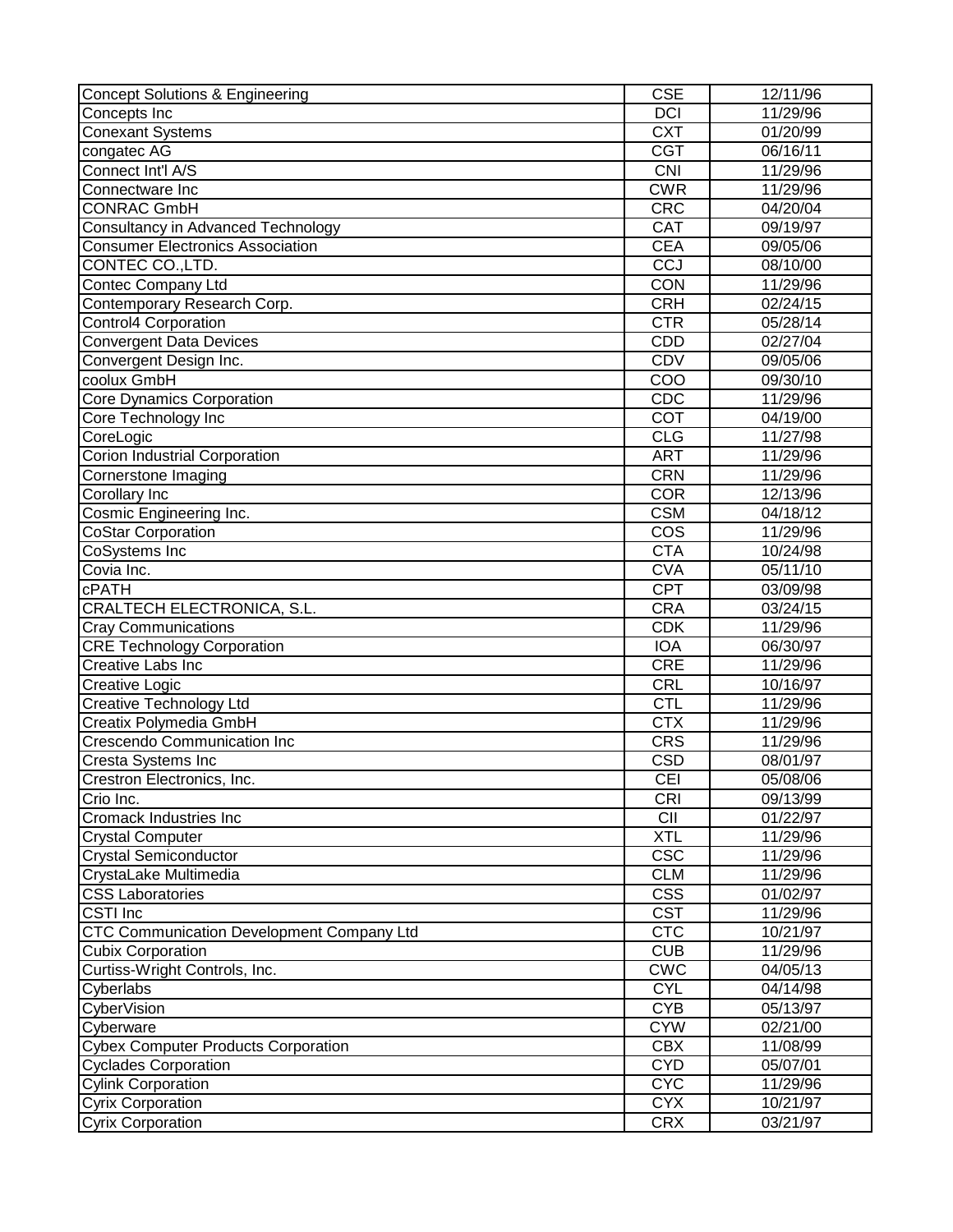| Cytechinfo Inc                                  | <b>CYT</b> | 03/13/98               |
|-------------------------------------------------|------------|------------------------|
| Cyviz AS                                        | CYV        | 04/25/02               |
| D&M Holdings Inc, Professional Business Company | <b>DMP</b> | 09/05/06               |
| D.N.S. Corporation                              | OPI        | 11/29/96               |
| DA2 Technologies Corporation                    | <b>DDA</b> | 03/13/06               |
| DA2 Technologies Inc                            | <b>DAW</b> | 09/06/05               |
| Daewoo Electronics Company Ltd                  | <b>DWE</b> | 11/29/96               |
| Dai Telecom S.p.A.                              | <b>TLT</b> | 06/04/03               |
| Daintelecom Co., Ltd                            | <b>DIN</b> | 11/08/99               |
| DAIS SET Ltd.                                   | DAI        | 02/21/00               |
| Daktronics                                      | <b>DAK</b> | 06/23/04               |
| Dale Computer Corporation                       | DCC        | 11/29/96               |
| Dancall Telecom A/S                             | <b>DCT</b> | $\overline{08/1}$ 2/97 |
| Danelec Marine A/S                              | <b>DAN</b> | 12/24/09               |
| Danka Data Devices                              | <b>DDD</b> | 11/29/96               |
| Daou Tech Inc                                   | <b>DAU</b> | 11/29/96               |
| <b>DAT</b>                                      | <b>HCA</b> | 03/15/01               |
| Data Apex Ltd                                   | <b>DAX</b> | 11/29/96               |
| Data Display AG                                 | <b>DDI</b> | 07/17/02               |
| Data Expert Corporation                         | DXP        | 11/29/96               |
| Data Export Corporation                         | <b>EXP</b> | 11/29/96               |
| Data General Corporation                        | <b>DGC</b> | 11/29/96               |
| Data Modul AG                                   | <b>DMO</b> | 12/03/13               |
| Data Price Informatica                          | <b>EBH</b> | 05/24/01               |
| Data Race Inc                                   | <b>DRI</b> | 07/30/97               |
| Data Ray Corp.                                  | <b>DRC</b> | 11/30/01               |
| Data Translation                                | <b>DTX</b> | 11/29/96               |
| Data Video                                      | <b>DVT</b> | 02/13/07               |
| Databook Inc                                    | <b>DBK</b> | 11/29/96               |
| Datacast LLC                                    | <b>DCD</b> | 12/02/97               |
| Datacommunicatie Tron B.V.                      | <b>TRN</b> |                        |
| Datacube Inc                                    | <b>DQB</b> | 11/29/96<br>11/29/96   |
|                                                 | <b>DDT</b> |                        |
| Datadesk Technologies Inc                       | <b>DKY</b> | 11/27/98               |
| Datakey Inc                                     | <b>LJX</b> | 04/06/98               |
| <b>Datalogic Corporation</b>                    |            | 11/29/96               |
| Datang Telephone Co                             | <b>DTN</b> | 09/23/98               |
| Dataq Instruments Inc                           | DII        | 11/29/96<br>11/18/11   |
| Datasat Digital Entertainment                   | <b>DDE</b> |                        |
| Datatronics Technology Inc                      | <b>DCV</b> | 01/02/97               |
| Datel Inc                                       | <b>DAT</b> | 11/29/96               |
| Datenerfassungs- und Informationssysteme        | <b>MSD</b> | 03/16/98               |
| Davicom Semiconductor Inc                       | <b>DAV</b> | 01/15/97               |
| DAVIS AS                                        | DAS        | 02/03/98               |
| <b>DB Networks Inc</b>                          | <b>DBN</b> | 12/01/97               |
| <b>DBA Hans Wedemeyer</b>                       | <b>HWC</b> | 03/20/99               |
| <b>DCM Data Products</b>                        | <b>DCM</b> | 11/29/96               |
| Dearborn Group Technology                       | <b>DGT</b> | 11/11/97               |
| DECIMATOR DESIGN PTY LTD                        | <b>DXD</b> | 03/06/12               |
| Decros Ltd                                      | <b>DCR</b> | 11/29/96               |
| Deep Video Imaging Ltd                          | <b>MLD</b> | 08/14/03               |
| DEI Holdings dba Definitive Technology          | <b>DFT</b> | 12/09/11               |
| <b>Deico Electronics</b>                        | <b>DEI</b> | 11/29/96               |
| Dell Inc                                        | <b>DLL</b> | 03/27/09               |
| Dell Inc.                                       | <b>DEL</b> | 12/09/09               |
| Delphi Automotive LLP                           | <b>DPH</b> | 10/15/13               |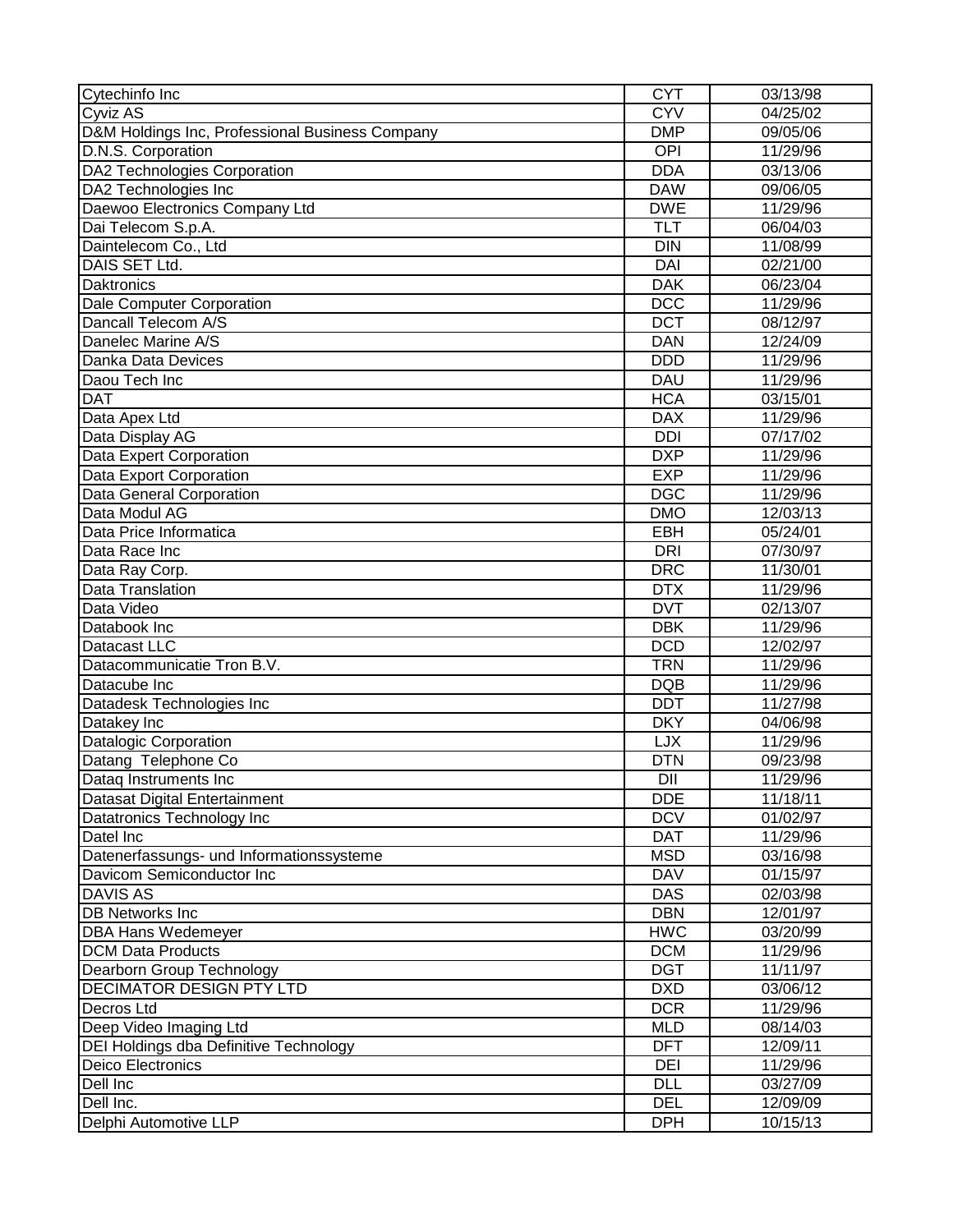| Delta Electronics Inc                          | <b>DPC</b>       | 11/29/96              |
|------------------------------------------------|------------------|-----------------------|
| Delta Information Systems, Inc.                | <b>DDV</b>       | 01/03/12              |
| <b>DELTATEC</b>                                | <b>DTA</b>       | 03/13/09              |
| <b>Deltec Corporation</b>                      | <b>FPS</b>       | 11/29/96              |
| DENON, Ltd.                                    | <b>DON</b>       | 04/01/04              |
| <b>Dension Audio Systems</b>                   | <b>DHD</b>       | 03/04/13              |
| <b>Densitron Computers Ltd</b>                 | <b>DEN</b>       | 09/13/99              |
| Design & Test Technology, Inc.                 | <b>DTT</b>       | 09/30/10              |
| Design Technology                              | LPI              | 11/29/96              |
| Deterministic Networks Inc.                    | <b>DNI</b>       | 04/19/00              |
| Deutsche Telekom Berkom GmbH                   | <b>BCQ</b>       | 08/12/97              |
| Deutsche Thomson OHG                           | <b>DTO</b>       | 06/14/07              |
| Devolo AG                                      | <b>DVL</b>       | 05/30/02              |
| Dextera Labs Inc                               | <b>DXL</b>       | 12/09/09              |
| DFI                                            | <b>DFI</b>       | 11/29/96              |
| <b>DH</b> Print                                | <b>DHP</b>       | 11/29/96              |
| Diadem                                         | <b>DIA</b>       | 11/29/96              |
| Diagsoft Inc                                   | <b>DGS</b>       | 11/29/96              |
| <b>Dialogue Technology Corporation</b>         | <b>DCO</b>       | 06/16/04              |
| Diamond Computer Systems Inc                   | $\overline{DCS}$ | 11/29/96              |
| Diamond Lane Comm. Corporation                 | <b>DLC</b>       | 11/29/96              |
| <b>DiCon</b>                                   | <b>DNV</b>       | 12/15/04              |
| Dictaphone Corporation                         | <b>DVD</b>       | 04/03/98              |
| Diebold Inc.                                   | <b>DBD</b>       | 09/05/06              |
| Digatron Industrie Elektronik GmbH             | <b>DAE</b>       | 02/24/97              |
| <b>DIGI</b> International                      | <b>DGI</b>       | 11/29/96              |
| DigiBoard Inc                                  | <b>DBI</b>       | 11/29/96              |
| Digicom S.p.A.                                 | <b>DIG</b>       | 11/29/96              |
| Digicom Systems Inc                            | <b>DMB</b>       | 03/13/98              |
| Digicorp European sales S.A.                   | <b>DGP</b>       | 05/22/97              |
| <b>Digiital Arts Inc</b>                       | <b>DGA</b>       | 06/14/07              |
| Digipronix Control Systems                     | <b>DXC</b>       | $\overline{07}/16/99$ |
| <b>Digital Acoustics Corporation</b>           | <b>DAC</b>       | 05/24/00              |
| Digital Audio Labs Inc                         | <b>DAL</b>       | 11/29/96              |
| <b>Digital Communications Association</b>      | <b>DCA</b>       | 11/29/96              |
| <b>Digital Discovery</b>                       | <b>SHR</b>       | 09/24/97              |
| Digital Electronics Corporation                | <b>PRF</b>       | 01/02/03              |
| Digital Equipment Corporation                  | <b>DEC</b>       | 11/29/96              |
| <b>Digital Processing Systems</b>              | <b>DPS</b>       | 11/29/96              |
| Digital Projection Limited                     | <b>DPL</b>       | 07/09/02              |
| <b>DIGITAL REFLECTION INC.</b>                 | <b>DRD</b>       | 02/21/00              |
| Digital Video System                           | <b>DVS</b>       | 11/29/96              |
| DigiTalk Pro AV                                | <b>DPA</b>       | 10/23/00              |
| Digital-Logic GmbH                             | <b>DLG</b>       | 09/02/03              |
| Digitan Systems Inc                            | <b>DSI</b>       | 11/29/96              |
| Digitelec Informatique Park Cadera             | <b>DLT</b>       | 11/29/96              |
| Dimension Technologies, Inc.                   | <b>DTE</b>       | 05/03/10              |
| Dimond Multimedia Systems Inc                  | <b>DMM</b>       | 11/29/96              |
| Diseda S.A.                                    | <b>DIS</b>       | 11/29/96              |
| Distributed Management Task Force, Inc. (DMTF) | <b>DMT</b>       | 03/31/09              |
| Diversified Technology, Inc.                   | <b>DTI</b>       | 11/29/96              |
| D-Link Systems Inc                             | <b>AXE</b>       | 00/00/00              |
| D-Link Systems Inc                             | <b>ABO</b>       | 11/29/96              |
| D-Link Systems Inc                             | <b>DLK</b>       | 11/29/96              |
| DNA Enterprises, Inc.                          | <b>DNA</b>       | 09/01/98              |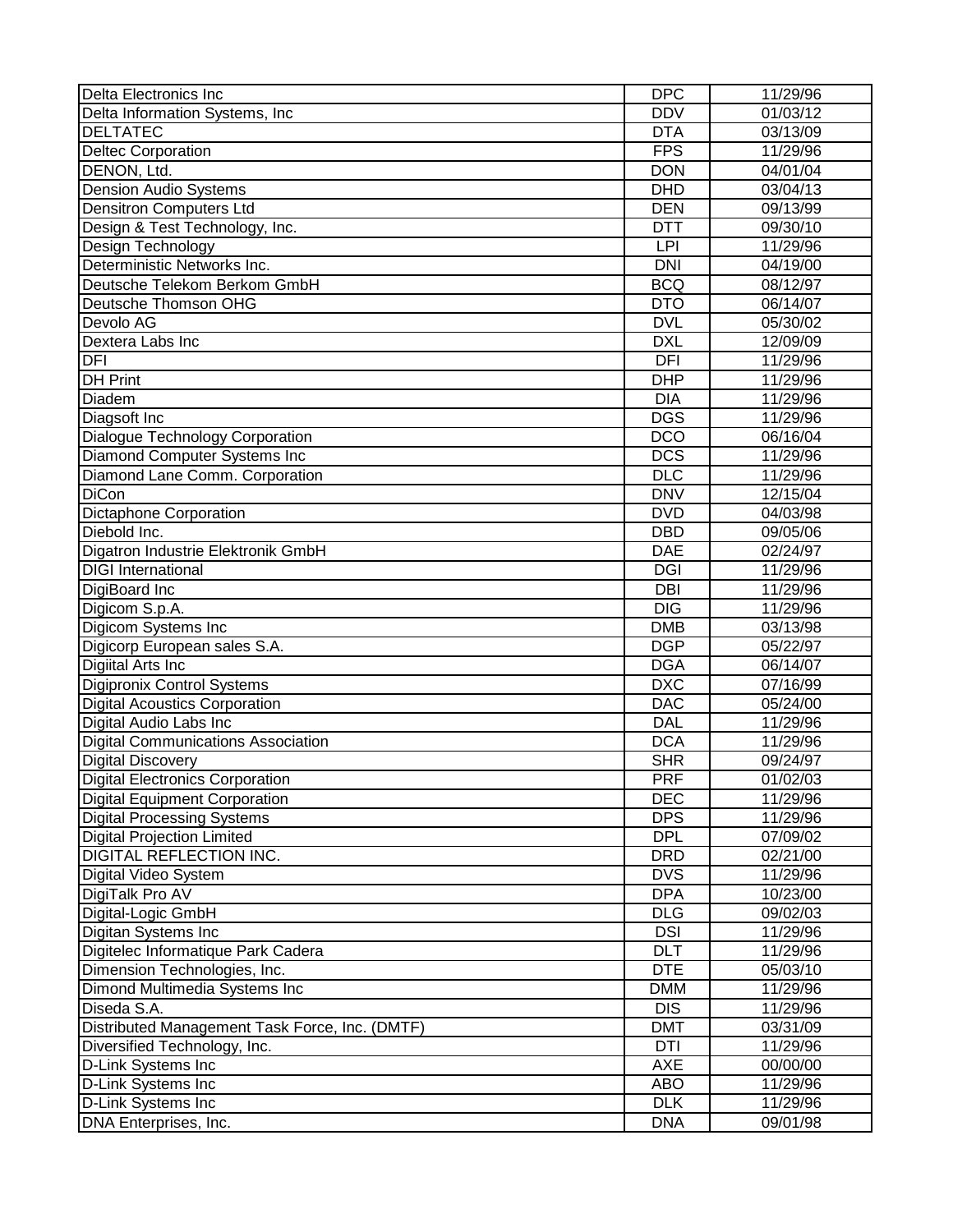| DO NOT USE - AUO                        | <b>AUO</b> | 09/16/08             |
|-----------------------------------------|------------|----------------------|
| DO NOT USE - LPL                        | LPL        | 09/16/08             |
| DO NOT USE - PHI                        | PHI        | 11/29/96             |
| DO NOT USE - PTW                        | <b>PTW</b> | 09/09/09             |
| DO NOT USE - PVC                        | <b>PVC</b> | 09/09/09             |
| DO NOT USE - RTK                        | <b>RTK</b> | 09/09/09             |
| DO NOT USE - SEG                        | <b>SEG</b> | $\frac{0}{9}$ /09/09 |
| DO NOT USE - TNJ                        | <b>TNJ</b> | 09/09/09             |
| DO NOT USE - UND                        | <b>UND</b> | 11/29/96             |
| DO NOT USE - UNE                        | <b>UNE</b> | 11/29/96             |
| DO NOT USE - UNF                        | <b>UNF</b> | 11/29/96             |
| DO NOT USE - WAN                        | <b>WAN</b> | 09/09/09             |
| DO NOT USE - XER                        | <b>XER</b> | 09/09/09             |
| <b>DO NOT USE - XOC</b>                 | <b>XOC</b> | 09/09/09             |
| Doble Engineering Company               | <b>DBL</b> | 11/29/96             |
| <b>DocuPoint</b>                        | <b>DPI</b> | 11/29/96             |
| Dolby Laboratories Inc.                 | <b>DLB</b> | 01/27/10             |
| Dolman Technologies Group Inc           | <b>DOL</b> | 11/11/97             |
| Domain Technology Inc                   | <b>DSP</b> | 11/29/96             |
| DOME imaging systems                    | <b>DMS</b> | 10/23/00             |
| Dome Imaging Systems                    | <b>DOM</b> | 11/29/96             |
| Dongguan Alllike Electronics Co., Ltd.  | AIK        | 04/11/15             |
| Dosch & Amand GmbH & Company KG         | <b>DUA</b> | 12/02/97             |
| Dotronic Mikroelektronik GmbH           | <b>DOT</b> | 06/28/02             |
| dPict Imaging, Inc.                     | <b>DIM</b> | 02/12/08             |
| DpiX, Inc.                              | <b>DPX</b> | 09/23/98             |
| <b>DPT</b>                              | <b>DPT</b> | 11/29/96             |
| Dr. Bott KG                             | <b>DRB</b> | 04/25/02             |
| Dr. Neuhous Telekommunikation GmbH      | <b>DNT</b> | 11/29/96             |
| <b>Dragon Information Technology</b>    | <b>DIT</b> | 11/29/96             |
| DRS Defense Solutions, LLC              | <b>DRS</b> | 10/18/11             |
| <b>DS Multimedia Pte Ltd</b>            | <b>DSD</b> | 02/14/06             |
| <b>DSM Digital Services GmbH</b>        | <b>DSM</b> | 11/29/96             |
| dSPACE GmbH                             | <b>DCE</b> | 12/16/96             |
| <b>DTC Tech Corporation</b>             | <b>DTC</b> | 11/29/96             |
| DugoTech Co., LTD                       | <b>DGK</b> | 06/14/07             |
| Dune Microsystems Corporation           | <b>DMC</b> | 11/29/96             |
| Dycam Inc                               | <b>DYC</b> | 01/08/98             |
| Dymo-CoStar Corporation                 | <b>DYM</b> | 12/28/98             |
| <b>Dynamic Controls Ltd</b>             | <b>DCL</b> | 05/24/00             |
| Dynax Electronics (HK) Ltd              | <b>DTK</b> | 11/29/96             |
| Dynax Electronics (HK) Ltd              | <b>DYX</b> | 11/29/96             |
| e.Digital Corporation                   | <b>EDC</b> | 10/23/00             |
| E.E.P.D. GmbH                           | <b>EEP</b> | 06/14/07             |
| Eagle Technology                        | EGL        | 11/29/96             |
| Eastman Kodak Company                   | <b>KOD</b> | 05/24/00             |
| Eastman Kodak Company                   | <b>EKC</b> | 11/29/96             |
| Easytel oy                              | <b>TWI</b> | 07/16/99             |
| EBS Euchner Büro- und Schulsysteme GmbH | <b>EBS</b> | 02/05/13             |
| Echo Speech Corporation                 | ECO        | 11/29/96             |
| Eclipse Tech Inc                        | ETI        | 11/29/96             |
| <b>E-Cmos Tech Corporation</b>          | <b>ECM</b> | 11/29/96             |
| Eden Sistemas de Computacao S/A         | <b>ESC</b> | 11/29/96             |
| Edimax Tech. Company Ltd                | <b>EDI</b> | 11/29/96             |
| <b>EDMI</b>                             | <b>EDM</b> | 07/16/98             |
|                                         |            |                      |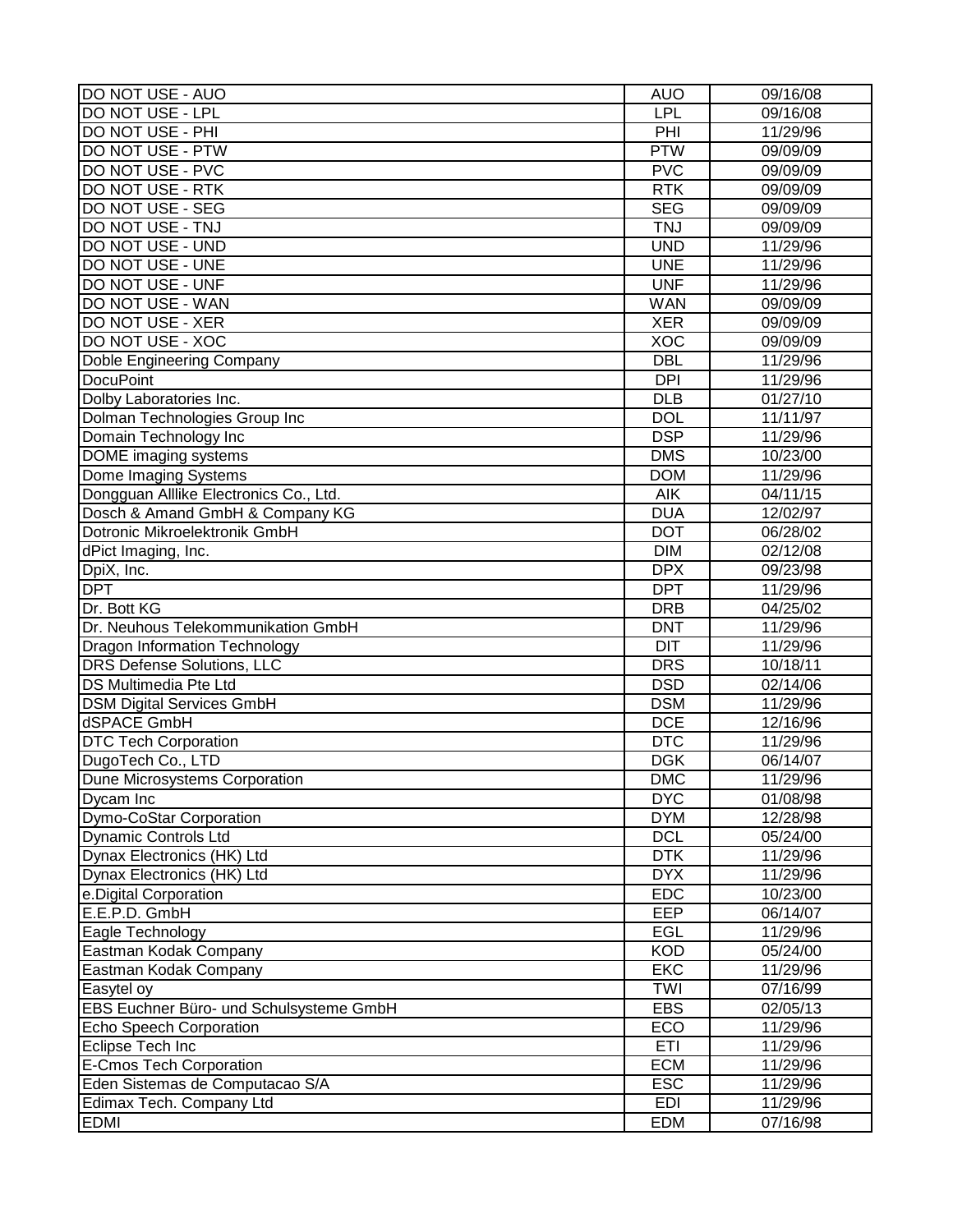| <b>Edsun Laboratories</b>               | ELI        | 11/29/96 |
|-----------------------------------------|------------|----------|
| EE Solutions, Inc.                      | <b>EES</b> | 04/16/03 |
| <b>EEH Datalink GmbH</b>                | EEH        | 07/03/97 |
| <b>Efficient Networks</b>               | <b>ENI</b> | 11/29/96 |
| Egenera, Inc.                           | <b>EGN</b> | 10/08/02 |
| Eicon Technology Corporation            | EIC        | 11/29/96 |
| EIZO GmbH Display Technologies          | <b>EGD</b> | 02/13/09 |
| Eizo Nanao Corporation                  | <b>ENC</b> | 12/28/98 |
| <b>EKSEN YAZILIM</b>                    | <b>EKS</b> | 04/25/02 |
| <b>ELAD</b> srl                         | <b>ELA</b> | 04/25/02 |
| ELAN MICROELECTRONICS CORPORATION       | <b>ETD</b> | 11/03/09 |
| ELAN MICROELECTRONICS CORPORATION       | <b>TSH</b> | 11/14/14 |
| <b>Elbit Systems of America</b>         | <b>ESA</b> | 06/15/09 |
| <b>ELCON Systemtechnik GmbH</b>         | <b>ESG</b> | 07/16/99 |
| <b>ELEA CardWare</b>                    | <b>LXS</b> | 06/25/98 |
| <b>Elecom Company Ltd</b>               | <b>ECP</b> | 11/29/96 |
| Elecom Company Ltd                      | <b>ELE</b> | 11/29/96 |
| Electro Cam Corp.                       | <b>ECA</b> | 08/10/00 |
| Electro Scientific Ind                  | <b>ELC</b> | 11/29/96 |
| <b>Electronic Measurements</b>          | <b>MMM</b> | 11/29/96 |
| <b>Electronic Trade Solutions Ltd</b>   | <b>ETS</b> | 08/20/02 |
| Electronic-Design GmbH                  | <b>EDG</b> | 08/12/97 |
| Electrosonic Ltd                        | <b>ELL</b> | 09/13/99 |
| Element Labs, Inc.                      | <b>ELT</b> | 10/11/07 |
| <b>Elgato Systems LLC</b>               | <b>EGA</b> | 02/08/11 |
| Elitegroup Computer Systems Company Ltd | <b>ECS</b> | 11/29/96 |
| Elitegroup Computer Systems Company Ltd | <b>UEG</b> | 11/29/96 |
| Elmeg GmbH Kommunikationstechnik        | <b>ELG</b> | 11/29/96 |
| <b>Elmic Systems Inc</b>                | <b>ELM</b> | 11/29/96 |
| <b>ELMO COMPANY, LIMITED</b>            | <b>EMO</b> | 06/26/12 |
| Elo TouchSystems Inc                    | <b>ELO</b> | 11/29/96 |
| <b>Elonex PLC</b>                       | <b>ELX</b> | 11/29/96 |
| EI-PUSK Co., Ltd.                       | <b>LPE</b> | 08/14/01 |
| <b>ELSA GmbH</b>                        | <b>ELS</b> | 11/29/96 |
| <b>ELTEC Elektronik AG</b>              | EAG        | 11/25/14 |
| Embedded computing inc Itd              | <b>EMB</b> | 02/25/02 |
| <b>Embedded Solution Technology</b>     | <b>EST</b> | 05/24/00 |
| Embrionix Design Inc.                   | <b>EMD</b> | 07/24/13 |
| <b>Emcore Corporation</b>               | <b>EMK</b> | 05/31/12 |
| Emerging Display Technologies Corp      | <b>EDT</b> | 08/18/09 |
| <b>EMG Consultants Inc</b>              | <b>EMG</b> | 11/29/96 |
| eMicro Corporation                      | EMC        | 00/00/00 |
| EMINE TECHNOLOGY COMPANY, LTD.          | <b>EME</b> | 06/16/05 |
| Empac                                   | EPC        | 12/04/96 |
| <b>Emulex Corporation</b>               | EMU        | 11/29/96 |
| <b>Enciris Technologies</b>             | ECI        | 11/01/08 |
| <b>Enciris Technologies</b>             | <b>ECT</b> | 11/01/08 |
| <b>ENE Technology Inc.</b>              | <b>ENE</b> | 03/15/01 |
| e-Net Inc                               | <b>DTL</b> | 10/16/97 |
| Enhansoft                               | <b>EHN</b> | 11/16/10 |
| <b>ENIDAN Technologies Ltd</b>          | <b>END</b> | 04/19/00 |
| Ensemble Designs, Inc.                  | <b>ESD</b> | 12/09/09 |
| <b>Ensonig Corporation</b>              | <b>ENS</b> | 11/29/96 |
| Enterprise Comm. & Computing Inc        | <b>ENT</b> | 11/29/96 |
| Envision Peripherals, Inc.              | <b>EPI</b> | 02/22/99 |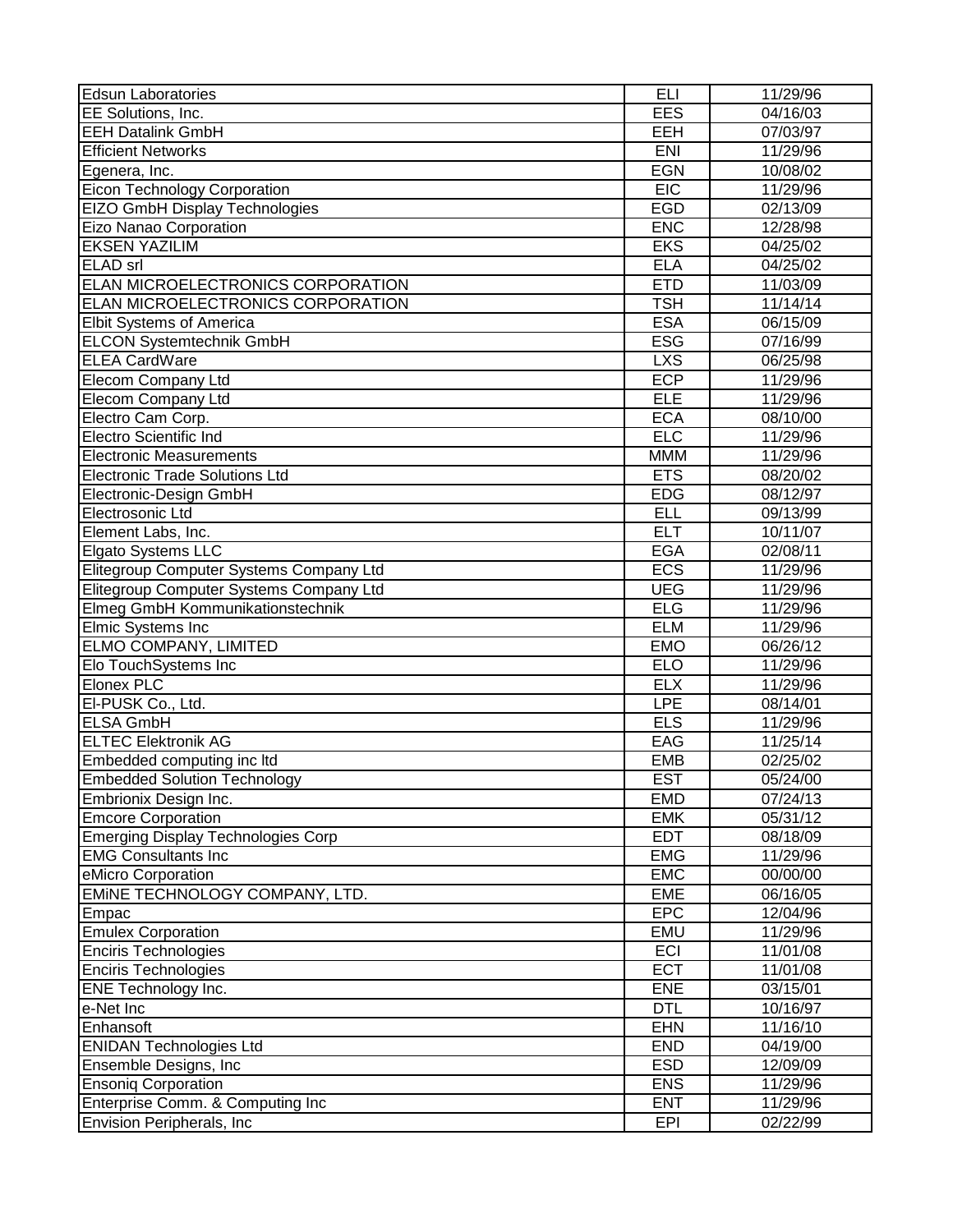| Eon Instrumentation, Inc.                     | <b>EON</b> | 01/15/15 |
|-----------------------------------------------|------------|----------|
| EPICON Inc.                                   | EPN        | 09/23/98 |
| Epiphan Systems Inc.                          | <b>EPH</b> | 03/14/11 |
| Epson Research                                | <b>EHJ</b> | 11/29/96 |
| Equinox Systems Inc                           | EQX        | 11/29/96 |
| Equipe Electronics Ltd.                       | <b>EQP</b> | 07/14/05 |
| <b>Ergo Electronics</b>                       | <b>EGO</b> | 11/29/96 |
| Ergo System                                   | <b>ERG</b> | 11/29/96 |
| <b>Ericsson Mobile Communications AB</b>      | ERI        | 10/22/97 |
| Ericsson Mobile Networks B.V.                 | <b>EUT</b> | 04/14/98 |
| Ericsson, Inc.                                | <b>ERN</b> | 09/23/98 |
| <b>ES&amp;S</b>                               | <b>ESK</b> | 11/08/99 |
| <b>eSATURNUS</b>                              | <b>ESN</b> | 02/21/12 |
| <b>Escort Insturments Corporation</b>         | <b>ERT</b> | 05/02/97 |
| <b>ESS Technology Inc</b>                     | <b>ESS</b> | 11/29/96 |
| <b>ESSential Comm. Corporation</b>            | ECC        | 11/29/96 |
| <b>Esterline Technologies</b>                 | <b>ESL</b> | 01/06/12 |
| Esterline Belgium BVBA                        | <b>ESB</b> | 01/15/15 |
| E-Systems Inc                                 | <b>ESY</b> | 11/29/96 |
| ET&T Technology Company Ltd                   | EEE        | 05/04/98 |
| E-Tech Inc                                    | <b>ETT</b> | 11/29/96 |
| eTEK Labs Inc.                                | <b>ETK</b> | 07/16/98 |
| Etherboot Project                             | <b>ETH</b> | 07/09/10 |
| Eugene Chukhlomin Sole Proprietorship, d.b.a. | <b>ECK</b> | 05/03/08 |
| Euraplan GmbH                                 | <b>ERP</b> | 11/29/96 |
| Evans and Sutherland Computer                 | EAS        | 01/28/03 |
| Everex                                        | <b>EVX</b> | 11/29/96 |
| Everton Technology Company Ltd                | <b>ETC</b> | 04/10/97 |
| Evertz Microsystems Ltd.                      | <b>ETL</b> | 06/14/07 |
| eviateg GmbH                                  | <b>EVI</b> | 02/21/00 |
| Ex Machina Inc                                | <b>EMI</b> | 11/29/96 |
| Exabyte                                       | <b>EXA</b> | 11/29/96 |
| Exacom SA                                     | <b>YHW</b> | 11/29/96 |
| Exatech Computadores & Servicos Ltda          | <b>EXT</b> | 09/23/98 |
| <b>Excel Company Ltd</b>                      | <b>ECL</b> | 05/27/97 |
| <b>Excession Audio</b>                        | <b>EXC</b> | 11/06/98 |
| <b>EXFO Electro Optical Engineering</b>       | <b>XFO</b> | 04/29/98 |
| Exide Electronics                             | EXI        | 11/29/96 |
| Extended Systems, Inc.                        | <b>ESI</b> | 07/16/99 |
| <b>Exterity Ltd</b>                           | <b>EXY</b> | 02/12/09 |
| <b>Extraordinary Technologies PTY Limited</b> | CRO        | 04/11/05 |
| <b>Exxact GmbH</b>                            | <b>EXX</b> | 11/29/96 |
| eyefactive Gmbh                               | EYF        | 07/07/15 |
| eyevis GmbH                                   | EYE        | 11/18/11 |
| <b>EzE Technologies</b>                       | <b>EZE</b> | 02/21/05 |
| F.J. Tieman BV                                | <b>FJT</b> | 06/25/98 |
| <b>Fairfield Industries</b>                   | <b>FFI</b> | 11/29/96 |
| Fantalooks Co., Ltd.                          | <b>FAN</b> | 03/12/14 |
| Fanuc LTD                                     | <b>FNC</b> | 01/29/97 |
| <b>Farallon Computing</b>                     | <b>FAR</b> | 11/29/96 |
| <b>FARO Technologies</b>                      | <b>FRO</b> | 09/21/12 |
| Faroudja Laboratories                         | <b>FLI</b> | 06/02/04 |
| <b>Fast Multimedia AG</b>                     | <b>FMA</b> | 11/29/96 |
| FastPoint Technologies, Inc.                  | <b>FTI</b> | 06/21/01 |
| Feature Integration Technology Inc.           | <b>FIT</b> | 08/11/09 |
|                                               |            |          |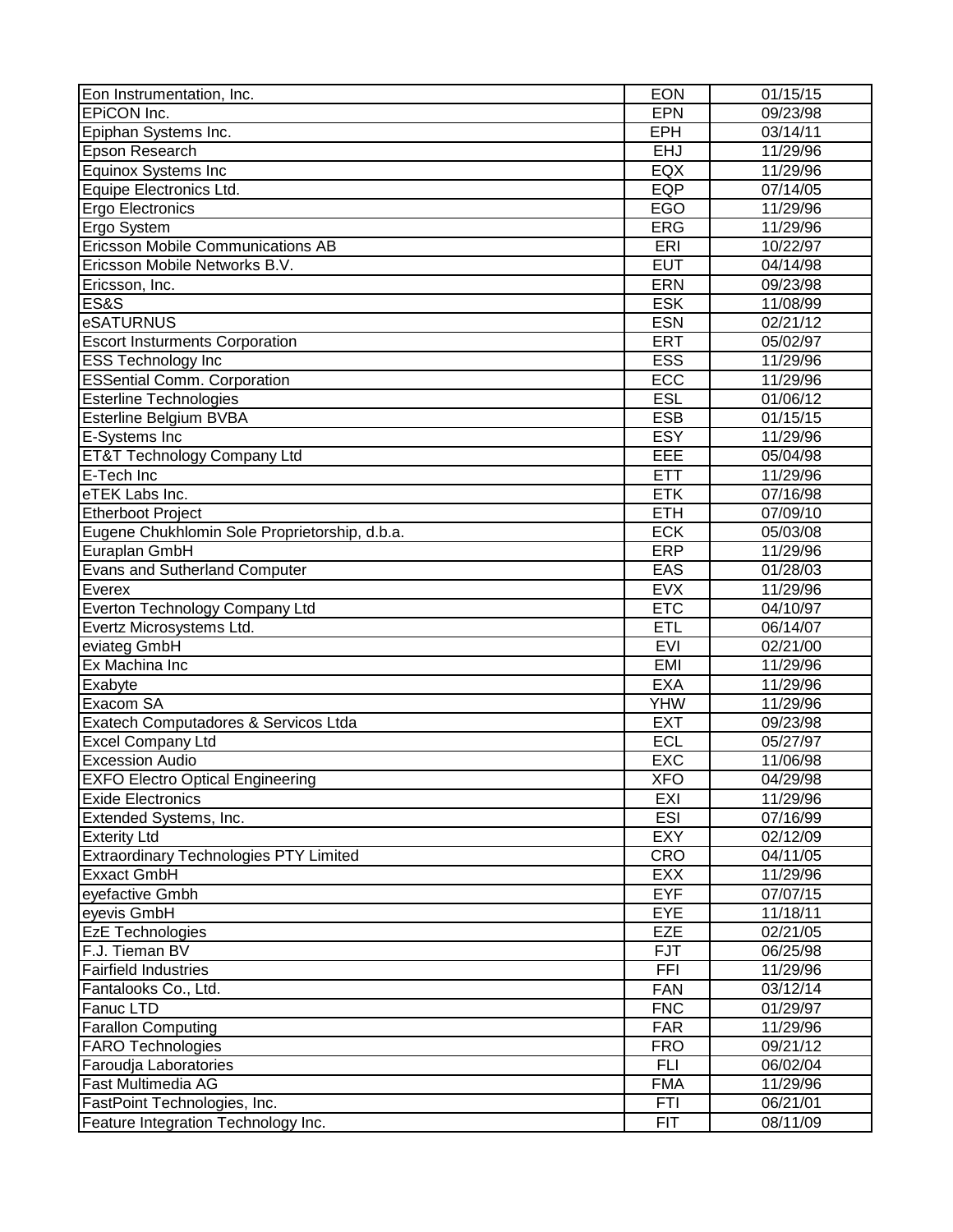| Fellowes & Questec                      | <b>FEL</b> | 11/29/96 |
|-----------------------------------------|------------|----------|
| Fellowes, Inc.                          | <b>FMI</b> | 07/05/01 |
| Fen Systems Ltd.                        | <b>FEN</b> | 05/04/10 |
| Ferranti Int'L                          | <b>FER</b> | 11/29/96 |
| Ferrari Electronic GmbH                 | <b>TLA</b> | 12/04/96 |
| <b>FHLP</b>                             | <b>FHL</b> | 11/29/96 |
| <b>Fibernet Research Inc</b>            | <b>FRI</b> | 11/29/96 |
| Finecom Co., Ltd.                       | <b>FIN</b> | 11/27/98 |
| <b>Fingerprint Cards AB</b>             | <b>FPC</b> | 06/14/13 |
| <b>First Industrial Computer Inc</b>    | <b>PCG</b> | 11/29/96 |
| First International Computer Inc        | <b>LEO</b> | 09/19/97 |
| <b>First International Computer Ltd</b> | <b>FCG</b> | 04/10/97 |
| <b>First Virtual Corporation</b>        | <b>FVC</b> | 11/29/96 |
| <b>Flat Connections Inc</b>             | <b>FWR</b> | 11/29/96 |
| <b>FlightSafety International</b>       | <b>SSD</b> | 08/10/00 |
| <b>FLY-IT Simulators</b>                | <b>FIS</b> | 09/08/97 |
| FocalTech Systems Co., Ltd.             | FTS        | 07/23/13 |
| Focus Enhancements, Inc.                | FCS        | 12/12/02 |
| <b>Fokus Technologies GmbH</b>          | <b>FOK</b> | 10/22/13 |
| FOR-A Company Limited                   | <b>FOA</b> | 12/06/08 |
| <b>Force Computers</b>                  | <b>FRC</b> | 11/29/96 |
| Ford Microelectronics Inc               | <b>FMC</b> | 03/11/97 |
| Fore Systems Inc                        | <b>FSI</b> | 11/29/96 |
| Forefront Int'l Ltd                     | FIL        | 11/29/96 |
| Formosa Industrial Computing Inc.       | <b>FIC</b> | 11/29/96 |
| Formoza-Altair                          | <b>FMZ</b> | 04/25/03 |
| Forth Dimension Displays Ltd            | <b>FDD</b> | 07/07/15 |
| Forvus Research Inc                     | <b>FRE</b> | 04/24/97 |
| <b>Foss Tecator</b>                     | <b>FOS</b> | 10/22/97 |
| Founder Group Shenzhen Co.              | <b>FZC</b> | 11/08/99 |
| Fountain Technologies Inc               | <b>FTN</b> | 11/29/96 |
| Fraunhofer Heinrich-Hertz-Institute     | HHI        | 07/27/12 |
| <b>Freedom Scientific BLV</b>           | <b>FRD</b> | 06/15/07 |
| <b>FREEMARS Heavy Industries</b>        | <b>TCX</b> | 03/15/01 |
| Frontline Test Equipment Inc.           | FTE        | 01/20/99 |
| <b>FTG Data Systems</b>                 | <b>FTG</b> | 11/29/96 |
| Fuji Xerox                              | <b>FXX</b> | 11/29/96 |
| <b>FUJIFILM Corporation</b>             | <b>FFC</b> | 08/22/11 |
| Fujitsu Display Technologies Corp.      | <b>FDT</b> | 10/23/02 |
| Fujitsu General Limited.                | <b>FGL</b> | 02/21/00 |
| Fujitsu Ltd                             | <b>FUJ</b> | 11/29/96 |
| <b>Fujitsu Microelect Ltd</b>           | <b>FML</b> | 11/29/96 |
| Fujitsu Peripherals Ltd                 | <b>FPE</b> | 08/19/97 |
| Fujitsu Siemens Computers GmbH          | FUS        | 01/13/00 |
| Fujitsu Spain                           | <b>FJS</b> | 11/29/96 |
| Fujitsu Takamisawa Component Limited    | <b>FJC</b> | 05/16/99 |
| <b>FUJITSU TEN LIMITED</b>              | <b>FTL</b> | 12/20/11 |
| Funai Electric Co., Ltd.                | <b>FNI</b> | 01/18/05 |
| Furukawa Electric Company Ltd           | <b>FCB</b> | 11/29/96 |
| FURUNO ELECTRIC CO., LTD.               | <b>FEC</b> | 11/29/96 |
| Future Designs, Inc.                    | <b>FDI</b> | 09/29/14 |
| <b>Future Domain</b>                    | <b>FDC</b> | 11/29/96 |
| <b>Future Systems Consulting KK</b>     | <b>FSC</b> | 11/29/96 |
| <b>Futuretouch Corporation</b>          | <b>FTC</b> | 11/29/96 |
| FZI Forschungszentrum Informatik        | FZI        | 08/12/97 |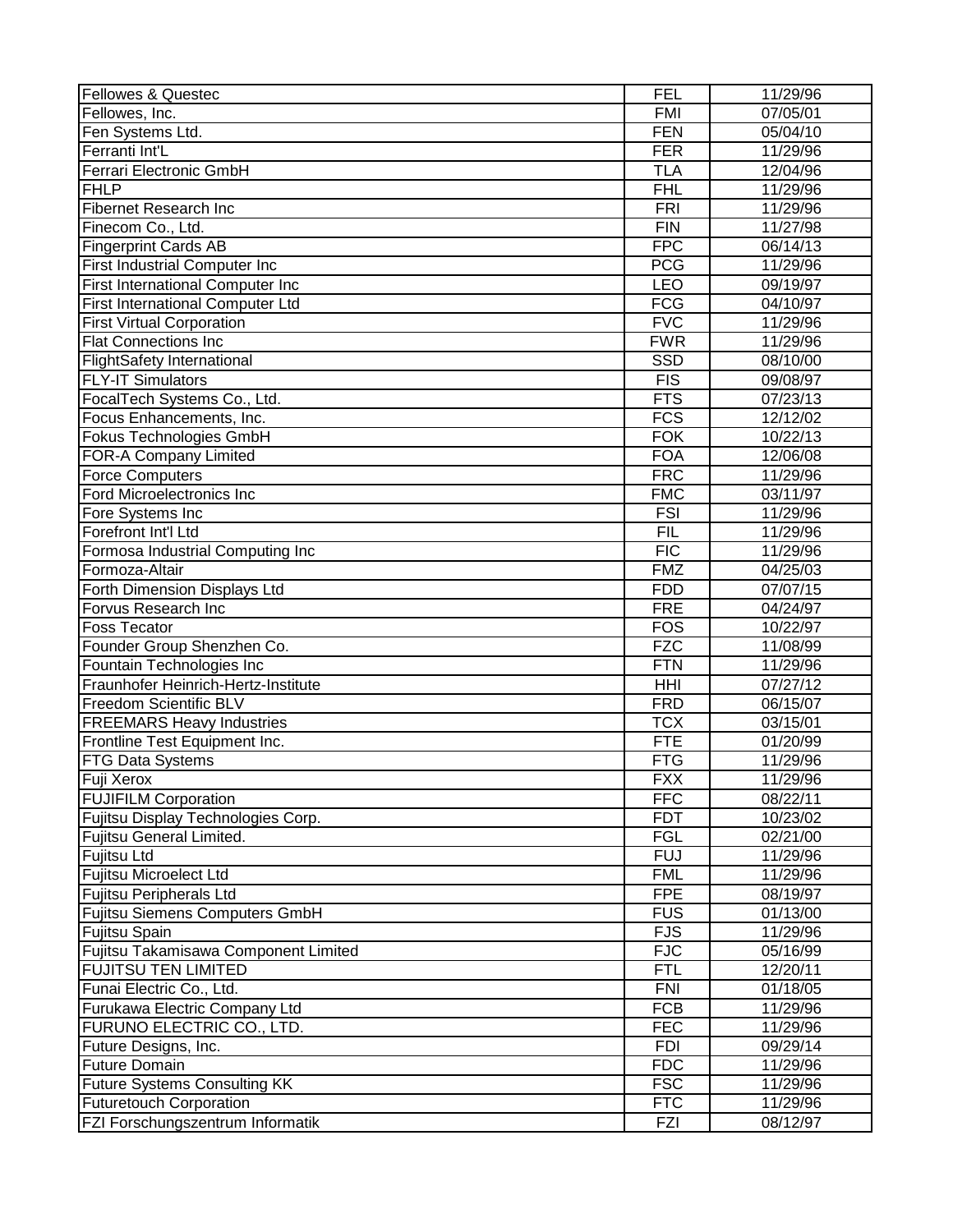| <b>G&amp;W Instruments GmbH</b>              | <b>SPH</b> | $\overline{0}$ 2/25/02 |
|----------------------------------------------|------------|------------------------|
| G. Diehl ISDN GmbH                           | <b>GDI</b> | 11/29/96               |
| Gadget Labs LLC                              | <b>GLS</b> | 11/29/96               |
| Gage Applied Sciences Inc                    | GAG        | 11/29/96               |
| GAI-Tronics, A Hubbell Company               | <b>HUB</b> | 03/26/09               |
| <b>Galil Motion Control</b>                  | GAL        | 11/29/96               |
| <b>Garmin International</b>                  | <b>GRM</b> | 12/09/11               |
| Garnet System Company Ltd                    | <b>GTM</b> | 11/29/96               |
| Gateway 2000                                 | <b>GWY</b> | 11/29/96               |
| Gateway Comm. Inc                            | GCI        | 11/29/96               |
| <b>Gateworks Corporation</b>                 | <b>GWK</b> | 07/31/13               |
| Gaudi Co., Ltd.                              | GAU        | 03/31/03               |
| <b>GCC Technologies Inc</b>                  | GCC        | 06/05/97               |
| <b>GDS</b>                                   | <b>GDS</b> | 06/23/04               |
| <b>GE Fanuc Embedded Systems</b>             | <b>GEF</b> | 06/14/07               |
| <b>GE Intelligent Platforms - Huntsville</b> | <b>GEH</b> | 09/03/10               |
| Gefen Inc.                                   | <b>GFN</b> | 10/11/07               |
| <b>Gem Plus</b>                              | <b>GEM</b> | 02/27/98               |
| GEMINI 2000 Ltd                              | <b>GMN</b> | 10/23/00               |
| <b>General Datacom</b>                       | <b>GDC</b> | 11/29/96               |
| <b>General Dynamics C4 Systems</b>           | <b>GED</b> | 01/09/13               |
| <b>General Information Systems</b>           | <b>GML</b> | 01/13/00               |
| General Inst. Corporation                    | <b>GIC</b> | 11/29/96               |
| <b>General Standards Corporation</b>         | <b>GSC</b> | 07/16/98               |
| General Touch Technology Co., Ltd.           | <b>GTT</b> | 11/21/02               |
| Genesys ATE Inc                              | <b>GEN</b> | 11/29/96               |
| Genesys Logic                                | <b>GLM</b> | 11/08/99               |
| <b>Gennum Corporation</b>                    | <b>GND</b> | 09/05/06               |
| <b>GEO Sense</b>                             | <b>GEO</b> | 11/29/96               |
| Geotest Marvin Test Systems Inc              | <b>GTS</b> | 02/24/98               |
| <b>GERMANEERS GmbH</b>                       | <b>GER</b> | 12/20/11               |
| <b>GES Singapore Pte Ltd</b>                 | <b>GES</b> | 03/15/01               |
| Getac Technology Corporation                 | <b>GET</b> | 05/11/10               |
| <b>GFMesstechnik GmbH</b>                    | <b>GFM</b> | 03/15/01               |
| <b>GI Provision Ltd</b>                      | <b>GIP</b> | 02/08/12               |
| Global Data SA                               | <b>PST</b> | 11/29/96               |
| <b>Global Village Communication</b>          | GVL        | 11/29/96               |
| <b>GMK Electronic Design GmbH</b>            | <b>GMK</b> | 01/18/08               |
| <b>GMM Research Inc</b>                      | <b>GMM</b> | 11/29/96               |
| <b>GMX</b> Inc                               | <b>GMX</b> | 11/29/96               |
| <b>GN Nettest Inc</b>                        | <b>GNN</b> | 07/30/97               |
| <b>GOEPEL electronic GmbH</b>                | <b>GOE</b> | 06/24/13               |
| GOLD RAIN ENTERPRISES CORP.                  | GRE        | 06/04/03               |
| Goldmund - Digital Audio SA                  | <b>GLD</b> | 02/06/12               |
| Goldstar Company Ltd                         | <b>GSM</b> | 11/29/96               |
| Goldtouch                                    | GTI        | 08/06/97               |
| Google Inc.                                  | GGL        | 05/26/10               |
| GoPro, Inc.                                  | <b>GPR</b> | 01/15/15               |
| Granch Ltd                                   | <b>GRH</b> | 09/23/02               |
| <b>Grand Junction Networks</b>               | <b>GJN</b> | 11/29/96               |
| Grandstream Networks, Inc.                   | <b>GSN</b> | 03/03/14               |
| Graphic SystemTechnology                     | <b>GST</b> | 11/29/96               |
| <b>Graphica Computer</b>                     | <b>GRA</b> | 11/29/96               |
| <b>Graphtec Corporation</b>                  | <b>GTC</b> | 11/29/96               |
| <b>Grass Valley Germany GmbH</b>             | <b>TGV</b> | 06/14/07               |
|                                              |            |                        |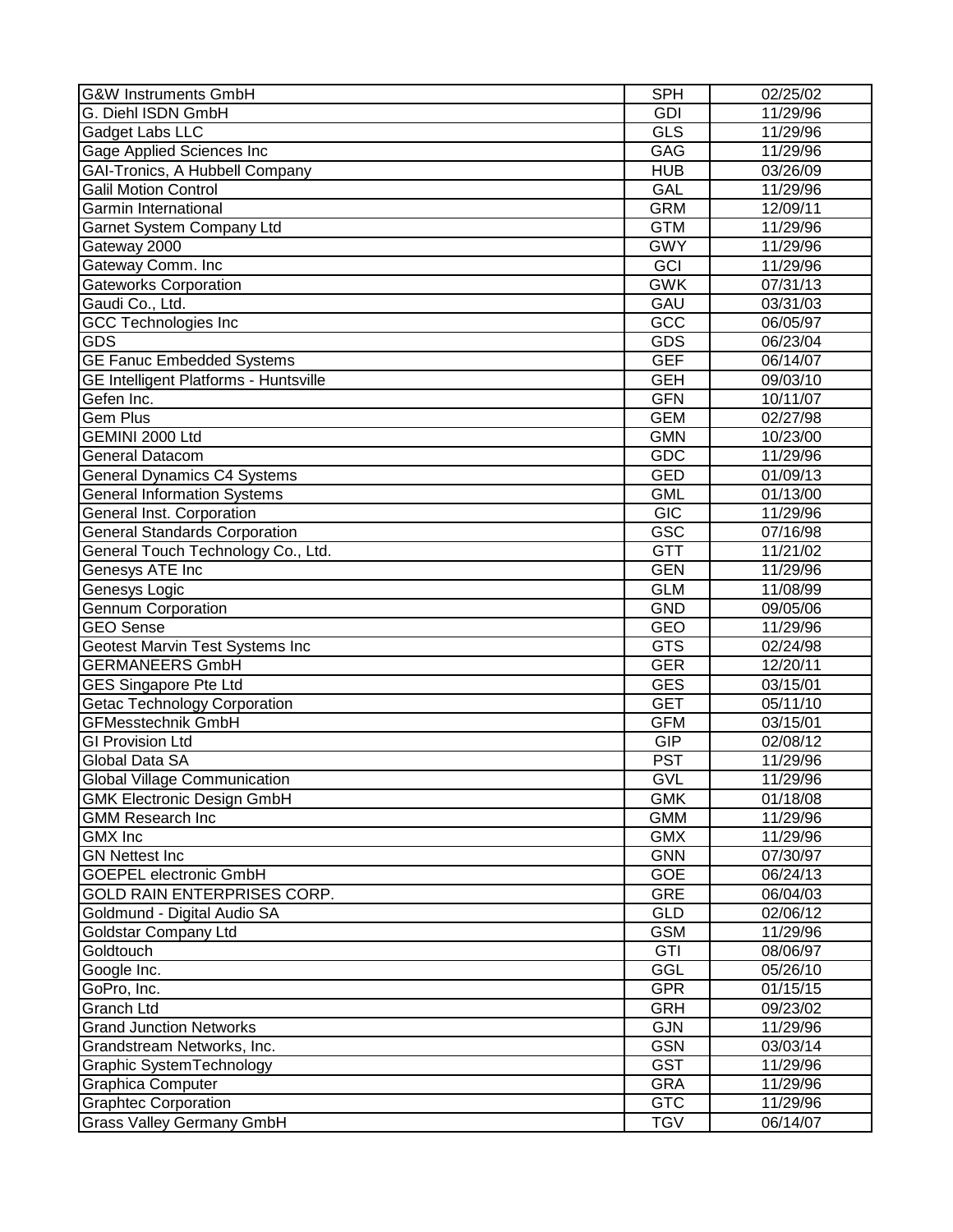| <b>Grey Cell Systems Ltd</b>             | GCS        | 04/29/97 |
|------------------------------------------|------------|----------|
| Grossenbacher Systeme AG                 | <b>GSY</b> | 04/19/00 |
| <b>G-Tech Corporation</b>                | <b>GTK</b> | 11/29/96 |
| <b>Guillemont International</b>          | <b>GIM</b> | 10/29/97 |
| Guntermann & Drunck GmbH                 | <b>GUD</b> | 03/10/03 |
| <b>GUNZE Limited</b>                     | <b>GZE</b> | 05/02/05 |
| Gunze Ltd                                | <b>GNZ</b> | 11/29/96 |
| <b>Guzik Technical Enterprises</b>       | <b>GUZ</b> | 11/29/96 |
| <b>GVC Corporation</b>                   | <b>GVC</b> | 11/29/96 |
| <b>GW</b> Instruments                    | <b>GWI</b> | 11/29/96 |
| H.P.R. Electronics GmbH                  | <b>HPR</b> | 08/29/07 |
| Hagiwara Sys-Com Company Ltd             | <b>HSC</b> | 11/29/96 |
| Haider electronics                       | <b>HAE</b> | 07/05/01 |
| Haivision Systems Inc.                   | HAI        | 11/15/07 |
| Halberthal                               | <b>HAL</b> | 02/10/98 |
| <b>Hall Research</b>                     | <b>HRI</b> | 05/10/12 |
| HAMAMATSU PHOTONICS K.K.                 | <b>HPK</b> | 12/20/06 |
| Hampshire Company, Inc.                  | HTI        | 01/20/99 |
| Hanchang System Corporation              | <b>HAN</b> | 06/21/03 |
| HannStar Display Corp                    | <b>HSD</b> | 08/11/09 |
| HannStar Display Corp                    | <b>HSP</b> | 08/11/09 |
| HardCom Elektronik & Datateknik          | <b>HDC</b> | 04/14/98 |
| Harman International Industries, Inc     | HII        | 01/09/15 |
| Harris & Jeffries Inc                    | HJI        | 11/29/96 |
| Harris Canada Inc                        | <b>HWA</b> | 03/13/98 |
| <b>Harris Corporation</b>                | <b>HAR</b> | 12/20/11 |
| <b>Harris Semiconductor</b>              | <b>HRS</b> | 01/02/97 |
| Hauppauge Computer Works Inc             | <b>HCW</b> | 11/29/96 |
| Hayes Microcomputer Products Inc         | <b>HAY</b> | 11/29/96 |
| <b>HCL America Inc</b>                   | <b>HCL</b> | 11/29/96 |
| <b>HCL Peripherals</b>                   | <b>HCM</b> | 10/02/01 |
| HD-INFO d.o.o.                           | HDI        | 10/08/01 |
| Headplay, Inc.                           | <b>HPI</b> | 04/30/07 |
| Heng Yu Technology (HK) Limited          | <b>HYT</b> | 10/23/00 |
| <b>Hercules</b>                          | <b>HRC</b> | 03/15/01 |
| <b>HERCULES</b>                          | <b>HRT</b> | 03/15/01 |
| Herolab GmbH                             | <b>HRL</b> | 03/17/98 |
| <b>HETEC Datensysteme GmbH</b>           | <b>HET</b> | 02/03/04 |
| <b>Hewlett Packard</b>                   | <b>HWP</b> | 03/15/01 |
| <b>Hewlett Packard</b>                   | <b>HPD</b> | 05/02/97 |
| Hewlett-Packard Co.                      | <b>HPC</b> | 08/10/00 |
| Hewlett-Packard Co.                      | <b>HPQ</b> | 07/12/04 |
| Hexium Ltd.                              | <b>HXM</b> | 04/15/08 |
| <b>Hibino Corporation</b>                | <b>HIB</b> | 07/09/03 |
| <b>Highwater Designs Ltd</b>             | <b>HWD</b> | 11/29/96 |
| Hikom Co., Ltd.                          | <b>HIK</b> | 10/13/03 |
| <b>Hilevel Technology</b>                | <b>HIL</b> | 11/29/96 |
| HIRAKAWA HEWTECH CORP.                   | <b>HHC</b> | 05/20/08 |
| Hisense Electric Co., Ltd.               | <b>HEC</b> | 00/00/00 |
| Hitachi America Ltd                      | <b>HIT</b> | 11/29/96 |
| Hitachi Computer Products Inc            | <b>HCP</b> | 11/29/96 |
| Hitachi Consumer Electronics Co., Ltd    | <b>HCE</b> | 05/15/09 |
| Hitachi Information Technology Co., Ltd. | <b>HIC</b> | 04/19/00 |
| Hitachi Ltd                              | <b>HTC</b> | 11/29/96 |
| Hitachi Maxell, Ltd.                     | <b>MXL</b> | 01/13/00 |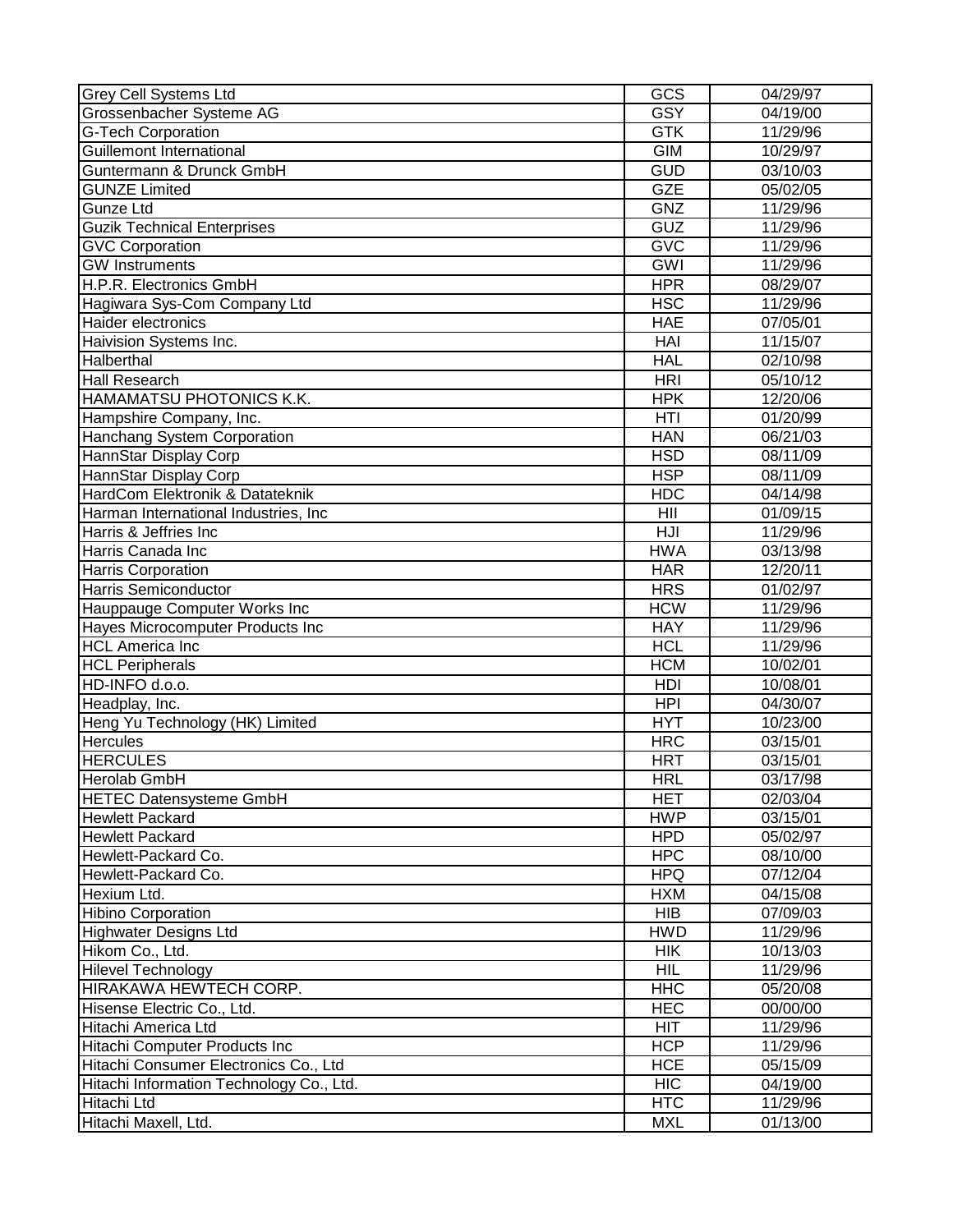| Hitachi Micro Systems Europe Ltd           | <b>HEL</b> | 07/09/97 |
|--------------------------------------------|------------|----------|
| Hitex Systementwicklung GmbH               | <b>HTX</b> | 01/30/98 |
| hmk Daten-System-Technik BmbH              | <b>HMK</b> | 09/30/97 |
| <b>HOB Electronic GmbH</b>                 | <b>HOB</b> | 11/29/96 |
| <b>Holoeye Photonics AG</b>                | <b>HOL</b> | 02/02/05 |
| Holografika kft.                           | <b>HDV</b> | 03/31/05 |
| <b>Holtek Microelectronics Inc</b>         | <b>HTK</b> | 11/29/96 |
| Home Row Inc                               | <b>INC</b> | 11/29/96 |
| HON HAI PRECISON IND.CO., LTD.             | <b>FOX</b> | 08/02/10 |
| HONKO MFG. CO., LTD.                       | <b>HKA</b> | 12/01/04 |
| Hope Industrial Systems, Inc.              | <b>HIS</b> | 01/13/14 |
| Horner Electric Inc                        | <b>APG</b> | 11/29/96 |
| Horsent Technology Co., Ltd.               | <b>HST</b> | 04/11/15 |
| <b>Hosiden Corporation</b>                 | <b>HOE</b> | 08/05/97 |
| HTBLuVA Mödling                            | <b>HTL</b> | 02/17/14 |
|                                            |            |          |
| <b>Hualon Microelectric Corporation</b>    | <b>HMC</b> | 11/29/96 |
| <b>HUALONG TECHNOLOGY CO., LTD</b>         | <b>EBT</b> | 06/15/07 |
| <b>Hughes Network Systems</b>              | <b>HNS</b> | 11/29/96 |
| HUMAX Co., Ltd.                            | <b>HMX</b> | 02/14/06 |
| HYC CO., LTD.                              | <b>HYO</b> | 04/12/06 |
| Hydis Technologies.Co.,LTD                 | <b>HYD</b> | 11/22/10 |
| <b>Hynix Semiconductor</b>                 | <b>HYV</b> | 11/29/08 |
| Hypercope Gmbh Aachen                      | <b>HXC</b> | 12/01/97 |
| <b>Hypertec Pty Ltd</b>                    | <b>HYR</b> | 11/29/96 |
| <b>Hyphen Ltd</b>                          | <b>HYP</b> | 11/29/96 |
| <b>I&amp;T Telecom.</b>                    | <b>ITT</b> | 11/08/99 |
| I/OTech Inc                                | <b>IOT</b> | 11/29/96 |
| <b>IAT Germany GmbH</b>                    | <b>IAT</b> | 11/29/96 |
| <b>IBM Brasil</b>                          | <b>IBM</b> | 11/29/96 |
| <b>IBM Corporation</b>                     | <b>CDT</b> | 11/29/96 |
| <b>IBP Instruments GmbH</b>                | <b>IBP</b> | 09/23/98 |
| <b>IBR GmbH</b>                            | <b>IBR</b> | 01/16/98 |
| <b>IC Ensemble</b>                         | <b>ICE</b> | 09/19/97 |
| <b>ICA</b> Inc                             | <b>ICA</b> | 05/20/02 |
| <b>ICCC A/S</b>                            | <b>ICX</b> | 11/29/96 |
| <b>ICD</b> Inc                             | <b>ICD</b> | 06/09/97 |
| ICET S.p.A.                                | ARE        | 05/16/99 |
| ICP Electronics, Inc./iEi Technology Corp. | <b>ICP</b> | 09/07/12 |
| <b>ICSL</b>                                | <b>IUC</b> | 08/14/97 |
| Icuiti Corporation                         | <b>XTD</b> | 06/14/07 |
| Icuiti Corporation                         | <b>IWR</b> | 03/06/07 |
| Id3 Semiconductors                         | <b>ISC</b> | 03/15/01 |
| <b>IDE Associates</b>                      | <b>IDE</b> | 11/29/96 |
| <b>IDEO Product Development</b>            | <b>IDO</b> | 09/30/97 |
| idex displays                              | <b>DEX</b> | 04/25/02 |
| <b>IDEXX Labs</b>                          | IDX        | 11/29/96 |
| <b>IDK Corporation</b>                     | <b>IDK</b> | 04/16/03 |
| Idneo Technologies                         | <b>IDN</b> | 07/05/12 |
| <b>IDTECH</b>                              | <b>ITS</b> | 06/17/02 |
| <b>IEE</b>                                 | <b>IEE</b> | 06/21/01 |
| IGM Communi                                | <b>IGM</b> | 11/29/96 |
| <b>IINFRA Co., Ltd</b>                     | III        | 05/09/03 |
| liyama North America                       | <b>IVM</b> | 11/29/96 |
| Ikegami Tsushinki Co. Ltd.                 | <b>IKE</b> | 11/14/14 |
| Ikos Systems Inc                           | <b>IKS</b> | 11/29/96 |
|                                            |            |          |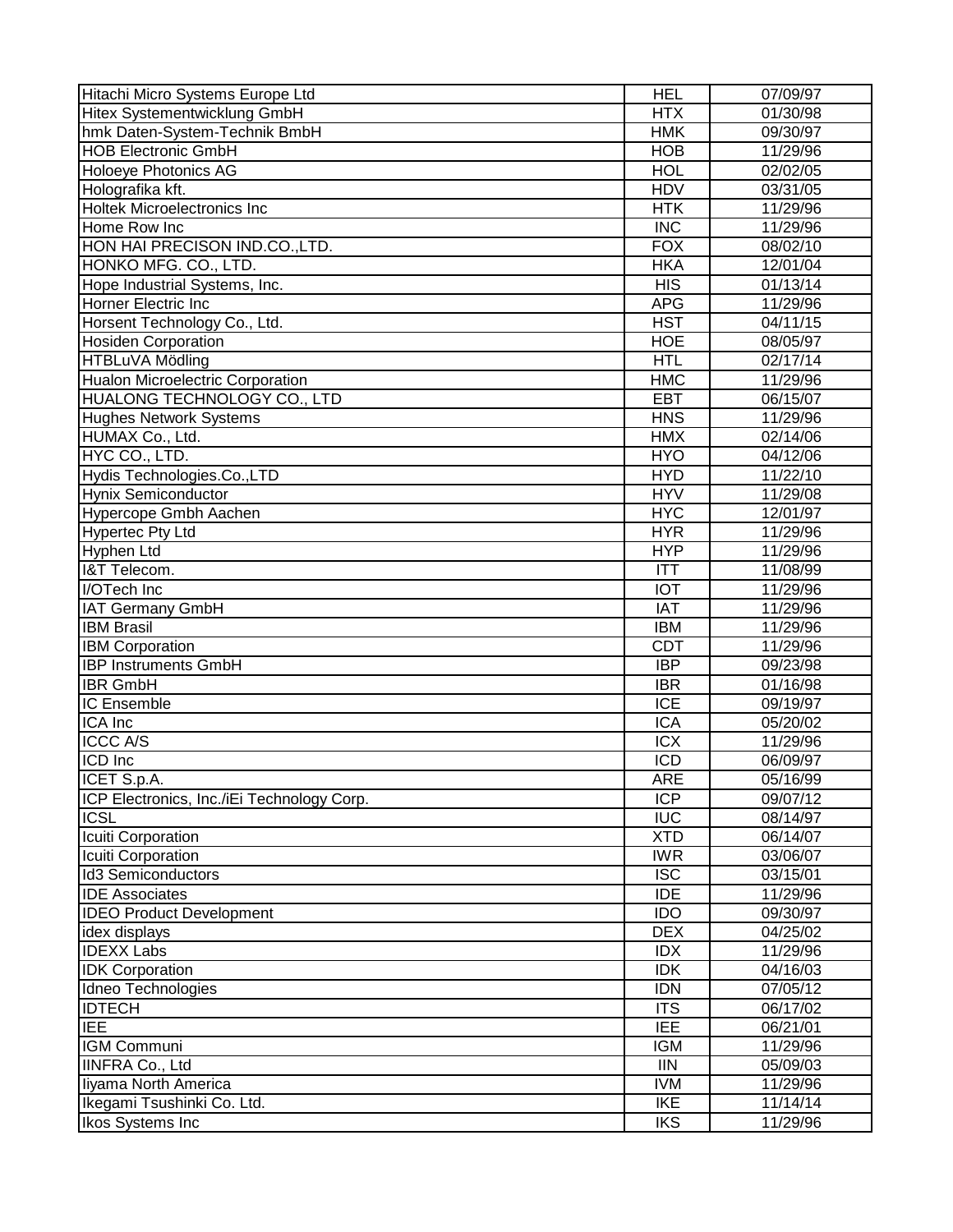| <b>ILC</b><br>11/29/96<br>Image Logic Corporation<br><b>ISM</b><br>05/27/10<br>Image Stream Medical<br>IMAGENICS Co., Ltd.<br><b>IMG</b><br>09/05/06<br>IMAGEQUEST Co., Ltd<br><b>IQT</b><br>10/08/02<br><b>IME</b><br>Imagraph<br>12/04/96<br>Imagraph<br><b>IMA</b><br>11/29/96<br>ImasDe Canarias S.A.<br>07/03/97<br><b>IMD</b><br><b>IMC Networks</b><br><b>IMC</b><br>11/29/96<br>Immersion Corporation<br><b>IMM</b><br>07/16/97<br>IMP Electronics Ltd.<br><b>HUM</b><br>06/16/04<br><b>IMP</b><br>08/14/12<br>Impinj<br><b>Impossible Production</b><br>08/10/00<br><b>IMN</b><br><b>IFS</b><br>11/29/96<br>In Focus Systems Inc<br>In4S Inc<br><b>ALD</b><br>12/05/97<br>INBINE.CO.LTD<br><b>IBI</b><br>11/06/01<br>Indtek Co., Ltd.<br><b>INK</b><br>03/26/07<br>Industrial Products Design, Inc.<br>07/16/99<br><b>IPD</b><br>IQI<br>02/18/11<br>IneoQuest Technologies, Inc<br><b>INS</b><br>11/29/96<br>Ines GmbH |
|---------------------------------------------------------------------------------------------------------------------------------------------------------------------------------------------------------------------------------------------------------------------------------------------------------------------------------------------------------------------------------------------------------------------------------------------------------------------------------------------------------------------------------------------------------------------------------------------------------------------------------------------------------------------------------------------------------------------------------------------------------------------------------------------------------------------------------------------------------------------------------------------------------------------------------|
|                                                                                                                                                                                                                                                                                                                                                                                                                                                                                                                                                                                                                                                                                                                                                                                                                                                                                                                                 |
|                                                                                                                                                                                                                                                                                                                                                                                                                                                                                                                                                                                                                                                                                                                                                                                                                                                                                                                                 |
|                                                                                                                                                                                                                                                                                                                                                                                                                                                                                                                                                                                                                                                                                                                                                                                                                                                                                                                                 |
|                                                                                                                                                                                                                                                                                                                                                                                                                                                                                                                                                                                                                                                                                                                                                                                                                                                                                                                                 |
|                                                                                                                                                                                                                                                                                                                                                                                                                                                                                                                                                                                                                                                                                                                                                                                                                                                                                                                                 |
|                                                                                                                                                                                                                                                                                                                                                                                                                                                                                                                                                                                                                                                                                                                                                                                                                                                                                                                                 |
|                                                                                                                                                                                                                                                                                                                                                                                                                                                                                                                                                                                                                                                                                                                                                                                                                                                                                                                                 |
|                                                                                                                                                                                                                                                                                                                                                                                                                                                                                                                                                                                                                                                                                                                                                                                                                                                                                                                                 |
|                                                                                                                                                                                                                                                                                                                                                                                                                                                                                                                                                                                                                                                                                                                                                                                                                                                                                                                                 |
|                                                                                                                                                                                                                                                                                                                                                                                                                                                                                                                                                                                                                                                                                                                                                                                                                                                                                                                                 |
|                                                                                                                                                                                                                                                                                                                                                                                                                                                                                                                                                                                                                                                                                                                                                                                                                                                                                                                                 |
|                                                                                                                                                                                                                                                                                                                                                                                                                                                                                                                                                                                                                                                                                                                                                                                                                                                                                                                                 |
|                                                                                                                                                                                                                                                                                                                                                                                                                                                                                                                                                                                                                                                                                                                                                                                                                                                                                                                                 |
|                                                                                                                                                                                                                                                                                                                                                                                                                                                                                                                                                                                                                                                                                                                                                                                                                                                                                                                                 |
|                                                                                                                                                                                                                                                                                                                                                                                                                                                                                                                                                                                                                                                                                                                                                                                                                                                                                                                                 |
|                                                                                                                                                                                                                                                                                                                                                                                                                                                                                                                                                                                                                                                                                                                                                                                                                                                                                                                                 |
|                                                                                                                                                                                                                                                                                                                                                                                                                                                                                                                                                                                                                                                                                                                                                                                                                                                                                                                                 |
|                                                                                                                                                                                                                                                                                                                                                                                                                                                                                                                                                                                                                                                                                                                                                                                                                                                                                                                                 |
|                                                                                                                                                                                                                                                                                                                                                                                                                                                                                                                                                                                                                                                                                                                                                                                                                                                                                                                                 |
| 04/19/00<br>Infineon Technologies AG<br><b>IFX</b>                                                                                                                                                                                                                                                                                                                                                                                                                                                                                                                                                                                                                                                                                                                                                                                                                                                                              |
| IFZ<br>Infinite Z<br>01/04/12                                                                                                                                                                                                                                                                                                                                                                                                                                                                                                                                                                                                                                                                                                                                                                                                                                                                                                   |
| 08/14/13<br>Informatik Information Technologies<br>III                                                                                                                                                                                                                                                                                                                                                                                                                                                                                                                                                                                                                                                                                                                                                                                                                                                                          |
| Informtech<br><b>IFT</b><br>11/29/96                                                                                                                                                                                                                                                                                                                                                                                                                                                                                                                                                                                                                                                                                                                                                                                                                                                                                            |
| ICI<br>11/29/96<br>Infotek Communication Inc                                                                                                                                                                                                                                                                                                                                                                                                                                                                                                                                                                                                                                                                                                                                                                                                                                                                                    |
| <b>ITR</b><br>06/21/01<br>Infotronic America, Inc.                                                                                                                                                                                                                                                                                                                                                                                                                                                                                                                                                                                                                                                                                                                                                                                                                                                                              |
| Inframetrics Inc<br><b>INF</b><br>11/29/96                                                                                                                                                                                                                                                                                                                                                                                                                                                                                                                                                                                                                                                                                                                                                                                                                                                                                      |
| <b>VSN</b><br>Ingram Macrotron<br>08/10/00                                                                                                                                                                                                                                                                                                                                                                                                                                                                                                                                                                                                                                                                                                                                                                                                                                                                                      |
| VID<br>Ingram Macrotron Germany<br>05/24/00                                                                                                                                                                                                                                                                                                                                                                                                                                                                                                                                                                                                                                                                                                                                                                                                                                                                                     |
| <b>InHand Electronics</b><br><b>IHE</b><br>04/20/10                                                                                                                                                                                                                                                                                                                                                                                                                                                                                                                                                                                                                                                                                                                                                                                                                                                                             |
| Initio Corporation<br>INI<br>11/29/96                                                                                                                                                                                                                                                                                                                                                                                                                                                                                                                                                                                                                                                                                                                                                                                                                                                                                           |
| <b>Inmax Technology Corporation</b><br><b>IMT</b><br>02/12/03                                                                                                                                                                                                                                                                                                                                                                                                                                                                                                                                                                                                                                                                                                                                                                                                                                                                   |
| Innolab Pte Ltd<br><b>INO</b><br>01/20/99                                                                                                                                                                                                                                                                                                                                                                                                                                                                                                                                                                                                                                                                                                                                                                                                                                                                                       |
| InnoLux Display Corporation<br><b>INL</b><br>12/15/04                                                                                                                                                                                                                                                                                                                                                                                                                                                                                                                                                                                                                                                                                                                                                                                                                                                                           |
| InnoMedia Inc<br><b>INM</b><br>11/29/96                                                                                                                                                                                                                                                                                                                                                                                                                                                                                                                                                                                                                                                                                                                                                                                                                                                                                         |
| 10/23/00<br>Innotech Corporation<br><b>ILS</b>                                                                                                                                                                                                                                                                                                                                                                                                                                                                                                                                                                                                                                                                                                                                                                                                                                                                                  |
| Innovate Ltd<br>ATE<br>11/29/96                                                                                                                                                                                                                                                                                                                                                                                                                                                                                                                                                                                                                                                                                                                                                                                                                                                                                                 |
| Innovent Systems, Inc.<br><b>INN</b><br>04/19/00                                                                                                                                                                                                                                                                                                                                                                                                                                                                                                                                                                                                                                                                                                                                                                                                                                                                                |
| WII<br>01/30/98<br>Innoware Inc                                                                                                                                                                                                                                                                                                                                                                                                                                                                                                                                                                                                                                                                                                                                                                                                                                                                                                 |
| 03/15/01<br>Inovatec S.p.A.<br>inu                                                                                                                                                                                                                                                                                                                                                                                                                                                                                                                                                                                                                                                                                                                                                                                                                                                                                              |
| $\overline{ICV}$<br>11/04/10<br>Inside Contactless                                                                                                                                                                                                                                                                                                                                                                                                                                                                                                                                                                                                                                                                                                                                                                                                                                                                              |
| Inside Out Networks<br>12/28/98<br><b>ION</b>                                                                                                                                                                                                                                                                                                                                                                                                                                                                                                                                                                                                                                                                                                                                                                                                                                                                                   |
| <b>ISG</b><br>11/29/96<br>Insignia Solutions Inc                                                                                                                                                                                                                                                                                                                                                                                                                                                                                                                                                                                                                                                                                                                                                                                                                                                                                |
| <b>INSIS Co., LTD.</b><br>02/12/03<br><b>ISR</b>                                                                                                                                                                                                                                                                                                                                                                                                                                                                                                                                                                                                                                                                                                                                                                                                                                                                                |
| Institut f r angewandte Funksystemtechnik GmbH<br><b>IAF</b><br>03/20/99                                                                                                                                                                                                                                                                                                                                                                                                                                                                                                                                                                                                                                                                                                                                                                                                                                                        |
| 11/29/96<br>Integraph Corporation<br><b>ING</b>                                                                                                                                                                                                                                                                                                                                                                                                                                                                                                                                                                                                                                                                                                                                                                                                                                                                                 |
| $\overline{IBC}$<br><b>Integrated Business Systems</b><br>11/29/96                                                                                                                                                                                                                                                                                                                                                                                                                                                                                                                                                                                                                                                                                                                                                                                                                                                              |
| <b>ICS</b><br>11/29/96<br><b>Integrated Circuit Systems</b>                                                                                                                                                                                                                                                                                                                                                                                                                                                                                                                                                                                                                                                                                                                                                                                                                                                                     |
| <b>IDP</b><br>01/27/10<br>Integrated Device Technology, Inc.                                                                                                                                                                                                                                                                                                                                                                                                                                                                                                                                                                                                                                                                                                                                                                                                                                                                    |
| <b>ITE</b><br>Integrated Tech Express Inc<br>11/29/96                                                                                                                                                                                                                                                                                                                                                                                                                                                                                                                                                                                                                                                                                                                                                                                                                                                                           |
| Integrated Tech Express Inc<br><b>SRC</b><br>11/29/96                                                                                                                                                                                                                                                                                                                                                                                                                                                                                                                                                                                                                                                                                                                                                                                                                                                                           |
| integrated Technology Express Inc<br><b>ITX</b><br>06/25/97                                                                                                                                                                                                                                                                                                                                                                                                                                                                                                                                                                                                                                                                                                                                                                                                                                                                     |
| Integration Associates, Inc.<br>IAI<br>$\overline{0}3/17/04$                                                                                                                                                                                                                                                                                                                                                                                                                                                                                                                                                                                                                                                                                                                                                                                                                                                                    |
| ICO<br>Intel Corp<br>08/10/00                                                                                                                                                                                                                                                                                                                                                                                                                                                                                                                                                                                                                                                                                                                                                                                                                                                                                                   |
| Intelligent Instrumentation<br>$\mathop{\mathsf{III}}\nolimits$<br>11/29/96                                                                                                                                                                                                                                                                                                                                                                                                                                                                                                                                                                                                                                                                                                                                                                                                                                                     |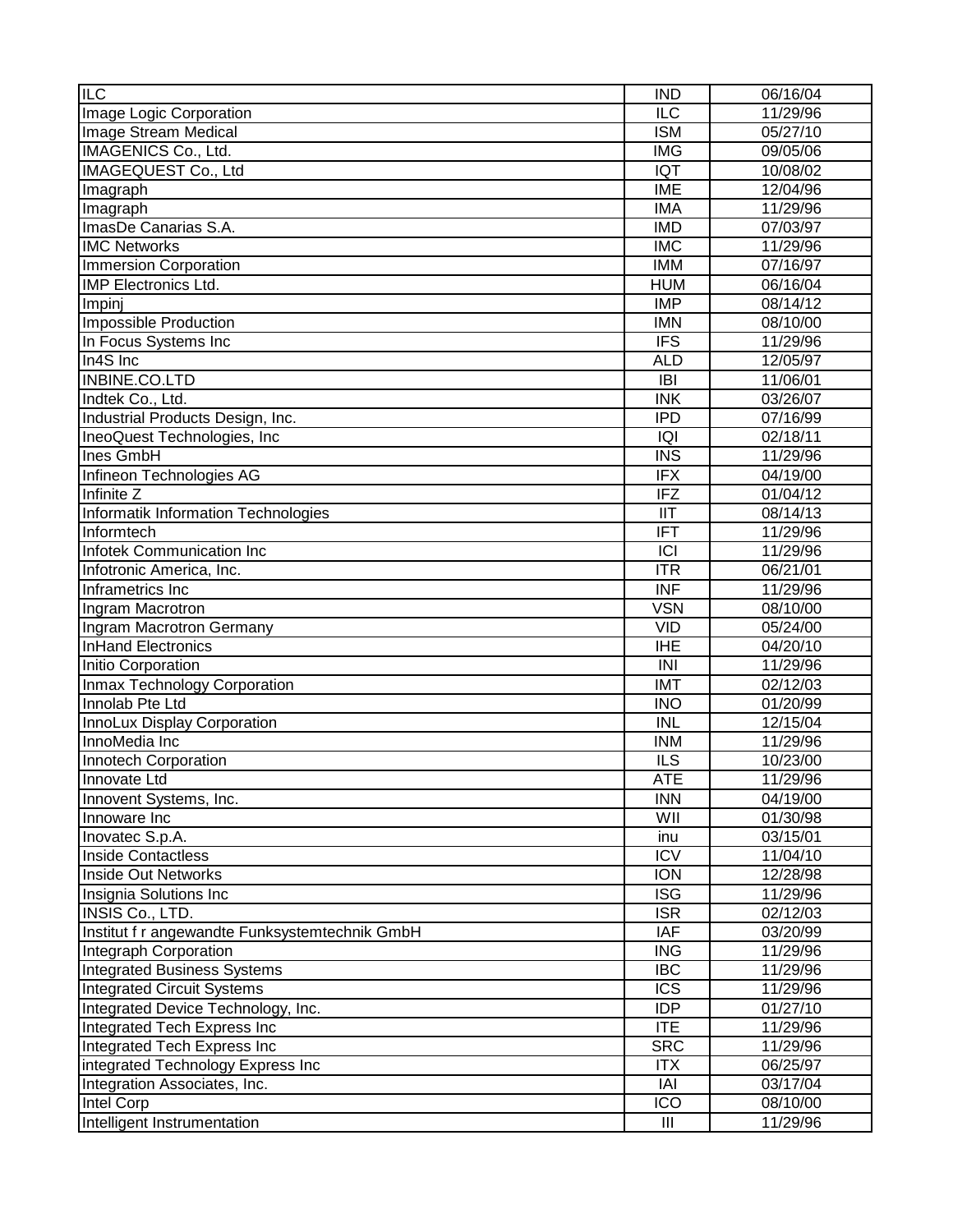| Intelligent Platform Management Interface (IPMI) forum (Intel, HP, NEC, Dell) | IPI                     | 05/24/00              |
|-------------------------------------------------------------------------------|-------------------------|-----------------------|
| Intelliworxx, Inc.                                                            | <b>IWX</b>              | 05/16/99              |
| Intellix Corp.                                                                | <b>SVC</b>              | 01/18/08              |
| Interaction Systems, Inc                                                      | <b>TCH</b>              | 03/20/99              |
| Interactive Computer Products Inc                                             | <b>PEN</b>              | 01/15/97              |
| Intercom Inc                                                                  | $\overline{\text{ITC}}$ | 11/29/96              |
| Interdigital Sistemas de Informacao                                           | <b>IDS</b>              | 10/28/97              |
| Interface Corporation                                                         | <b>FBI</b>              | 11/29/96              |
| <b>Interface Solutions</b>                                                    | <b>ISI</b>              | 11/29/96              |
| Intergate Pty Ltd                                                             | <b>IGC</b>              | 11/29/96              |
| Interlace Engineering Corporation                                             | <b>IEC</b>              | 11/29/96              |
| <b>Interlink Electronics</b>                                                  | $\overline{E}$          | 10/16/98              |
| International Datacasting Corporation                                         | <b>IDC</b>              | $\overline{02/25/97}$ |
| International Display Technology                                              | IDT                     | 05/16/02              |
| International Integrated Systems, Inc. (IISI)                                 | <b>ISY</b>              | 08/10/00              |
| International Microsystems Inc                                                | IMI                     | 11/29/96              |
| International Power Technologies                                              | <b>IPT</b>              | 04/11/97              |
| Internet Technology Corporation                                               | <b>ITD</b>              | 12/05/97              |
| Interphase Corporation                                                        | <b>INP</b>              | 11/29/96              |
| Interphase Corporation                                                        | <b>INT</b>              | 11/29/96              |
| <b>Intersil Corporation</b>                                                   | <b>LSD</b>              | 03/14/12              |
| Intersolve Technologies                                                       | <b>IST</b>              | 03/20/99              |
| Inter-Tel                                                                     | <b>ITL</b>              | 03/21/97              |
| Intertex Data AB                                                              | <b>IXD</b>              | 11/29/96              |
| Intervoice Inc                                                                | <b>IVI</b>              | 11/29/96              |
| Intevac Photonics Inc.                                                        | $\overline{\text{IVS}}$ | 02/16/11              |
| Intracom SA                                                                   | <b>ICM</b>              | 08/03/98              |
| Intrada-SDD Ltd                                                               | <b>SDD</b>              | 11/21/07              |
| IntreSource Systems Pte Ltd                                                   | <b>ISP</b>              | 08/27/97              |
| Intuitive Surgical, Inc.                                                      | <b>SRG</b>              | 02/16/06              |
| <b>Inventec Corporation</b>                                                   | <b>INA</b>              | 09/13/13              |
| Inventec Electronics (M) Sdn. Bhd.                                            | <b>INE</b>              | 07/21/98              |
| Inviso, Inc.                                                                  | <b>INV</b>              | 10/23/00              |
| I-O Data Device Inc                                                           | <b>IOD</b>              | 11/29/96              |
| i-O Display System                                                            | <b>IOS</b>              | 03/15/01              |
| lomega                                                                        | <b>IOM</b>              | 11/29/96              |
| IP Power Technologies GmbH                                                    | <b>IPP</b>              | 12/06/10              |
| IP3 Technology Ltd.                                                           | <b>IPQ</b>              | 11/11/13              |
| <b>IPC Corporation</b>                                                        | <b>IPC</b>              | 11/29/96              |
| IPM Industria Politecnica Meridionale SpA                                     | <b>IPM</b>              | 09/23/98              |
| IPS, Inc. (Intellectual Property Solutions, Inc.)                             | <b>IPS</b>              | 09/05/01              |
| IPWireless, Inc.                                                              | <b>IPW</b>              | 03/15/01              |
| <b>IRdata</b>                                                                 | <b>IRD</b>              | 04/24/01              |
| ISIC Innoscan Industrial Computers A/S                                        | <b>IIC</b>              | 07/23/03              |
| <b>Isolation Systems</b>                                                      | <b>ISL</b>              | 11/29/96              |
| <b>ISS Inc</b>                                                                | <b>ISS</b>              | 11/29/96              |
| Itausa Export North America                                                   | <b>ITA</b>              | 11/29/96              |
| Ithaca Peripherals                                                            | <b>IPR</b>              | 07/01/97              |
| <b>ITK Telekommunikation AG</b>                                               | <b>ITK</b>              | 11/29/96              |
| ITM inc.                                                                      | <b>ITM</b>              | 04/24/01              |
| IT-PRO Consulting und Systemhaus GmbH                                         | <b>ITP</b>              | 10/23/00              |
| Jace Tech Inc                                                                 | <b>JCE</b>              | 11/29/96              |
| Jaeik Information & Communication Co., Ltd.                                   | <b>JIC</b>              | 10/23/00              |
| Jan Strapko - FOTO                                                            | <b>XFG</b>              | 05/07/01              |
| Janich & Klass Computertechnik GmbH                                           | <b>JUK</b>              | 10/08/02              |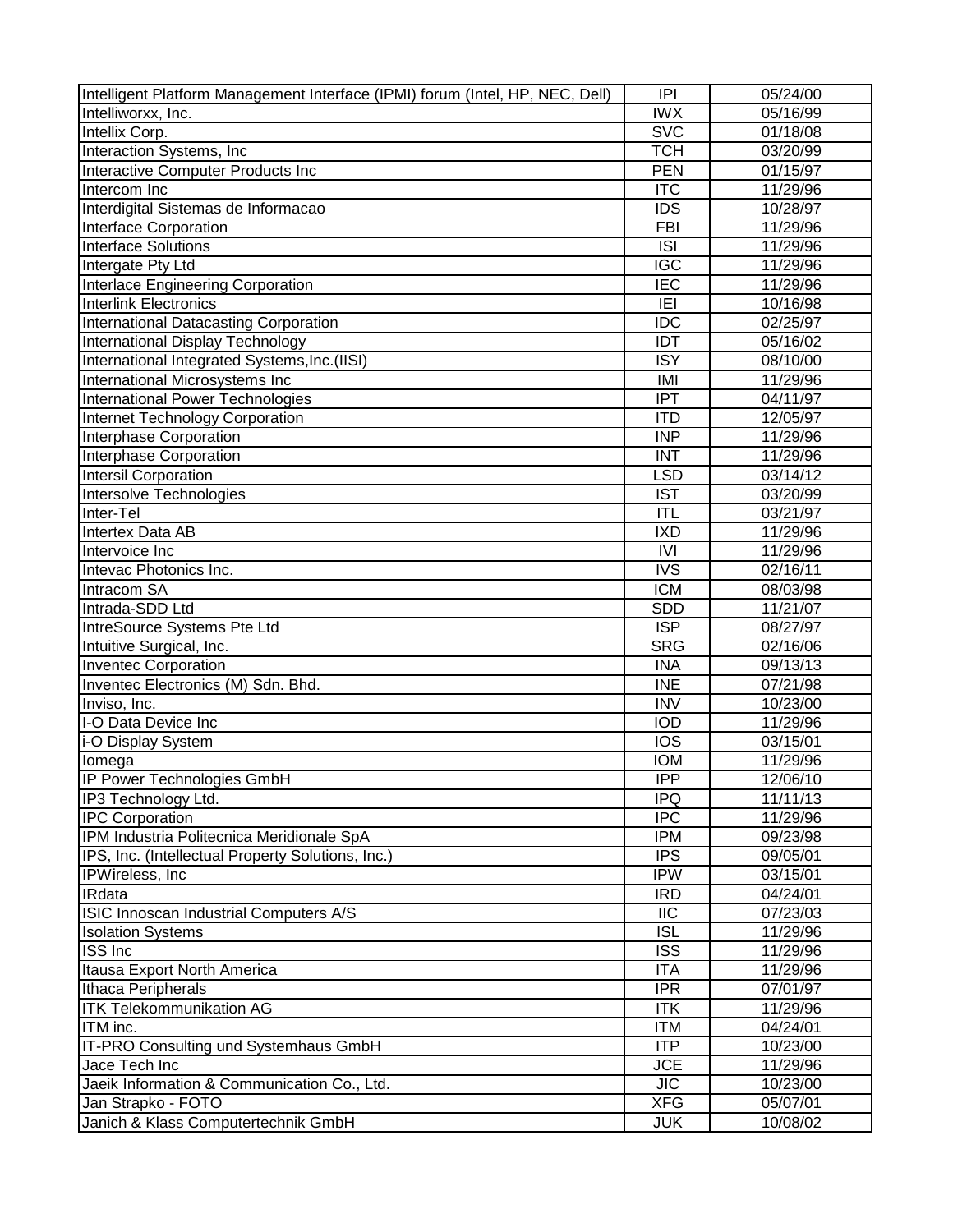| Janz Automationssysteme AG                   | <b>JAS</b> | 11/03/09 |
|----------------------------------------------|------------|----------|
| Japan Aviation Electronics Industry, Limited | <b>JAE</b> | 03/15/01 |
| Japan Digital Laboratory Co., Ltd.           | JDL        | 04/19/00 |
| Japan Display Inc.                           | JDI        | 04/18/13 |
| Jaton Corporation                            | <b>JAT</b> | 09/24/97 |
| JET POWER TECHNOLOGY CO., LTD.               | <b>JET</b> | 03/15/01 |
| Jetway Information Co., Ltd                  | <b>JWY</b> | 09/22/03 |
| jetway security micro, inc                   | <b>JTY</b> | 11/11/09 |
| Jewell Instruments, LLC                      | <b>JWL</b> | 06/21/01 |
| Jiangsu Shinco Electronic Group Co., Ltd     | <b>SHI</b> | 08/10/04 |
| Jones Futurex Inc                            | <b>JFX</b> | 11/29/96 |
| Jongshine Tech Inc                           | LTI        | 11/29/96 |
| Josef Heim KG                                | <b>HKG</b> | 11/29/96 |
| JPC Technology Limited                       | <b>JPC</b> | 10/23/00 |
| JS DigiTech, Inc.                            | <b>JSD</b> | 10/23/00 |
| <b>JS Motorsports</b>                        | <b>JTS</b> | 12/05/97 |
| Junnila                                      | <b>TPJ</b> | 03/15/01 |
| Jupiter Systems                              | <b>JUP</b> | 09/05/06 |
| Jupiter Systems, Inc.                        | <b>JSI</b> | 06/14/07 |
| <b>JVC</b>                                   | <b>JVC</b> | 10/23/00 |
| <b>JVC KENWOOD Corporation</b>               | <b>JKC</b> | 03/08/12 |
| JWSpencer & Co.                              | <b>JWS</b> | 07/16/99 |
| Kansai Electric Company Ltd                  | <b>SGE</b> | 12/04/96 |
| Kaohsiung Opto Electronics Americas, Inc.    | <b>HIQ</b> | 03/14/12 |
| Karn Solutions Ltd.                          | <b>KSL</b> | 05/08/06 |
| Karna                                        | <b>KAR</b> | 02/21/00 |
| Katron Tech Inc                              | <b>KTN</b> | 11/29/96 |
| Kayser-Threde GmbH                           | <b>KTG</b> | 11/29/96 |
| <b>KDDI Technology Corporation</b>           | <b>KDT</b> | 05/22/12 |
| <b>KDE</b>                                   | <b>KDE</b> | 08/14/01 |
| <b>KDS USA</b>                               | <b>KDS</b> | 11/29/96 |
| KEISOKU GIKEN Co., Ltd.                      | KGL        | 04/17/12 |
| Kensington Microware Ltd                     | <b>KML</b> | 11/29/96 |
| <b>Kenwood Corporation</b>                   | <b>KWD</b> | 02/22/08 |
| <b>KEPS</b>                                  | <b>EPS</b> | 11/29/96 |
| <b>Kesa Corporation</b>                      | <b>KES</b> | 11/29/96 |
| <b>Key Tech Inc</b>                          | <b>KEY</b> | 11/29/96 |
| <b>Key Tronic Corporation</b>                | <b>KTK</b> | 11/29/96 |
| <b>Keycorp Ltd</b>                           | <b>KCL</b> | 05/20/97 |
| KeyView                                      | <b>KVX</b> | 08/13/12 |
| Kidboard Inc                                 | KBI        | 04/24/97 |
| KIMIN Electronics Co., Ltd.                  | <b>KME</b> | 02/15/11 |
| Kinetic Systems Corporation                  | <b>KSC</b> | 11/29/96 |
| King Phoenix Company                         | KPC        | 11/29/96 |
| <b>King Tester Corporation</b>               | <b>KSX</b> | 07/16/98 |
| Kingston Tech Corporation                    | <b>KTC</b> | 11/29/96 |
| Kionix, Inc.                                 | KIO        | 12/23/13 |
| KiSS Technology A/S                          | <b>KIS</b> | 06/16/05 |
| Klos Technologies, Inc.                      | <b>PVP</b> | 08/10/00 |
| Kobil Systems GmbH                           | <b>KBL</b> | 03/15/01 |
| Kobil Systems GmbH                           | <b>KOB</b> | 03/15/01 |
| Kodiak Tech                                  | <b>KDK</b> | 11/29/96 |
| Kofax Image Products                         | <b>KFX</b> | 11/29/96 |
| Kollmorgen Motion Technologies Group         | <b>KOL</b> | 11/29/96 |
|                                              |            |          |
| <b>KOLTER ELECTRONIC</b>                     | <b>KOE</b> | 03/15/01 |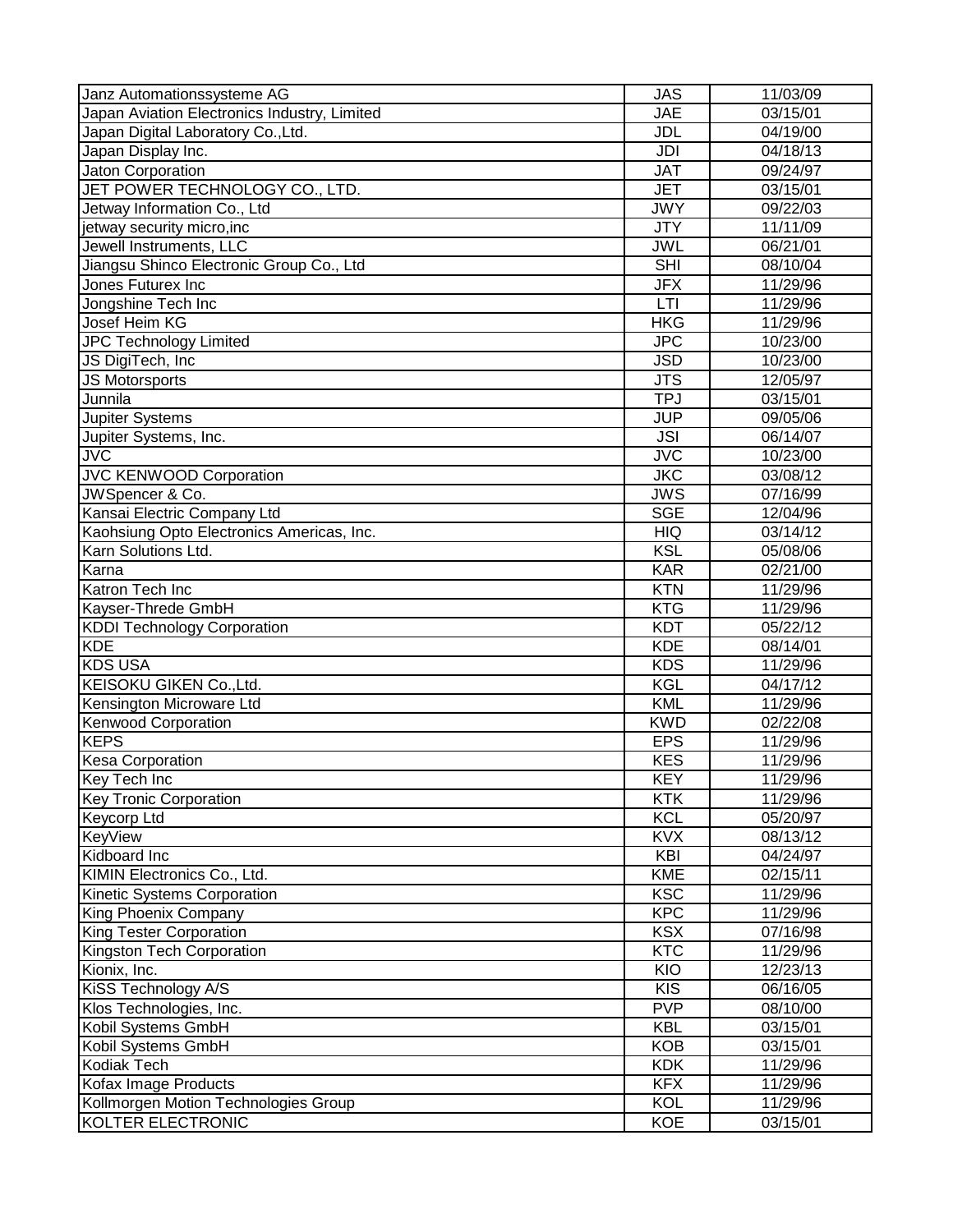| Komatsu Forest                                                | <b>KFE</b>              | 04/20/10              |
|---------------------------------------------------------------|-------------------------|-----------------------|
| Konica corporation                                            | <b>KNC</b>              | 08/05/97              |
| Konica Technical Inc                                          | KTI                     | 11/29/96              |
| Kontron Electronik                                            | <b>TWE</b>              | 11/29/96              |
| Kontron Embedded Modules GmbH                                 | <b>KEM</b>              | 08/29/07              |
| Kontron Europe GmbH                                           | KEU                     | 02/20/14              |
| Korea Data Systems Co., Ltd.                                  | <b>KDM</b>              | 12/18/03              |
| KOUZIRO Co., Ltd.                                             | KOU                     | 07/27/12              |
| KOWA Company, LTD.                                            | <b>KOW</b>              | 03/12/08              |
| Kramer Electronics Ltd. International                         | <b>KMR</b>              | 07/10/13              |
| Krell Industries Inc.                                         | <b>KRL</b>              | 08/03/04              |
| Kroma Telecom                                                 | <b>KRM</b>              | 05/05/10              |
| <b>Kroy LLC</b>                                               | <b>KRY</b>              | 07/16/98              |
| K-Tech                                                        | <b>KTE</b>              | 03/31/03              |
| KUPA China Shenzhen Micro Technology Co., Ltd. Gold Institute | <b>KSG</b>              | 04/22/14              |
| Kurta Corporation                                             | <b>KUR</b>              | 11/29/96              |
| <b>Kvaser AB</b>                                              | <b>KVA</b>              | 01/24/97              |
| <b>KYE Syst Corporation</b>                                   | KYE                     | 11/29/96              |
| <b>Kyocera Corporation</b>                                    | KYC                     | 11/29/96              |
| Kyushu Electronics Systems Inc                                | KEC                     | 01/12/98              |
| K-Zone International                                          | <b>KZN</b>              | $\overline{06/2}1/01$ |
| K-Zone International co. Ltd.                                 | KZI                     | 08/10/00              |
| L-3 Communications                                            | $\overline{\text{LLL}}$ | 05/11/10              |
| La Commande Electronique                                      | LCE                     | 11/29/96              |
| Labcal Technologies                                           | <b>LCT</b>              | 11/08/99              |
| Labtec Inc                                                    | <b>LTC</b>              | 12/08/97              |
| Labway Corporation                                            | <b>LWC</b>              | 12/04/96              |
| LaCie                                                         | LAC                     | 12/28/98              |
| Laguna Systems                                                | LAG                     | 11/29/96              |
| Land Computer Company Ltd                                     | <b>LND</b>              | 11/29/96              |
| <b>LANETCO</b> International                                  | <b>LNT</b>              | 05/02/03              |
| Lanier Worldwide                                              | <b>LWW</b>              | 11/29/96              |
| Lars Haagh ApS                                                | <b>LHA</b>              | 01/09/97              |
| LASAT Comm. A/S                                               | <b>LAS</b>              | 11/29/96              |
| <b>Laser Master</b>                                           | <b>LMT</b>              | 11/29/96              |
| Laserdyne Technologies                                        | <b>LDN</b>              | 10/16/13              |
| Lasergraphics, Inc.                                           | <b>LGX</b>              | 02/21/00              |
| Latitude Comm.                                                | <b>LCM</b>              | 11/29/96              |
| Lava Computer MFG Inc                                         | LAV                     | 04/14/97              |
| <b>LCI</b>                                                    | LCC                     | 08/10/00              |
| Lectron Company Ltd                                           | LEC                     | 03/27/97              |
| Leda Media Products                                           | <b>LMP</b>              | 05/11/98              |
| Legerity, Inc                                                 | <b>LEG</b>              | 01/18/05              |
| Leitch Technology International Inc.                          | LTV                     | 12/09/03              |
| Lenovo                                                        | LNV                     | 07/14/05              |
| Lenovo Beijing Co. Ltd.                                       | LIN                     | 05/22/12              |
| Lenovo Group Limited                                          | LEN                     | 06/03/05              |
| <b>Leutron Vision</b>                                         | <b>PRS</b>              | 11/29/96              |
| <b>Lexical Ltd</b>                                            | <b>LEX</b>              | 11/29/96              |
| LEXICON                                                       | <b>LCN</b>              | 03/01/05              |
| Lexmark Int'l Inc                                             | <b>LMI</b>              | 11/29/96              |
| LG Semicom Company Ltd                                        | <b>LGS</b>              | 11/29/96              |
| LGIC                                                          | <b>MAN</b>              | 02/21/00              |
| <b>LifeSize Communications</b>                                | <b>LSC</b>              | 02/14/06              |
| Lighthouse Technologies Limited                               | <b>LHT</b>              | 05/04/10              |
|                                                               |                         |                       |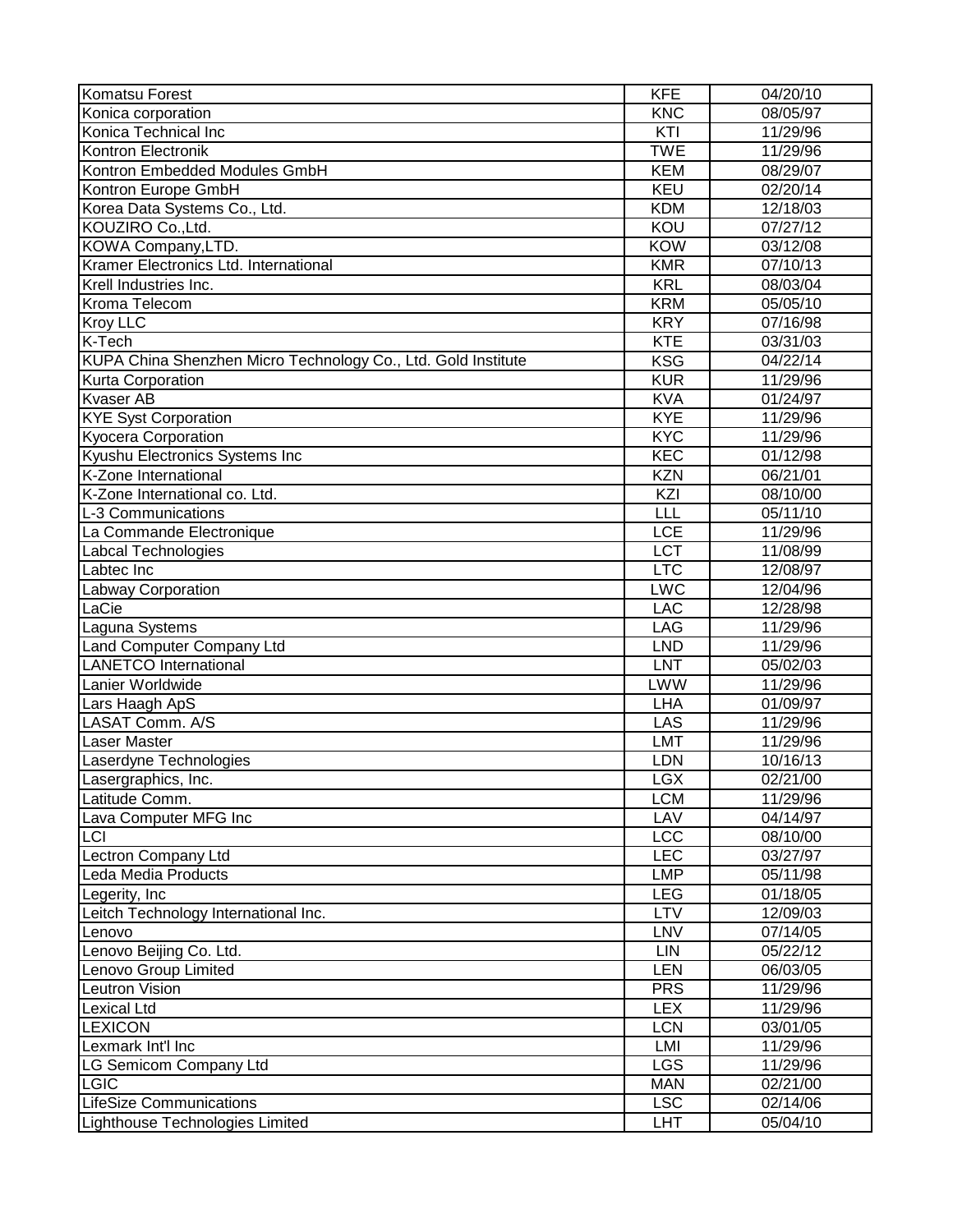| Lightware Visual Engineering              | <b>LWR</b> | 02/04/09              |
|-------------------------------------------|------------|-----------------------|
| Lightware, Inc                            | <b>LTW</b> | 10/16/98              |
| <b>Lightwell Company Ltd</b>              | <b>LZX</b> | 12/02/97              |
| Likom Technology Sdn. Bhd.                | <b>LKM</b> | 04/23/98              |
| Linear Systems Ltd.                       | <b>LNR</b> | 10/11/07              |
| Link Tech Inc                             | <b>LNK</b> | 11/29/96              |
| Linked IP GmbH                            | LIP        | 07/19/10              |
| Lisa DraexImaier GmbH                     | <b>FGD</b> | 02/22/99              |
| <b>Litelogic Operations Ltd</b>           | LOL        | 12/09/11              |
| Lite-On Communication Inc                 | LCI        | 11/29/96              |
| <b>Lithics Silicon Technology</b>         | LIT        | 03/15/01              |
| Litronic Inc                              | <b>LTN</b> | 02/03/98              |
| Locamation B.V.                           | LOC        | 01/09/04              |
| Loewe Opta GmbH                           | LOE        | 05/02/05              |
| Logic Ltd                                 | <b>LGC</b> | 04/02/94              |
| <b>Logical Solutions</b>                  | <b>LSL</b> | 11/29/96              |
| Logicode Technology Inc                   | LOG        | 11/29/96              |
| LogiDataTech Electronic GmbH              | LDT        | 03/15/01              |
| Logitech Inc                              | LGI        | 11/29/96              |
| Logos Design A/S                          | SGO        | 04/24/01              |
| Long Engineering Design Inc               | <b>LED</b> | 11/29/96              |
| Longshine Electronics Company             | <b>LCS</b> | 11/29/96              |
| Loughborough Sound Images                 | LSI        | 11/29/96              |
| LSI Japan Company Ltd                     | <b>LSJ</b> | 11/29/96              |
| <b>LSI Systems Inc</b>                    | LSY        | 11/29/96              |
| <b>LTS Scale LLC</b>                      | <b>LTS</b> | 11/15/07              |
| Lubosoft                                  | <b>LBO</b> | 04/24/01              |
| <b>Lucent Technologies</b>                | LUC        | 04/19/00              |
| <b>Lucent Technologies</b>                | <b>LMG</b> | 01/13/97              |
| Lucidity Technology Company Ltd           | <b>LTK</b> | 05/18/98              |
| Lumagen, Inc.                             | <b>LUM</b> | 08/12/04              |
| Lung Hwa Electronics Company Ltd          | <b>LHE</b> | 06/12/98              |
| Luxeon                                    | <b>LXN</b> | 03/15/01              |
| <b>Luxxell Research Inc</b>               | <b>LUX</b> | 06/09/97              |
| <b>LVI Low Vision International AB</b>    | <b>LVI</b> | 01/21/11              |
| LXCO Technologies AG                      | <b>LXC</b> | 01/11/12              |
| <b>MAC System Company Ltd</b>             | <b>MAC</b> | 09/26/97              |
| Mac-Eight Co., LTD.                       | <b>MEJ</b> | 01/19/11              |
| Macraigor Systems Inc                     | <b>OCD</b> | 03/23/98              |
| Macrocad Development Inc.                 | VHI        | 04/19/00              |
| Macronix Inc                              | <b>MXI</b> | $\frac{1}{1}$ 1/29/96 |
| Madge Networks                            | <b>MDG</b> | 11/29/96              |
| Maestro Pty Ltd                           | MAE        | 12/04/96              |
| <b>MAG InnoVision</b>                     | <b>MAG</b> | 11/29/96              |
| Magic Leap                                | <b>MLP</b> | 11/14/14              |
| Magni Systems Inc                         | <b>MCP</b> | 11/29/96              |
| MagTek Inc.                               | <b>EKA</b> | 02/14/06              |
| Magus Data Tech                           | <b>MDT</b> | 11/29/96              |
| Mainpine Limited                          | <b>MPN</b> | 06/30/07              |
| <b>Mainpine Limited</b>                   | <b>MUK</b> | $\overline{09}/13/99$ |
| Many CNC System Co., Ltd.                 | <b>PAK</b> | 03/12/04              |
| Maple Research Inst. Company Ltd          | <b>MPL</b> | 11/29/96              |
| MARANTZ JAPAN, INC.                       | MJI        | 10/23/00              |
| Marconi Instruments Ltd                   | MIL        | 11/29/96              |
| Marconi Simulation & Ty-Coch Way Training | <b>MRC</b> | 11/29/96              |
|                                           |            |                       |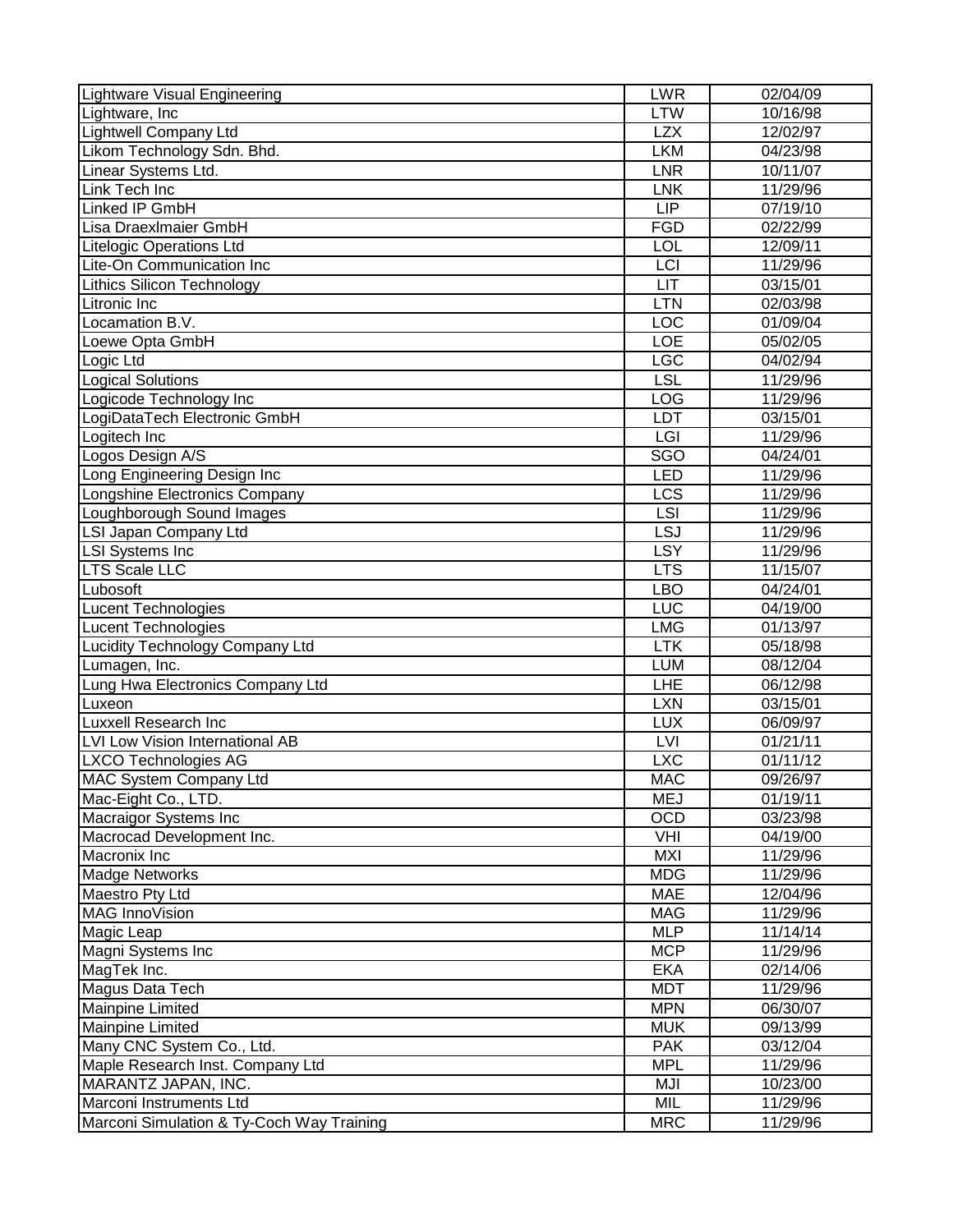| <b>Marina Communicaitons</b>                  | <b>MCR</b> | 11/29/96              |
|-----------------------------------------------|------------|-----------------------|
| Mark Levinson                                 | <b>MLN</b> | 02/28/05              |
| Mark of the Unicorn Inc                       | <b>MTU</b> | 03/21/97              |
| Marseille, Inc.                               | <b>MNI</b> | 02/27/13              |
| <b>Marshall Electronics</b>                   | <b>MBM</b> | 03/13/06              |
| Mars-Tech Corporation                         | <b>MTC</b> | 11/29/96              |
| Maruko & Company Ltd                          | <b>MRK</b> | 11/29/96              |
| MASPRO DENKOH Corp.                           | <b>MSR</b> | 10/25/12              |
| Mass Inc.                                     | <b>MAS</b> | 02/25/02              |
| Matelect Ltd.                                 | <b>MEQ</b> | 05/30/02              |
| Matrox                                        | <b>MTX</b> | 11/29/96              |
| Mat's Computers                               | <b>MCQ</b> | 07/22/04              |
| Matsushita Communication Industrial Co., Ltd. | <b>WPA</b> | $\overline{03/1}5/01$ |
| Matsushita Electric Ind. Company Ltd          | <b>MAT</b> | 11/29/96              |
| MaxCom Technical Inc                          | <b>MTI</b> | 11/29/96              |
| MaxData Computer AG                           | <b>VOB</b> | 02/21/00              |
| MaxData Computer GmbH & Co.KG                 | <b>MXD</b> | 04/19/00              |
| <b>Maxpeed Corporation</b>                    | <b>MXP</b> | 02/19/97              |
| <b>Maxtech Corporation</b>                    | <b>MXT</b> | 11/29/96              |
| <b>MaxVision Corporation</b>                  | <b>MXV</b> | 07/16/99              |
| Maygay Machines, Ltd                          | <b>DJP</b> | 08/10/00              |
| <b>Maynard Electronics</b>                    | <b>MAY</b> | 11/29/96              |
| MAZeT GmbH                                    | <b>MAZ</b> | 08/11/98              |
| <b>MBC</b>                                    | <b>MBC</b> | 11/29/96              |
| <b>McDATA Corporation</b>                     | <b>MCD</b> | 11/29/96              |
| McIntosh Laboratory Inc.                      | <b>MLI</b> | 01/18/08              |
| MCM Industrial Technology GmbH                | <b>MIT</b> | 10/29/04              |
| <b>MEC Electronics GmbH</b>                   | <b>CEM</b> | 04/19/00              |
| Medar Inc                                     | <b>MDR</b> | 12/11/96              |
| Media Technologies Ltd.                       | <b>MTB</b> | 01/05/09              |
| Media Tek Inc.                                | <b>MKC</b> | 06/14/07              |
| Media Vision Inc                              | <b>MVI</b> | 11/29/96              |
| Media4 Inc                                    | <b>MDA</b> | 03/20/97              |
| Mediacom Technologies Pte Ltd                 | <b>OWL</b> | 11/29/96              |
| Mediaedge Corporation                         | <b>MEK</b> | 11/19/13              |
| MediaFire Corp.                               | <b>MFR</b> | 12/28/98              |
| Mediasonic                                    | <b>FTR</b> | 11/29/96              |
| MediaTec GmbH                                 | <b>MTE</b> | 12/13/96              |
| <b>Mediatek Corporation</b>                   | <b>MDK</b> | 03/13/97              |
| Mediatrix Peripherals Inc                     | <b>MPI</b> | 04/24/97              |
| Medikro Oy                                    | <b>MRO</b> | 09/19/97              |
| Mega System Technologies Inc                  | <b>MEC</b> | 12/29/97              |
| Mega System Technologies, Inc.                | <b>MGA</b> | 12/28/98              |
| Megasoft Inc                                  | <b>MSK</b> | 11/29/96              |
| Megatech R & D Company                        | <b>MGT</b> | 11/29/96              |
| Meld Technology                               | <b>MEP</b> | 08/16/12              |
| <b>MEN Mikroelectronik Nueruberg GmbH</b>     | <b>MEN</b> | 05/23/97              |
| <b>Mentor Graphics Corporation</b>            | <b>MGC</b> | 07/30/09              |
| <b>MEPCO</b>                                  | <b>RLD</b> | 03/15/01              |
| <b>MEPhI</b>                                  | <b>PPD</b> | 11/27/98              |
| <b>Merging Technologies</b>                   | <b>MRT</b> | 11/29/96              |
| Meridian Audio Ltd                            | <b>MAL</b> | 02/04/09              |
| Messeltronik Dresden GmbH                     | <b>MED</b> | 11/29/96              |
| <b>MET Development Inc</b>                    | <b>MDV</b> | 11/29/96              |
| Meta Watch Ltd                                | <b>MTA</b> | 08/29/13              |
|                                               |            |                       |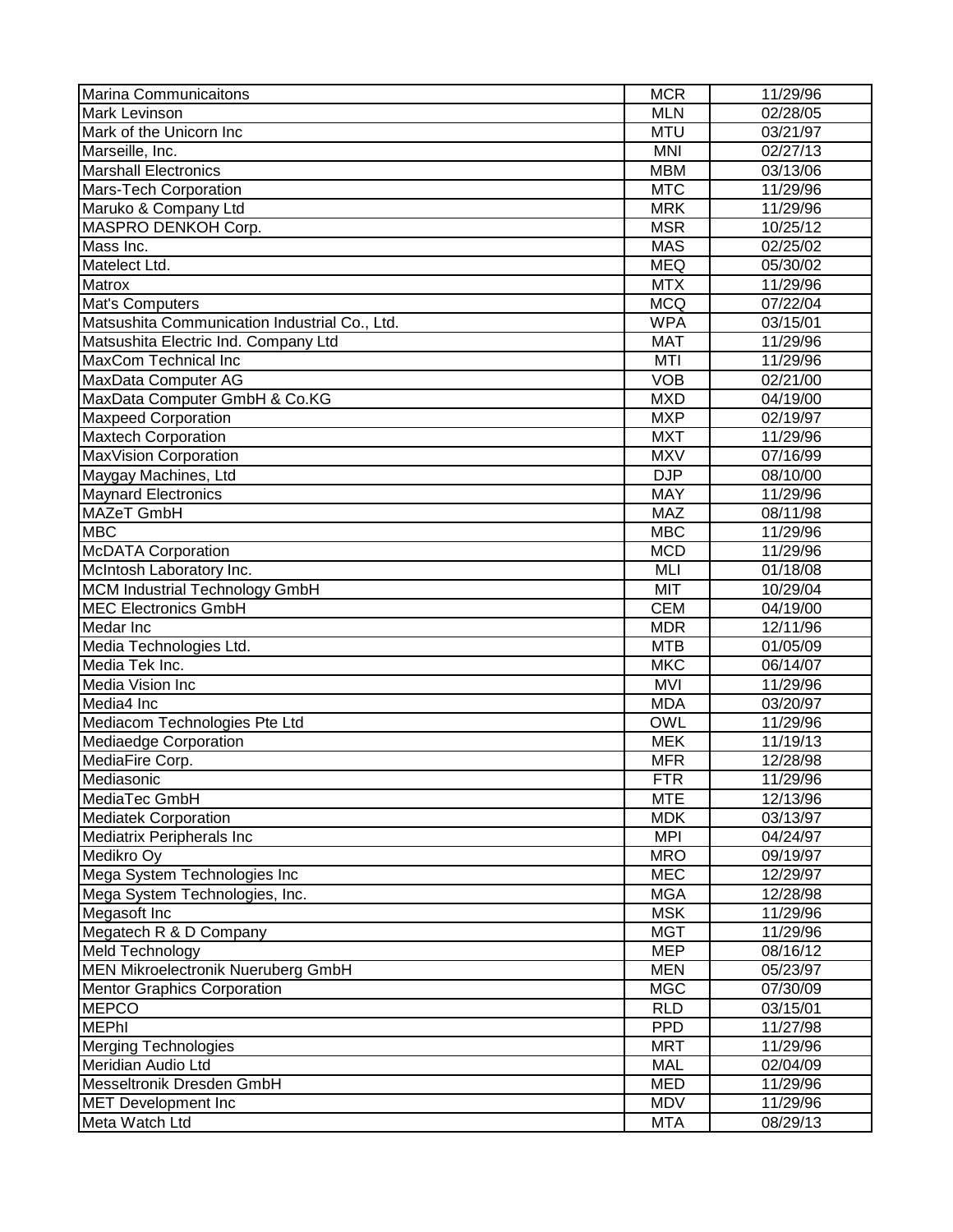| 11/29/96<br>Metricom Inc<br><b>MCM</b><br>QCH<br>Metronics Inc<br>11/29/96<br><b>NET</b><br><b>Mettler Toledo</b><br>11/29/96<br>Metz-Werke GmbH & Co KG<br><b>MCE</b><br>06/30/05<br><b>MGL</b><br>M-G Technology Ltd<br>10/29/97<br><b>Micom Communications Inc</b><br><b>MIC</b><br>05/05/97<br>Micomsoft Co., Ltd.<br><b>MSX</b><br>04/10/08<br><b>MCS</b><br><b>Micro Computer Systems</b><br>11/29/96<br>Micro Design Inc<br><b>MDI</b><br>01/20/98<br>Micro Display Systems Inc<br><b>MDS</b><br>11/29/96<br>Micro Firmware<br><b>MFI</b><br>12/30/97<br><b>Micro Industries</b><br><b>MCC</b><br>04/21/03<br><b>BPD</b><br>Micro Solutions, Inc.<br>04/19/00<br>Micro Systemation AB<br><b>MSA</b><br>11/08/99<br>Micro Technical Company Ltd<br>11/29/96<br><b>JMT</b><br><b>Microbus PLC</b><br><b>MBD</b><br>08/13/02<br>Microcom<br><b>MNP</b><br>11/29/96<br>MicroDatec GmbH<br>09/13/99<br><b>MDX</b><br><b>MRD</b><br>MicroDisplay Corporation<br>06/14/07<br>Microdyne Inc<br>12/18/96<br><b>MDY</b><br><b>MFG</b><br>MicroField Graphics Inc<br>11/29/96<br>Microlab<br><b>MPJ</b><br>05/23/97<br>Microline<br>LAF<br>$\overline{09/1}3/99$<br>Micrologica AG<br><b>MLG</b><br>10/06/98<br>Micromed Biotecnologia Ltd<br><b>MMD</b><br>12/11/96<br>Micromedia AG<br><b>MMA</b><br>04/24/97<br>Micron Electronics Inc<br><b>MCN</b><br>$\overline{0}$ 2/20/97<br><b>MCI</b><br><b>Micronics Computers</b><br>11/29/96<br><b>MIP</b><br>micronpc.com<br>08/10/00<br>Micronyx Inc<br><b>MYX</b><br>11/29/96<br>Micropix Technologies, Ltd.<br><b>MPX</b><br>10/08/01<br>MicroSlate Inc.<br><b>MSL</b><br>05/16/99<br>Microsoft<br><b>PNP</b><br>03/05/04<br>Microsoft<br><b>MSH</b><br>11/29/96<br>Microsoft<br><b>PNG</b><br>11/29/96<br>MicroSoftWare<br><b>WBN</b><br>01/14/98<br>Microstep<br><b>MSI</b><br>11/29/96<br>Microtec<br><b>MCT</b><br>11/29/96<br>Micro-Tech Hearing Instruments<br>12/15/97<br><b>MTH</b><br>07/14/05<br>MICROTEK Inc.<br><b>MKT</b><br>Microtek International Inc.<br>02/25/02<br><b>MTK</b><br><b>MSY</b><br>08/10/00<br>MicroTouch Systems Inc<br><b>MVS</b><br>02/13/09<br>Microvision<br>Microvitec PLC<br><b>MVD</b><br>11/29/96<br>11/29/96<br><b>MWY</b><br>Microway Inc<br><b>MDC</b><br><b>Midori Electronics</b><br>11/29/96<br><b>SFT</b><br>11/02/04<br>Mikroforum Ring 3<br>Milestone EPE<br><b>MLS</b><br>08/11/98<br>Millennium Engineering Inc<br><b>MLM</b><br>11/29/96<br>Millogic Ltd.<br><b>MLL</b><br>01/09/14<br>Millson Custom Solutions Inc.<br><b>MCX</b><br>10/17/13<br><b>VTM</b><br><b>Miltope Corporation</b><br>09/23/09<br>Mimio - A Newell Rubbermaid Company<br><b>MIM</b><br>07/31/12<br>MindTech Display Co. Ltd<br><b>MTD</b><br>06/14/07 | <b>Metheus Corporation</b> | <b>MET</b> | 11/29/96 |
|-------------------------------------------------------------------------------------------------------------------------------------------------------------------------------------------------------------------------------------------------------------------------------------------------------------------------------------------------------------------------------------------------------------------------------------------------------------------------------------------------------------------------------------------------------------------------------------------------------------------------------------------------------------------------------------------------------------------------------------------------------------------------------------------------------------------------------------------------------------------------------------------------------------------------------------------------------------------------------------------------------------------------------------------------------------------------------------------------------------------------------------------------------------------------------------------------------------------------------------------------------------------------------------------------------------------------------------------------------------------------------------------------------------------------------------------------------------------------------------------------------------------------------------------------------------------------------------------------------------------------------------------------------------------------------------------------------------------------------------------------------------------------------------------------------------------------------------------------------------------------------------------------------------------------------------------------------------------------------------------------------------------------------------------------------------------------------------------------------------------------------------------------------------------------------------------------------------------------------------------------------------------------------------------------------------------------------------------------------------------------------------------------------------------------------------------------------------------------------------------------------------------------------------------------------------------------------------------------------------------------------------------------------------------------------------------------------------------------------|----------------------------|------------|----------|
|                                                                                                                                                                                                                                                                                                                                                                                                                                                                                                                                                                                                                                                                                                                                                                                                                                                                                                                                                                                                                                                                                                                                                                                                                                                                                                                                                                                                                                                                                                                                                                                                                                                                                                                                                                                                                                                                                                                                                                                                                                                                                                                                                                                                                                                                                                                                                                                                                                                                                                                                                                                                                                                                                                                               |                            |            |          |
|                                                                                                                                                                                                                                                                                                                                                                                                                                                                                                                                                                                                                                                                                                                                                                                                                                                                                                                                                                                                                                                                                                                                                                                                                                                                                                                                                                                                                                                                                                                                                                                                                                                                                                                                                                                                                                                                                                                                                                                                                                                                                                                                                                                                                                                                                                                                                                                                                                                                                                                                                                                                                                                                                                                               |                            |            |          |
|                                                                                                                                                                                                                                                                                                                                                                                                                                                                                                                                                                                                                                                                                                                                                                                                                                                                                                                                                                                                                                                                                                                                                                                                                                                                                                                                                                                                                                                                                                                                                                                                                                                                                                                                                                                                                                                                                                                                                                                                                                                                                                                                                                                                                                                                                                                                                                                                                                                                                                                                                                                                                                                                                                                               |                            |            |          |
|                                                                                                                                                                                                                                                                                                                                                                                                                                                                                                                                                                                                                                                                                                                                                                                                                                                                                                                                                                                                                                                                                                                                                                                                                                                                                                                                                                                                                                                                                                                                                                                                                                                                                                                                                                                                                                                                                                                                                                                                                                                                                                                                                                                                                                                                                                                                                                                                                                                                                                                                                                                                                                                                                                                               |                            |            |          |
|                                                                                                                                                                                                                                                                                                                                                                                                                                                                                                                                                                                                                                                                                                                                                                                                                                                                                                                                                                                                                                                                                                                                                                                                                                                                                                                                                                                                                                                                                                                                                                                                                                                                                                                                                                                                                                                                                                                                                                                                                                                                                                                                                                                                                                                                                                                                                                                                                                                                                                                                                                                                                                                                                                                               |                            |            |          |
|                                                                                                                                                                                                                                                                                                                                                                                                                                                                                                                                                                                                                                                                                                                                                                                                                                                                                                                                                                                                                                                                                                                                                                                                                                                                                                                                                                                                                                                                                                                                                                                                                                                                                                                                                                                                                                                                                                                                                                                                                                                                                                                                                                                                                                                                                                                                                                                                                                                                                                                                                                                                                                                                                                                               |                            |            |          |
|                                                                                                                                                                                                                                                                                                                                                                                                                                                                                                                                                                                                                                                                                                                                                                                                                                                                                                                                                                                                                                                                                                                                                                                                                                                                                                                                                                                                                                                                                                                                                                                                                                                                                                                                                                                                                                                                                                                                                                                                                                                                                                                                                                                                                                                                                                                                                                                                                                                                                                                                                                                                                                                                                                                               |                            |            |          |
|                                                                                                                                                                                                                                                                                                                                                                                                                                                                                                                                                                                                                                                                                                                                                                                                                                                                                                                                                                                                                                                                                                                                                                                                                                                                                                                                                                                                                                                                                                                                                                                                                                                                                                                                                                                                                                                                                                                                                                                                                                                                                                                                                                                                                                                                                                                                                                                                                                                                                                                                                                                                                                                                                                                               |                            |            |          |
|                                                                                                                                                                                                                                                                                                                                                                                                                                                                                                                                                                                                                                                                                                                                                                                                                                                                                                                                                                                                                                                                                                                                                                                                                                                                                                                                                                                                                                                                                                                                                                                                                                                                                                                                                                                                                                                                                                                                                                                                                                                                                                                                                                                                                                                                                                                                                                                                                                                                                                                                                                                                                                                                                                                               |                            |            |          |
|                                                                                                                                                                                                                                                                                                                                                                                                                                                                                                                                                                                                                                                                                                                                                                                                                                                                                                                                                                                                                                                                                                                                                                                                                                                                                                                                                                                                                                                                                                                                                                                                                                                                                                                                                                                                                                                                                                                                                                                                                                                                                                                                                                                                                                                                                                                                                                                                                                                                                                                                                                                                                                                                                                                               |                            |            |          |
|                                                                                                                                                                                                                                                                                                                                                                                                                                                                                                                                                                                                                                                                                                                                                                                                                                                                                                                                                                                                                                                                                                                                                                                                                                                                                                                                                                                                                                                                                                                                                                                                                                                                                                                                                                                                                                                                                                                                                                                                                                                                                                                                                                                                                                                                                                                                                                                                                                                                                                                                                                                                                                                                                                                               |                            |            |          |
|                                                                                                                                                                                                                                                                                                                                                                                                                                                                                                                                                                                                                                                                                                                                                                                                                                                                                                                                                                                                                                                                                                                                                                                                                                                                                                                                                                                                                                                                                                                                                                                                                                                                                                                                                                                                                                                                                                                                                                                                                                                                                                                                                                                                                                                                                                                                                                                                                                                                                                                                                                                                                                                                                                                               |                            |            |          |
|                                                                                                                                                                                                                                                                                                                                                                                                                                                                                                                                                                                                                                                                                                                                                                                                                                                                                                                                                                                                                                                                                                                                                                                                                                                                                                                                                                                                                                                                                                                                                                                                                                                                                                                                                                                                                                                                                                                                                                                                                                                                                                                                                                                                                                                                                                                                                                                                                                                                                                                                                                                                                                                                                                                               |                            |            |          |
|                                                                                                                                                                                                                                                                                                                                                                                                                                                                                                                                                                                                                                                                                                                                                                                                                                                                                                                                                                                                                                                                                                                                                                                                                                                                                                                                                                                                                                                                                                                                                                                                                                                                                                                                                                                                                                                                                                                                                                                                                                                                                                                                                                                                                                                                                                                                                                                                                                                                                                                                                                                                                                                                                                                               |                            |            |          |
|                                                                                                                                                                                                                                                                                                                                                                                                                                                                                                                                                                                                                                                                                                                                                                                                                                                                                                                                                                                                                                                                                                                                                                                                                                                                                                                                                                                                                                                                                                                                                                                                                                                                                                                                                                                                                                                                                                                                                                                                                                                                                                                                                                                                                                                                                                                                                                                                                                                                                                                                                                                                                                                                                                                               |                            |            |          |
|                                                                                                                                                                                                                                                                                                                                                                                                                                                                                                                                                                                                                                                                                                                                                                                                                                                                                                                                                                                                                                                                                                                                                                                                                                                                                                                                                                                                                                                                                                                                                                                                                                                                                                                                                                                                                                                                                                                                                                                                                                                                                                                                                                                                                                                                                                                                                                                                                                                                                                                                                                                                                                                                                                                               |                            |            |          |
|                                                                                                                                                                                                                                                                                                                                                                                                                                                                                                                                                                                                                                                                                                                                                                                                                                                                                                                                                                                                                                                                                                                                                                                                                                                                                                                                                                                                                                                                                                                                                                                                                                                                                                                                                                                                                                                                                                                                                                                                                                                                                                                                                                                                                                                                                                                                                                                                                                                                                                                                                                                                                                                                                                                               |                            |            |          |
|                                                                                                                                                                                                                                                                                                                                                                                                                                                                                                                                                                                                                                                                                                                                                                                                                                                                                                                                                                                                                                                                                                                                                                                                                                                                                                                                                                                                                                                                                                                                                                                                                                                                                                                                                                                                                                                                                                                                                                                                                                                                                                                                                                                                                                                                                                                                                                                                                                                                                                                                                                                                                                                                                                                               |                            |            |          |
|                                                                                                                                                                                                                                                                                                                                                                                                                                                                                                                                                                                                                                                                                                                                                                                                                                                                                                                                                                                                                                                                                                                                                                                                                                                                                                                                                                                                                                                                                                                                                                                                                                                                                                                                                                                                                                                                                                                                                                                                                                                                                                                                                                                                                                                                                                                                                                                                                                                                                                                                                                                                                                                                                                                               |                            |            |          |
|                                                                                                                                                                                                                                                                                                                                                                                                                                                                                                                                                                                                                                                                                                                                                                                                                                                                                                                                                                                                                                                                                                                                                                                                                                                                                                                                                                                                                                                                                                                                                                                                                                                                                                                                                                                                                                                                                                                                                                                                                                                                                                                                                                                                                                                                                                                                                                                                                                                                                                                                                                                                                                                                                                                               |                            |            |          |
|                                                                                                                                                                                                                                                                                                                                                                                                                                                                                                                                                                                                                                                                                                                                                                                                                                                                                                                                                                                                                                                                                                                                                                                                                                                                                                                                                                                                                                                                                                                                                                                                                                                                                                                                                                                                                                                                                                                                                                                                                                                                                                                                                                                                                                                                                                                                                                                                                                                                                                                                                                                                                                                                                                                               |                            |            |          |
|                                                                                                                                                                                                                                                                                                                                                                                                                                                                                                                                                                                                                                                                                                                                                                                                                                                                                                                                                                                                                                                                                                                                                                                                                                                                                                                                                                                                                                                                                                                                                                                                                                                                                                                                                                                                                                                                                                                                                                                                                                                                                                                                                                                                                                                                                                                                                                                                                                                                                                                                                                                                                                                                                                                               |                            |            |          |
|                                                                                                                                                                                                                                                                                                                                                                                                                                                                                                                                                                                                                                                                                                                                                                                                                                                                                                                                                                                                                                                                                                                                                                                                                                                                                                                                                                                                                                                                                                                                                                                                                                                                                                                                                                                                                                                                                                                                                                                                                                                                                                                                                                                                                                                                                                                                                                                                                                                                                                                                                                                                                                                                                                                               |                            |            |          |
|                                                                                                                                                                                                                                                                                                                                                                                                                                                                                                                                                                                                                                                                                                                                                                                                                                                                                                                                                                                                                                                                                                                                                                                                                                                                                                                                                                                                                                                                                                                                                                                                                                                                                                                                                                                                                                                                                                                                                                                                                                                                                                                                                                                                                                                                                                                                                                                                                                                                                                                                                                                                                                                                                                                               |                            |            |          |
|                                                                                                                                                                                                                                                                                                                                                                                                                                                                                                                                                                                                                                                                                                                                                                                                                                                                                                                                                                                                                                                                                                                                                                                                                                                                                                                                                                                                                                                                                                                                                                                                                                                                                                                                                                                                                                                                                                                                                                                                                                                                                                                                                                                                                                                                                                                                                                                                                                                                                                                                                                                                                                                                                                                               |                            |            |          |
|                                                                                                                                                                                                                                                                                                                                                                                                                                                                                                                                                                                                                                                                                                                                                                                                                                                                                                                                                                                                                                                                                                                                                                                                                                                                                                                                                                                                                                                                                                                                                                                                                                                                                                                                                                                                                                                                                                                                                                                                                                                                                                                                                                                                                                                                                                                                                                                                                                                                                                                                                                                                                                                                                                                               |                            |            |          |
|                                                                                                                                                                                                                                                                                                                                                                                                                                                                                                                                                                                                                                                                                                                                                                                                                                                                                                                                                                                                                                                                                                                                                                                                                                                                                                                                                                                                                                                                                                                                                                                                                                                                                                                                                                                                                                                                                                                                                                                                                                                                                                                                                                                                                                                                                                                                                                                                                                                                                                                                                                                                                                                                                                                               |                            |            |          |
|                                                                                                                                                                                                                                                                                                                                                                                                                                                                                                                                                                                                                                                                                                                                                                                                                                                                                                                                                                                                                                                                                                                                                                                                                                                                                                                                                                                                                                                                                                                                                                                                                                                                                                                                                                                                                                                                                                                                                                                                                                                                                                                                                                                                                                                                                                                                                                                                                                                                                                                                                                                                                                                                                                                               |                            |            |          |
|                                                                                                                                                                                                                                                                                                                                                                                                                                                                                                                                                                                                                                                                                                                                                                                                                                                                                                                                                                                                                                                                                                                                                                                                                                                                                                                                                                                                                                                                                                                                                                                                                                                                                                                                                                                                                                                                                                                                                                                                                                                                                                                                                                                                                                                                                                                                                                                                                                                                                                                                                                                                                                                                                                                               |                            |            |          |
|                                                                                                                                                                                                                                                                                                                                                                                                                                                                                                                                                                                                                                                                                                                                                                                                                                                                                                                                                                                                                                                                                                                                                                                                                                                                                                                                                                                                                                                                                                                                                                                                                                                                                                                                                                                                                                                                                                                                                                                                                                                                                                                                                                                                                                                                                                                                                                                                                                                                                                                                                                                                                                                                                                                               |                            |            |          |
|                                                                                                                                                                                                                                                                                                                                                                                                                                                                                                                                                                                                                                                                                                                                                                                                                                                                                                                                                                                                                                                                                                                                                                                                                                                                                                                                                                                                                                                                                                                                                                                                                                                                                                                                                                                                                                                                                                                                                                                                                                                                                                                                                                                                                                                                                                                                                                                                                                                                                                                                                                                                                                                                                                                               |                            |            |          |
|                                                                                                                                                                                                                                                                                                                                                                                                                                                                                                                                                                                                                                                                                                                                                                                                                                                                                                                                                                                                                                                                                                                                                                                                                                                                                                                                                                                                                                                                                                                                                                                                                                                                                                                                                                                                                                                                                                                                                                                                                                                                                                                                                                                                                                                                                                                                                                                                                                                                                                                                                                                                                                                                                                                               |                            |            |          |
|                                                                                                                                                                                                                                                                                                                                                                                                                                                                                                                                                                                                                                                                                                                                                                                                                                                                                                                                                                                                                                                                                                                                                                                                                                                                                                                                                                                                                                                                                                                                                                                                                                                                                                                                                                                                                                                                                                                                                                                                                                                                                                                                                                                                                                                                                                                                                                                                                                                                                                                                                                                                                                                                                                                               |                            |            |          |
|                                                                                                                                                                                                                                                                                                                                                                                                                                                                                                                                                                                                                                                                                                                                                                                                                                                                                                                                                                                                                                                                                                                                                                                                                                                                                                                                                                                                                                                                                                                                                                                                                                                                                                                                                                                                                                                                                                                                                                                                                                                                                                                                                                                                                                                                                                                                                                                                                                                                                                                                                                                                                                                                                                                               |                            |            |          |
|                                                                                                                                                                                                                                                                                                                                                                                                                                                                                                                                                                                                                                                                                                                                                                                                                                                                                                                                                                                                                                                                                                                                                                                                                                                                                                                                                                                                                                                                                                                                                                                                                                                                                                                                                                                                                                                                                                                                                                                                                                                                                                                                                                                                                                                                                                                                                                                                                                                                                                                                                                                                                                                                                                                               |                            |            |          |
|                                                                                                                                                                                                                                                                                                                                                                                                                                                                                                                                                                                                                                                                                                                                                                                                                                                                                                                                                                                                                                                                                                                                                                                                                                                                                                                                                                                                                                                                                                                                                                                                                                                                                                                                                                                                                                                                                                                                                                                                                                                                                                                                                                                                                                                                                                                                                                                                                                                                                                                                                                                                                                                                                                                               |                            |            |          |
|                                                                                                                                                                                                                                                                                                                                                                                                                                                                                                                                                                                                                                                                                                                                                                                                                                                                                                                                                                                                                                                                                                                                                                                                                                                                                                                                                                                                                                                                                                                                                                                                                                                                                                                                                                                                                                                                                                                                                                                                                                                                                                                                                                                                                                                                                                                                                                                                                                                                                                                                                                                                                                                                                                                               |                            |            |          |
|                                                                                                                                                                                                                                                                                                                                                                                                                                                                                                                                                                                                                                                                                                                                                                                                                                                                                                                                                                                                                                                                                                                                                                                                                                                                                                                                                                                                                                                                                                                                                                                                                                                                                                                                                                                                                                                                                                                                                                                                                                                                                                                                                                                                                                                                                                                                                                                                                                                                                                                                                                                                                                                                                                                               |                            |            |          |
|                                                                                                                                                                                                                                                                                                                                                                                                                                                                                                                                                                                                                                                                                                                                                                                                                                                                                                                                                                                                                                                                                                                                                                                                                                                                                                                                                                                                                                                                                                                                                                                                                                                                                                                                                                                                                                                                                                                                                                                                                                                                                                                                                                                                                                                                                                                                                                                                                                                                                                                                                                                                                                                                                                                               |                            |            |          |
|                                                                                                                                                                                                                                                                                                                                                                                                                                                                                                                                                                                                                                                                                                                                                                                                                                                                                                                                                                                                                                                                                                                                                                                                                                                                                                                                                                                                                                                                                                                                                                                                                                                                                                                                                                                                                                                                                                                                                                                                                                                                                                                                                                                                                                                                                                                                                                                                                                                                                                                                                                                                                                                                                                                               |                            |            |          |
|                                                                                                                                                                                                                                                                                                                                                                                                                                                                                                                                                                                                                                                                                                                                                                                                                                                                                                                                                                                                                                                                                                                                                                                                                                                                                                                                                                                                                                                                                                                                                                                                                                                                                                                                                                                                                                                                                                                                                                                                                                                                                                                                                                                                                                                                                                                                                                                                                                                                                                                                                                                                                                                                                                                               |                            |            |          |
|                                                                                                                                                                                                                                                                                                                                                                                                                                                                                                                                                                                                                                                                                                                                                                                                                                                                                                                                                                                                                                                                                                                                                                                                                                                                                                                                                                                                                                                                                                                                                                                                                                                                                                                                                                                                                                                                                                                                                                                                                                                                                                                                                                                                                                                                                                                                                                                                                                                                                                                                                                                                                                                                                                                               |                            |            |          |
|                                                                                                                                                                                                                                                                                                                                                                                                                                                                                                                                                                                                                                                                                                                                                                                                                                                                                                                                                                                                                                                                                                                                                                                                                                                                                                                                                                                                                                                                                                                                                                                                                                                                                                                                                                                                                                                                                                                                                                                                                                                                                                                                                                                                                                                                                                                                                                                                                                                                                                                                                                                                                                                                                                                               |                            |            |          |
|                                                                                                                                                                                                                                                                                                                                                                                                                                                                                                                                                                                                                                                                                                                                                                                                                                                                                                                                                                                                                                                                                                                                                                                                                                                                                                                                                                                                                                                                                                                                                                                                                                                                                                                                                                                                                                                                                                                                                                                                                                                                                                                                                                                                                                                                                                                                                                                                                                                                                                                                                                                                                                                                                                                               |                            |            |          |
|                                                                                                                                                                                                                                                                                                                                                                                                                                                                                                                                                                                                                                                                                                                                                                                                                                                                                                                                                                                                                                                                                                                                                                                                                                                                                                                                                                                                                                                                                                                                                                                                                                                                                                                                                                                                                                                                                                                                                                                                                                                                                                                                                                                                                                                                                                                                                                                                                                                                                                                                                                                                                                                                                                                               |                            |            |          |
|                                                                                                                                                                                                                                                                                                                                                                                                                                                                                                                                                                                                                                                                                                                                                                                                                                                                                                                                                                                                                                                                                                                                                                                                                                                                                                                                                                                                                                                                                                                                                                                                                                                                                                                                                                                                                                                                                                                                                                                                                                                                                                                                                                                                                                                                                                                                                                                                                                                                                                                                                                                                                                                                                                                               |                            |            |          |
|                                                                                                                                                                                                                                                                                                                                                                                                                                                                                                                                                                                                                                                                                                                                                                                                                                                                                                                                                                                                                                                                                                                                                                                                                                                                                                                                                                                                                                                                                                                                                                                                                                                                                                                                                                                                                                                                                                                                                                                                                                                                                                                                                                                                                                                                                                                                                                                                                                                                                                                                                                                                                                                                                                                               |                            |            |          |
|                                                                                                                                                                                                                                                                                                                                                                                                                                                                                                                                                                                                                                                                                                                                                                                                                                                                                                                                                                                                                                                                                                                                                                                                                                                                                                                                                                                                                                                                                                                                                                                                                                                                                                                                                                                                                                                                                                                                                                                                                                                                                                                                                                                                                                                                                                                                                                                                                                                                                                                                                                                                                                                                                                                               |                            |            |          |
|                                                                                                                                                                                                                                                                                                                                                                                                                                                                                                                                                                                                                                                                                                                                                                                                                                                                                                                                                                                                                                                                                                                                                                                                                                                                                                                                                                                                                                                                                                                                                                                                                                                                                                                                                                                                                                                                                                                                                                                                                                                                                                                                                                                                                                                                                                                                                                                                                                                                                                                                                                                                                                                                                                                               |                            |            |          |
|                                                                                                                                                                                                                                                                                                                                                                                                                                                                                                                                                                                                                                                                                                                                                                                                                                                                                                                                                                                                                                                                                                                                                                                                                                                                                                                                                                                                                                                                                                                                                                                                                                                                                                                                                                                                                                                                                                                                                                                                                                                                                                                                                                                                                                                                                                                                                                                                                                                                                                                                                                                                                                                                                                                               |                            |            |          |
|                                                                                                                                                                                                                                                                                                                                                                                                                                                                                                                                                                                                                                                                                                                                                                                                                                                                                                                                                                                                                                                                                                                                                                                                                                                                                                                                                                                                                                                                                                                                                                                                                                                                                                                                                                                                                                                                                                                                                                                                                                                                                                                                                                                                                                                                                                                                                                                                                                                                                                                                                                                                                                                                                                                               |                            |            |          |
|                                                                                                                                                                                                                                                                                                                                                                                                                                                                                                                                                                                                                                                                                                                                                                                                                                                                                                                                                                                                                                                                                                                                                                                                                                                                                                                                                                                                                                                                                                                                                                                                                                                                                                                                                                                                                                                                                                                                                                                                                                                                                                                                                                                                                                                                                                                                                                                                                                                                                                                                                                                                                                                                                                                               |                            |            |          |
|                                                                                                                                                                                                                                                                                                                                                                                                                                                                                                                                                                                                                                                                                                                                                                                                                                                                                                                                                                                                                                                                                                                                                                                                                                                                                                                                                                                                                                                                                                                                                                                                                                                                                                                                                                                                                                                                                                                                                                                                                                                                                                                                                                                                                                                                                                                                                                                                                                                                                                                                                                                                                                                                                                                               |                            |            |          |
|                                                                                                                                                                                                                                                                                                                                                                                                                                                                                                                                                                                                                                                                                                                                                                                                                                                                                                                                                                                                                                                                                                                                                                                                                                                                                                                                                                                                                                                                                                                                                                                                                                                                                                                                                                                                                                                                                                                                                                                                                                                                                                                                                                                                                                                                                                                                                                                                                                                                                                                                                                                                                                                                                                                               |                            |            |          |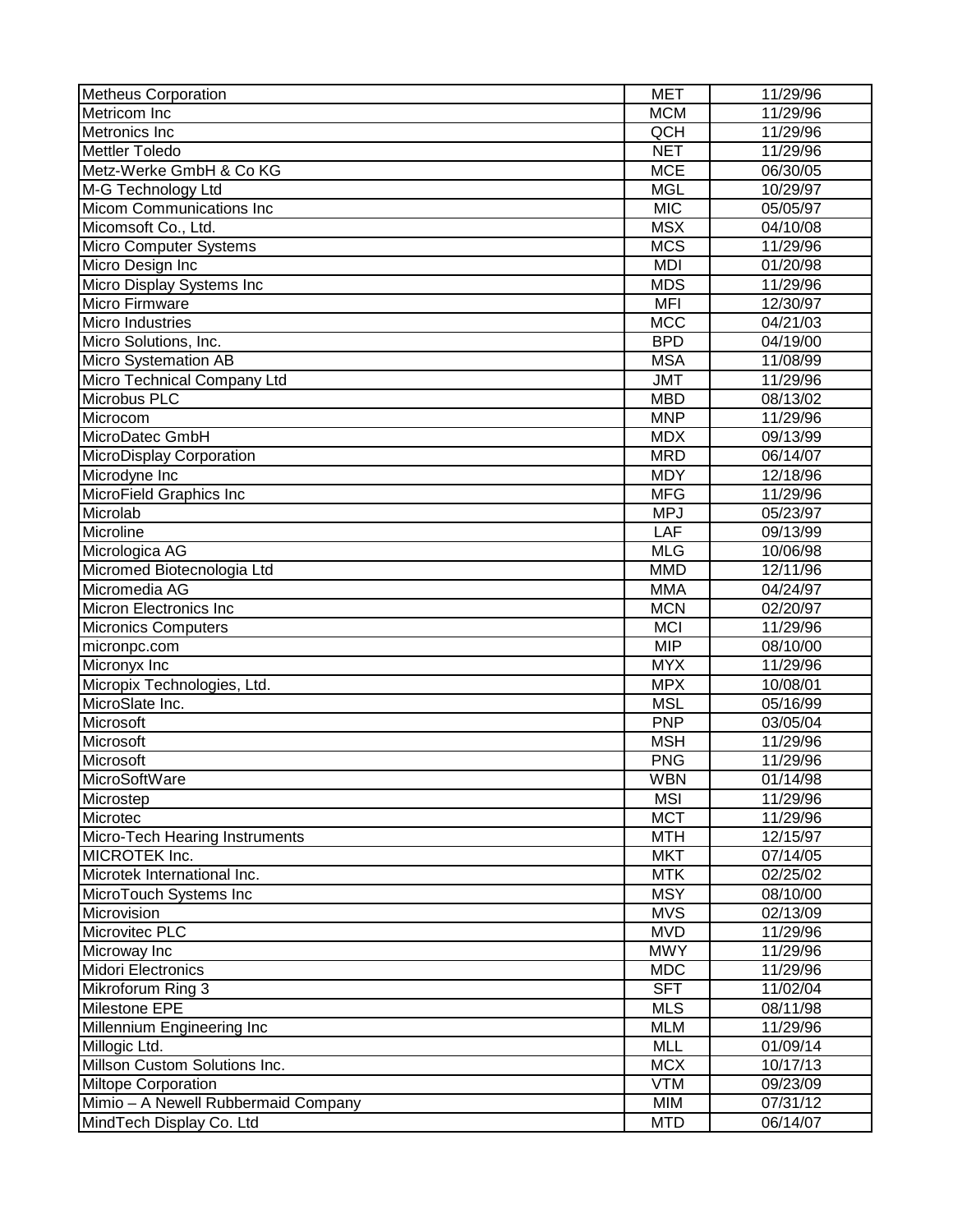| MindTribe Product Engineering, Inc.       | <b>FTW</b> | 02/14/11 |
|-------------------------------------------|------------|----------|
| Mini Micro Methods Ltd                    | <b>MNC</b> | 11/29/96 |
| Minicom Digital Signage                   | <b>MIN</b> | 08/13/10 |
| MiniMan Inc                               | <b>MMN</b> | 11/29/96 |
| Minnesota Mining and Manufacturing        | <b>MMF</b> | 03/15/01 |
| Miranda Technologies Inc                  | <b>MRA</b> | 11/29/96 |
| Miratel                                   | <b>MRL</b> | 10/16/98 |
| Miro Computer Prod.                       | <b>MIR</b> | 11/29/96 |
| miro Displays                             | <b>MID</b> | 03/20/99 |
| Mistral Solutions [P] Ltd.                | <b>MSP</b> | 09/23/98 |
| Mitec Inc                                 | MII        | 11/29/96 |
| <b>Mitel Corporation</b>                  | <b>MTL</b> | 08/01/97 |
| Mitron computer Inc                       | <b>MTR</b> | 11/29/96 |
| Mitsubishi Electric Corporation           | <b>MEL</b> | 11/29/96 |
| Mitsubishi Electric Engineering Co., Ltd. | <b>MEE</b> | 10/03/05 |
| Mitsumi Company Ltd                       | <b>KMC</b> | 11/29/96 |
| <b>MJS Designs</b>                        | <b>MJS</b> | 11/29/96 |
| MK Seiko Co., Ltd.                        | <b>MKS</b> | 06/18/13 |
| M-Labs Limited                            | OHW        | 11/27/13 |
| <b>MMS Electronics</b>                    | <b>MMS</b> | 02/24/98 |
| Modesto PC Inc                            | <b>FST</b> | 02/27/97 |
| <b>MODIS</b>                              | <b>MDD</b> | 11/08/99 |
| <b>Modular Industrial Solutions Inc</b>   | <b>MIS</b> | 11/29/96 |
| Modular Technology                        | <b>MOD</b> | 06/09/97 |
| Momentum Data Systems                     | <b>MOM</b> | 01/18/08 |
| Monorail Inc                              | <b>MNL</b> | 02/18/97 |
| Monydata                                  | <b>MYA</b> | 11/29/96 |
| Moreton Bay                               | <b>MBV</b> | 01/13/00 |
| Moses Corporation                         | <b>MOS</b> | 11/29/96 |
| Mosgi Corporation                         | <b>MSV</b> | 11/29/96 |
| Motion Computing Inc.                     | <b>MCO</b> | 05/30/02 |
| Motium                                    | <b>MTM</b> | 06/19/12 |
| motorola                                  | <b>MSU</b> | 03/15/01 |
| Motorola Communications Israel            | <b>MCL</b> | 07/02/02 |
| Motorola Computer Group                   | <b>MCG</b> | 08/14/97 |
| Motorola UDS                              | <b>MOT</b> | 11/29/96 |
| <b>Mouse Systems Corporation</b>          | <b>MSC</b> | 11/29/96 |
| M-Pact Inc                                | <b>MPC</b> | 11/29/96 |
| mps Software GmbH                         | <b>MPS</b> | 11/29/96 |
| <b>MS Telematica</b>                      | <b>MST</b> | 04/28/97 |
| <b>MSC Vertriebs GmbH</b>                 | <b>MEX</b> | 06/04/12 |
| <b>MSI GmbH</b>                           | <b>MSG</b> | 09/13/99 |
| M-Systems Flash Disk Pioneers             | <b>MSF</b> | 12/17/97 |
| Mtron Storage Technology Co., Ltd.        | <b>MTN</b> | 06/17/08 |
| <b>Multi-Dimension Institute</b>          | <b>MUD</b> | 10/23/00 |
| Multimax                                  | <b>MMI</b> | 11/29/96 |
| MultiQ Products AB                        | <b>MQP</b> | 03/20/99 |
| Multi-Tech Systems                        | <b>MTS</b> | 11/29/96 |
| Multiwave Innovation Pte Ltd              | <b>MWI</b> | 11/29/96 |
| Mutoh America Inc                         | <b>MAI</b> | 09/13/99 |
| mware                                     | <b>MWR</b> | 04/24/01 |
| Mylex Corporation                         | <b>MLX</b> | 11/29/96 |
| <b>Myriad Solutions Ltd</b>               | <b>MYR</b> | 11/29/96 |
| Myse Technology                           | <b>WYS</b> | 11/29/96 |
| N*Able Technologies Inc                   | <b>NBL</b> | 04/28/98 |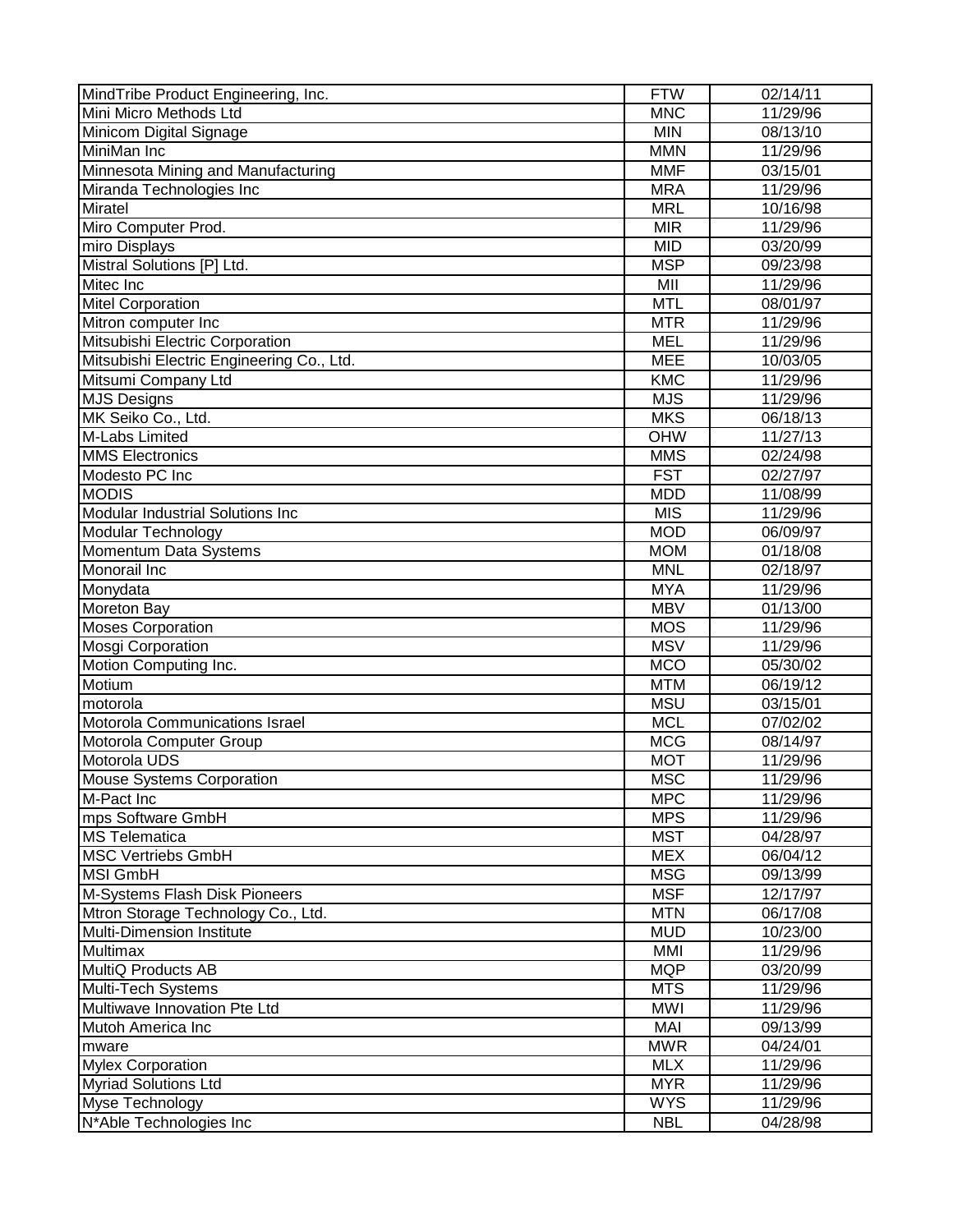| <b>NAD Electronics</b>                                    | <b>NAD</b> | 06/14/07 |
|-----------------------------------------------------------|------------|----------|
| Naitoh Densei CO., LTD.                                   | <b>NDK</b> | 04/12/06 |
| Najing CEC Panda FPD Technology CO. Itd                   | <b>NCP</b> | 02/24/15 |
| Nakano Engineering Co., Ltd.                              | <b>NAK</b> | 07/22/09 |
| Nakayo Relecommunications, Inc.                           | <b>NYC</b> | 08/10/00 |
| Nanomach Anstalt                                          | <b>SCS</b> | 11/29/96 |
| Nasa Ames Research Center                                 | <b>ADR</b> | 11/29/96 |
| National DataComm Corporaiton                             | <b>NDC</b> | 11/29/96 |
| <b>National Display Systems</b>                           | <b>NDI</b> | 08/08/03 |
| <b>National Instruments Corporation</b>                   | <b>NIC</b> | 11/29/96 |
| National Key Lab. on ISN                                  | <b>NBS</b> | 07/16/98 |
| National Semiconductor Corporation                        | <b>NSC</b> | 11/29/96 |
| National Semiconductor Japan Ltd                          | <b>TTB</b> | 04/14/97 |
| National Transcomm. Ltd                                   | <b>NTL</b> | 11/29/96 |
| Nationz Technologies Inc.                                 | ZIC        | 03/12/09 |
| Natural Micro System                                      | <b>NMS</b> | 11/29/96 |
| NaturalPoint Inc.                                         | <b>NAT</b> | 09/03/10 |
| <b>Navatek Engineering Corporation</b>                    | <b>NVT</b> | 03/02/98 |
| Navico, Inc.                                              | <b>NME</b> | 11/28/12 |
| Navigation Corporation                                    | <b>NAV</b> | 02/22/99 |
| Naxos Tecnologia                                          | <b>NAX</b> | 12/12/97 |
| <b>Ncast Corporation</b>                                  | <b>NAC</b> | 02/14/06 |
| <b>NCR Corporation</b>                                    | <b>DUN</b> | 04/25/02 |
| <b>NCR Corporation</b>                                    | <b>NCC</b> | 11/29/96 |
| <b>NCR Electronics</b>                                    | <b>NCR</b> | 11/29/96 |
| NDF Special Light Products B.V.                           | <b>NDF</b> | 09/18/14 |
| <b>NDS Ltd</b>                                            | <b>DMV</b> | 06/25/97 |
| <b>NEC Corporation</b>                                    | <b>NEC</b> | 05/24/00 |
| NEC Custom Technica, Ltd.                                 | <b>NCT</b> | 10/23/02 |
| NEC-Mitsubishi Electric Visual Systems Corporation        | <b>NMV</b> | 02/25/02 |
| NEO TELECOM CO., LTD.                                     | <b>NEO</b> | 11/08/99 |
| Neomagic                                                  | <b>NMX</b> | 11/29/96 |
| NeoTech S.R.L                                             | <b>NTC</b> | 11/11/97 |
| Netaccess Inc                                             | <b>NTX</b> | 02/07/97 |
| NetComm Ltd                                               | <b>NCL</b> | 11/29/96 |
| <b>NetVision Corporation</b>                              | <b>NVC</b> | 11/29/96 |
| Network Alchemy                                           | <b>NAL</b> | 09/30/97 |
| <b>Network Designers</b>                                  | <b>NDL</b> | 11/29/96 |
| Network General                                           | <b>NGC</b> | 08/26/97 |
| Network Info Technology                                   | <b>NIT</b> | 11/29/96 |
| Network Peripherals Inc                                   | <b>NPI</b> | 11/29/96 |
| <b>Network Security Technology Co</b>                     | <b>NST</b> | 02/22/99 |
| Networth Inc                                              | <b>NTW</b> | 11/29/96 |
| NeuroSky, Inc.                                            | <b>NSA</b> | 08/28/13 |
| NEUROTEC - EMPRESA DE PESQUISA E DESENVOLVIMENTO EM BIOME | <b>NEU</b> | 03/15/01 |
| New Tech Int'l Company                                    | <b>NTI</b> | 11/29/96 |
| NewCom Inc                                                | <b>NCI</b> | 01/09/97 |
| Newisys, Inc.                                             | <b>NWS</b> | 10/08/02 |
| <b>Newport Systems Solutions</b>                          | <b>NSS</b> | 11/29/96 |
| Nexgen                                                    | <b>NXG</b> | 11/29/96 |
| Nexgen Mediatech Inc.,                                    | <b>NEX</b> | 11/11/03 |
| Nexiq Technologies, Inc.                                  | <b>NXQ</b> | 10/08/01 |
| <b>Next Level Communications</b>                          | <b>NLC</b> | 11/29/96 |
| NextCom K.K.                                              | <b>NXC</b> | 11/29/96 |
| NingBo Bestwinning Technology CO., Ltd                    | <b>NBT</b> | 09/05/06 |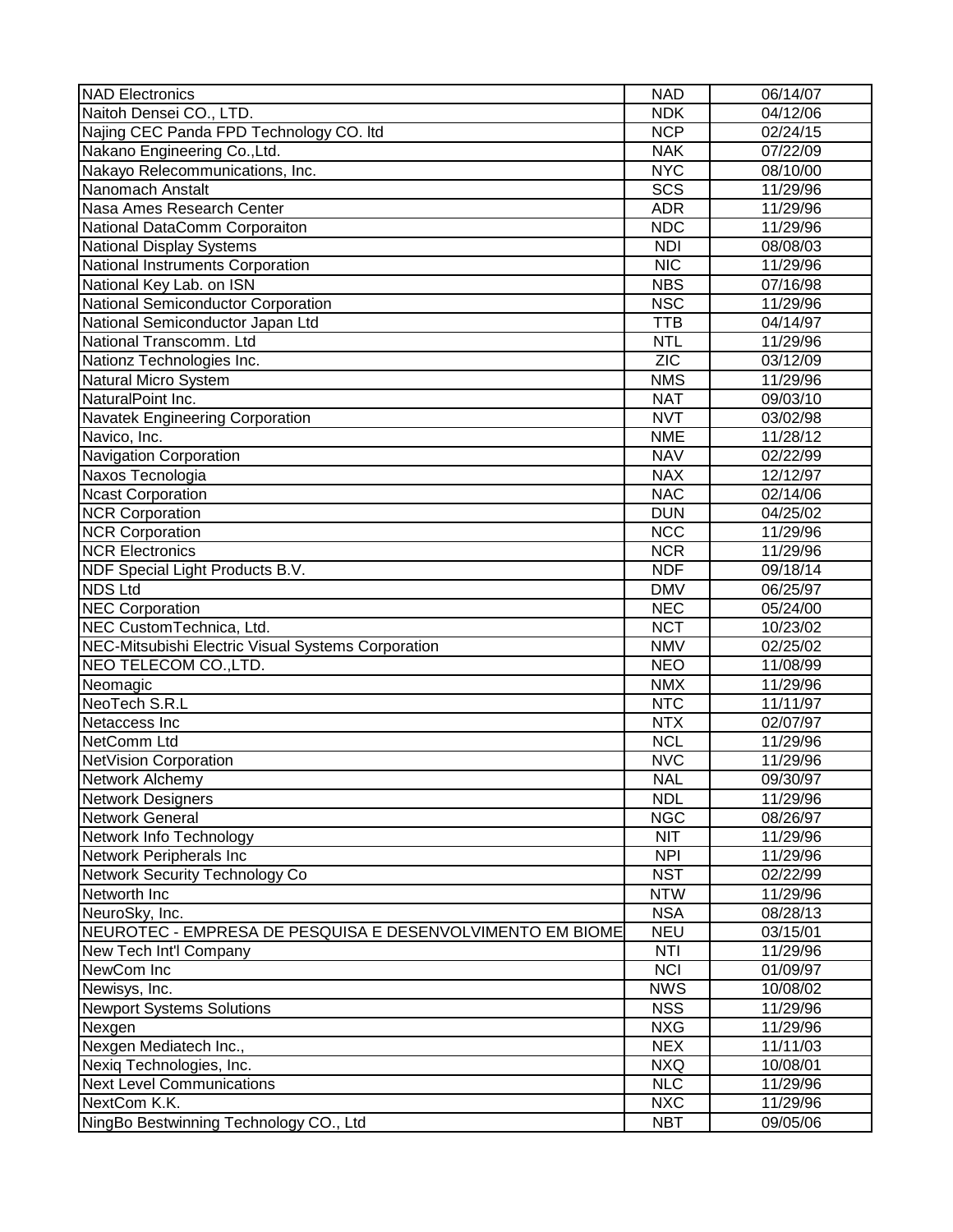| NINGBO BOIGLE DIGITAL TECHNOLOGY CO.,LTD   | <b>BOI</b> | 11/25/09 |
|--------------------------------------------|------------|----------|
| Nippon Avionics Co., Ltd                   | <b>AVI</b> | 10/23/00 |
| NIPPONDENCHI CO, LTD                       | <b>GSB</b> | 05/24/00 |
| NISSEI ELECTRIC CO., LTD                   | <b>NSI</b> | 01/13/00 |
| Nissei Electric Company                    | <b>NIS</b> | 11/29/96 |
| Nits Technology Inc.                       | <b>NTS</b> | 12/19/06 |
| <b>Nixdorf Company</b>                     | <b>NCA</b> | 11/29/96 |
| <b>NNC</b>                                 | <b>NNC</b> | 11/29/96 |
| Nokia Data                                 | <b>NDS</b> | 11/29/96 |
| Nokia Display Products                     | <b>NOK</b> | 11/29/96 |
| Nokia Mobile Phones                        | <b>NMP</b> | 11/29/96 |
| <b>Norand Corporation</b>                  | <b>NOR</b> | 03/19/97 |
| Norcent Technology, Inc.                   | <b>NCE</b> | 06/20/07 |
| NordicEye AB                               | <b>NOE</b> | 09/23/09 |
| North Invent A/S                           | <b>NOI</b> | 05/04/10 |
| Northgate Computer Systems                 | <b>NCS</b> | 11/29/96 |
| Not Limited Inc                            | <b>NOT</b> | 01/30/98 |
| NovaWeb Technologies Inc                   | <b>NWP</b> | 06/12/98 |
| Novell Inc                                 | <b>NVL</b> | 11/29/96 |
| Nspire System Inc.                         | <b>NSP</b> | 02/13/07 |
| N-trig Innovative Technologies, Inc.       | <b>NTR</b> | 10/03/05 |
| <b>NTT Advanced Technology Corporation</b> | <b>NTT</b> | 08/19/04 |
| NU Inc.                                    | <b>NUI</b> | 08/29/07 |
| NU Technology, Inc.                        | <b>NUG</b> | 04/16/04 |
| <b>Number Five Software</b>                | <b>NFS</b> | 02/22/99 |
| <b>Nutech Marketing PTL</b>                | <b>KNX</b> | 11/29/96 |
| NuVision US, Inc.                          | <b>NVI</b> | 09/05/06 |
| Nuvoton Technology Corporation             | <b>NTN</b> | 10/09/08 |
| Nvidia                                     | <b>NVD</b> | 11/29/96 |
| $N-V$ ision                                | <b>JEN</b> | 10/23/00 |
| <b>NW Computer Engineering</b>             | <b>NWC</b> | 02/03/97 |
| NXP Semiconductors bv.                     | <b>NXP</b> | 06/14/07 |
| Oak Tech Inc                               | OAK        | 11/29/96 |
| Oasys Technology Company                   | <b>OAS</b> | 11/29/96 |
| <b>OBJIX Multimedia Corporation</b>        | OMC        | 11/29/96 |
| OCTAL S.A.                                 | <b>PCB</b> | 02/24/98 |
| Oculus VR, Inc.                            | <b>OVR</b> | 10/19/12 |
| ODME Inc.                                  | <b>ODM</b> | 09/23/98 |
| Odrac                                      | <b>ODR</b> | 06/21/01 |
| Office Depot, Inc.                         | <b>ATV</b> | 06/13/07 |
| OKI Electric Industrial Company Ltd        | OKI        | 11/29/96 |
| Oksori Company Ltd                         | <b>OQI</b> | 11/29/96 |
| <b>Oksori Company Ltd</b>                  | <b>OSR</b> | 11/29/96 |
| Olfan                                      | <b>OCN</b> | 11/29/96 |
| Olicom A/S                                 | <b>OLC</b> | 11/29/96 |
| Olidata S.p.A.                             | <b>OLD</b> | 03/13/06 |
| Olitec S.A.                                | OLT        | 11/29/96 |
| Olitec S.A.                                | <b>OLV</b> | 11/29/96 |
| Olivetti                                   | OLI        | 11/29/96 |
| <b>OLYMPUS CORPORATION</b>                 | <b>OLY</b> | 05/02/05 |
| OmniTek                                    | <b>OTK</b> | 09/19/13 |
| Omnitel                                    | <b>OMN</b> | 04/28/98 |
| <b>Omron Corporation</b>                   | <b>OMR</b> | 11/29/96 |
| On Systems Inc                             | <b>ONS</b> | 11/29/96 |
| Oneac Corporation                          | <b>ONE</b> | 04/14/98 |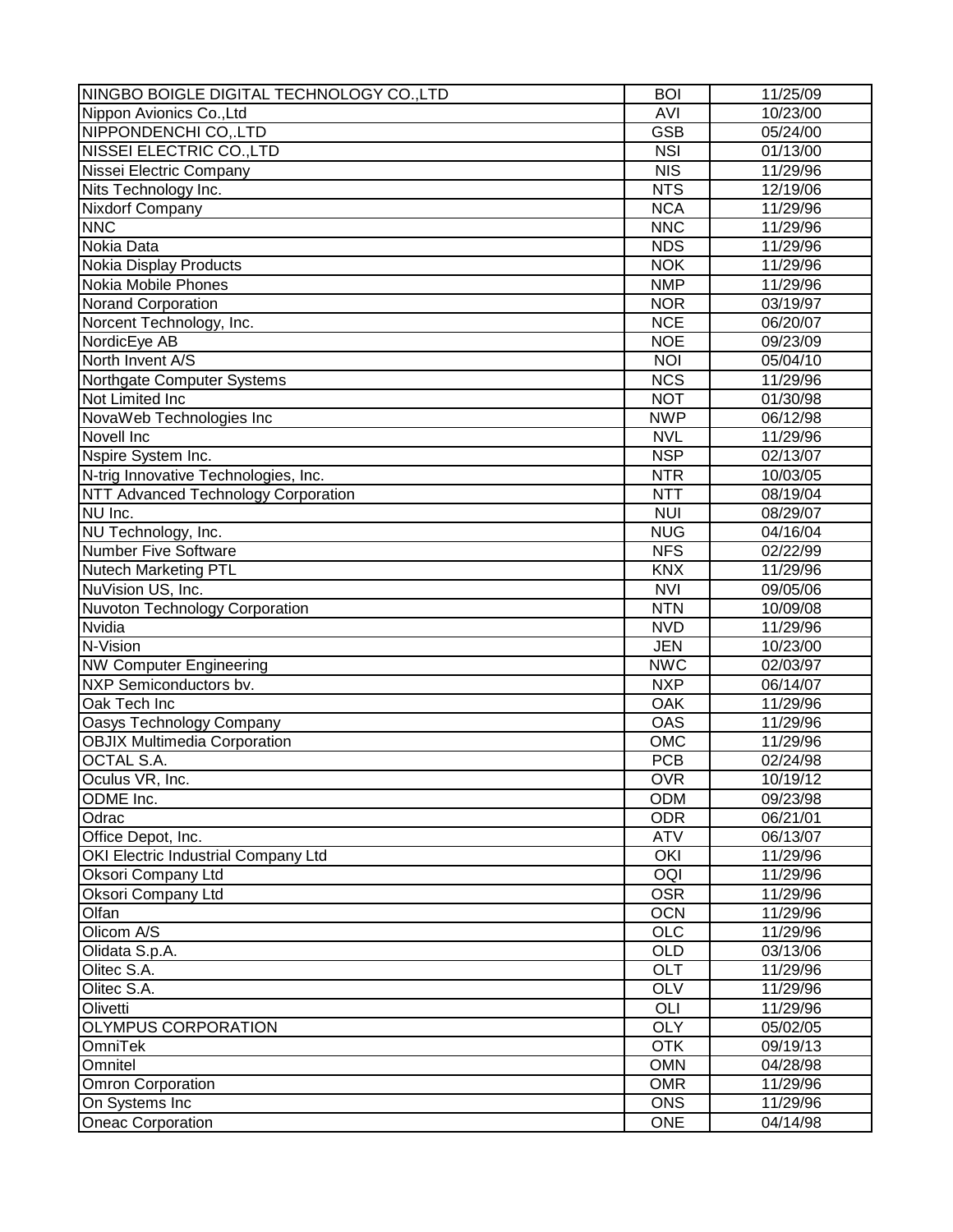| <b>ONKYO Corporation</b>              | <b>ONK</b>       | 06/16/05 |
|---------------------------------------|------------------|----------|
| OnLive, Inc                           | <b>ONL</b>       | 09/03/10 |
| <b>OOO Technoinvest</b>               | <b>TIV</b>       | 08/05/97 |
| Opcode Inc                            | <b>OPC</b>       | 11/29/96 |
| <b>Open Connect Solutions</b>         | <b>OCS</b>       | 09/13/99 |
| <b>OPEN Networks Ltd</b>              | <b>ONW</b>       | 04/25/03 |
| Open Stack, Inc.                      | OSI              | 07/22/13 |
| OPPO Digital, Inc.                    | <b>OPP</b>       | 06/19/12 |
| OPTi Inc                              | OPT              | 11/29/96 |
| Optibase Technologies                 | <b>OBS</b>       | 11/01/10 |
| Optical Systems Design Pty Ltd        | <b>OSD</b>       | 06/03/13 |
| <b>Option Industrial Computers</b>    | <b>OIC</b>       | 05/07/01 |
| Option International                  | OIN              | 10/23/00 |
| Option International                  | <b>OIM</b>       | 01/30/97 |
| <b>OPTI-UPS Corporation</b>           | <b>OSP</b>       | 07/01/97 |
| Optivision Inc                        | <b>OPV</b>       | 11/29/96 |
| OPTO22, Inc.                          | <b>OTT</b>       | 10/06/98 |
| Optoma Corporation                    | <b>OTM</b>       | 04/20/10 |
| Optum Engineering Inc.                | <b>OEI</b>       | 08/02/10 |
| Orchid Technology                     | $\overline{OTI}$ | 11/29/96 |
| ORGA Kartensysteme GmbH               | <b>ORG</b>       | 10/24/98 |
| Orion Communications Co., Ltd.        | <b>TOP</b>       | 04/30/07 |
| ORION ELECTRIC CO., LTD.              | <b>ORN</b>       | 01/19/05 |
| ORION ELECTRIC CO., LTD               | OEC              | 01/13/00 |
| OSAKA Micro Computer, Inc.            | <b>OSA</b>       | 09/05/03 |
| OSR Open Systems Resources, Inc.      | ORI              | 01/20/99 |
| <b>OSRAM</b>                          | OOS              | 04/25/02 |
| <b>OUK Company Ltd</b>                | <b>OUK</b>       | 11/29/96 |
| outsidetheboxstuff.com                | <b>OTB</b>       | 09/03/10 |
| Oxus Research S.A.                    | OXU              | 11/29/96 |
| OZ Corporation                        | <b>OZC</b>       | 08/07/12 |
| Pacific Avionics Corporation          | PAC              | 11/29/96 |
| Pacific CommWare Inc                  | <b>PCW</b>       | 11/29/96 |
| Pacific Image Electronics Company Ltd | PIE              | 10/21/97 |
| <b>Packard Bell Electronics</b>       | <b>PBL</b>       | 11/29/96 |
| Packard Bell NEC                      | <b>PBN</b>       | 11/29/96 |
| PACSGEAR, Inc.                        | PGI              | 08/13/12 |
| Padix Co., Inc.                       | QFF              | 09/13/99 |
| Pan Jit International Inc.            | PJT              | 08/03/04 |
| PanaScope                             | <b>PNS</b>       | 00/00/00 |
| Panasonic                             | <b>MDO</b>       | 11/29/96 |
| Panasonic Avionics Corporation        | <b>PLF</b>       | 08/13/10 |
| Panasonic Industry Company            | MEI              | 11/29/96 |
| Panelview, Inc.                       | <b>PNL</b>       | 08/04/03 |
| Pantel Inc                            | PTL              | 11/29/96 |
| PAR Tech Inc.                         | <b>PTA</b>       | 01/26/11 |
| Parade Technologies, Ltd.             | <b>PRT</b>       | 04/06/12 |
| Paradigm Advanced Research Centre     | <b>PGM</b>       | 06/16/05 |
| Parallan Comp Inc                     | <b>PAR</b>       | 11/29/96 |
| <b>Parallax Graphics</b>              | <b>PLX</b>       | 11/29/96 |
| Parc d'Activite des Bellevues         | <b>RCE</b>       | 11/29/96 |
| Parrot                                | POT              | 11/25/14 |
| Pathlight Technology Inc              | <b>PTH</b>       | 11/29/96 |
| PC Xperten                            | <b>PCX</b>       | 02/24/98 |
| PCBANK21                              | <b>PCK</b>       | 02/13/07 |
|                                       |                  |          |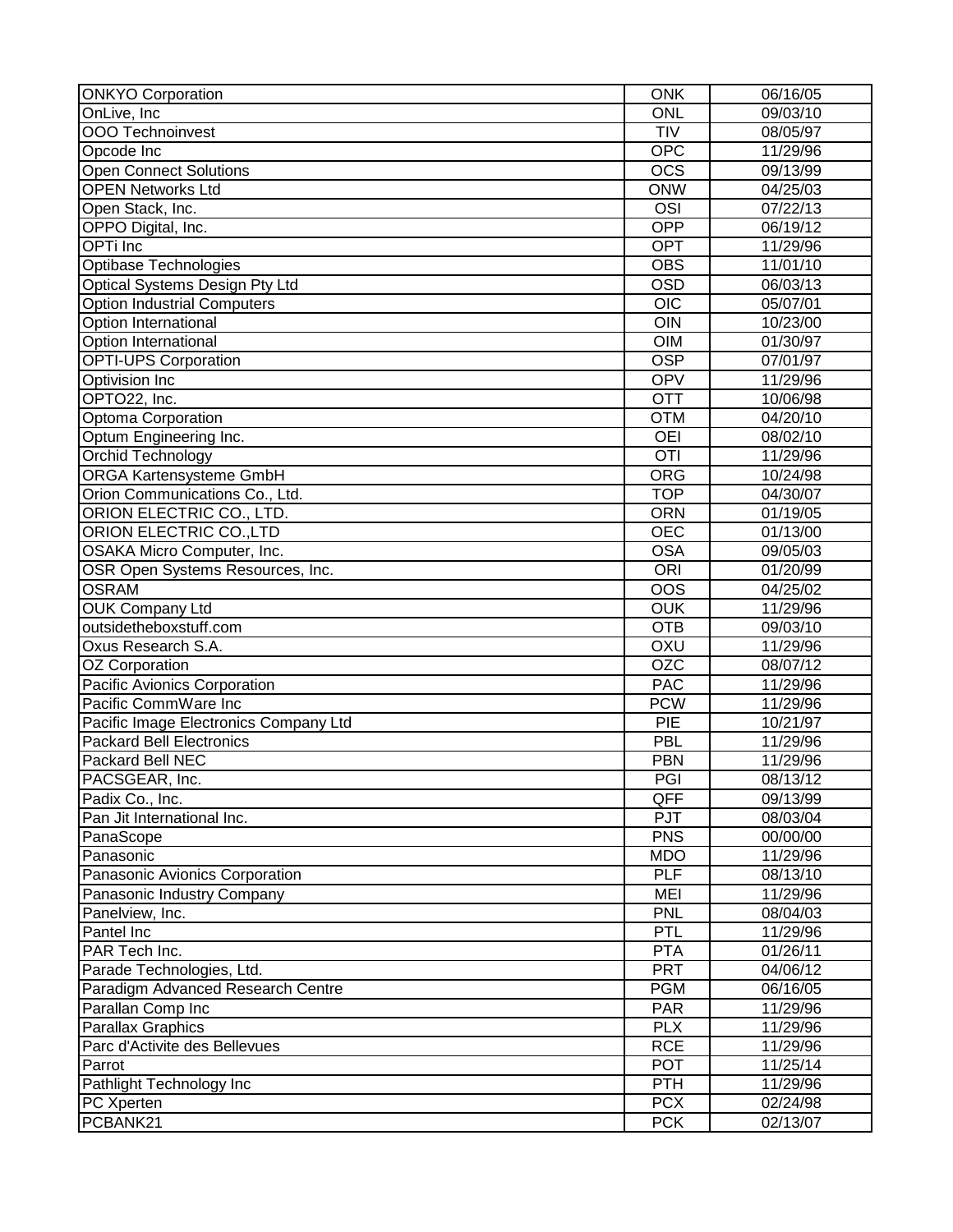| <b>PCM Systems Corporation</b>              | <b>PCM</b> | 03/25/97             |
|---------------------------------------------|------------|----------------------|
| PC-Tel Inc                                  | <b>PCT</b> | 05/02/97             |
| PD Systems International Ltd                | <b>PDS</b> | 03/20/99             |
| PDTS - Prozessdatentechnik und Systeme      | <b>PDT</b> | 02/10/98             |
| <b>Pegatron Corporation</b>                 | <b>PEG</b> | 08/27/13             |
| PEI Electronics Inc                         | PEI        | 04/06/98             |
| Penta Studiotechnik GmbH                    | <b>PVM</b> | 05/05/10             |
| pentel.co., ltd                             | <b>PCL</b> | 02/25/02             |
| Peppercon AG                                | <b>PEP</b> | 04/12/06             |
| Perceptive Pixel Inc.                       | <b>PPX</b> | 05/04/10             |
| Perceptive Signal Technologies              | <b>PER</b> | 05/13/97             |
| PerComm                                     | <b>PRC</b> | 04/24/01             |
| Performance Concepts Inc.,                  | <b>PCO</b> | 09/24/02             |
| Performance Technologies                    | <b>IPN</b> | 02/24/04             |
| Perle Systems Limited                       | <b>PSL</b> | 02/22/99             |
| Perpetual Technologies, LLC                 | <b>PON</b> | 01/13/00             |
| Peter Antesberger Messtechnik               | <b>PAM</b> | 04/28/98             |
| Peus-Systems GmbH                           | <b>PSD</b> | 11/29/96             |
| Philips BU Add On Card                      | <b>PCA</b> | 11/29/96             |
| <b>Philips Communication Systems</b>        | PHS        | 11/29/96             |
| Philips Consumer Electronics Company        | PHL        | 11/29/96             |
| Philips Medical Systems Boeblingen GmbH     | PHE        | 04/20/10             |
| <b>Philips Semiconductors</b>               | <b>PSC</b> | 11/29/96             |
| <b>Phoenix Contact</b>                      | PXC        | 02/27/08             |
| Phoenix Technologies, Ltd.                  | <b>PNX</b> | 11/08/99             |
| Phoenixtec Power Company Ltd                | PPC        | 05/16/99             |
| Photomatrix                                 | <b>PMX</b> | 11/29/96             |
| Photonics Systems Inc.                      | PHO        | 06/03/02             |
| PhotoTelesis                                | <b>RSC</b> | 03/16/98             |
| <b>Phylon Communications</b>                | <b>PHY</b> | 11/29/96             |
| PicPro                                      | <b>PPR</b> | 10/18/04             |
| Pijnenburg Beheer N.V.                      | <b>PHC</b> | 04/24/01             |
| Pioneer Computer Inc                        | PCI        | 11/29/96             |
| Pioneer Electronic Corporation              | <b>PIO</b> | 07/16/97             |
| <b>Pitney Bowes</b>                         | <b>PBV</b> | 09/13/99             |
|                                             | PBI        | 11/29/96             |
| <b>Pitney Bowes</b>                         | PQI        | 06/24/09             |
| Pixel Qi<br><b>Pixel Vision</b>             | <b>PVN</b> | 11/29/96             |
|                                             | <b>PXE</b> | 11/21/07             |
| <b>PIXELA CORPORATION</b><br>Pixie Tech Inc | <b>PIX</b> |                      |
| Plain Tree Systems Inc                      | PTS        | 11/29/96<br>11/29/96 |
| Planar Systems, Inc.                        |            |                      |
|                                             | <b>PNR</b> | 08/11/03             |
| PLUS Vision Corp.                           | <b>PLV</b> | 07/05/01             |
| <b>PMC Consumer Electronics Ltd</b>         | <b>PMC</b> | 12/11/96             |
| pmns GmbH                                   | <b>SPR</b> | 10/08/02             |
| Point Multimedia System                     | <b>PMM</b> | 06/09/97             |
| Polycom Inc.                                | <b>PLY</b> | 06/19/02             |
| PolyComp (PTY) Ltd.                         | POL        | 02/14/06             |
| <b>Polycow Productions</b>                  | COW        | 03/15/01             |
| Portalis LC                                 | <b>POR</b> | 11/01/08             |
| Poso International B.V.                     | <b>ARO</b> | 08/01/97             |
| POTRANS Electrical Corp.                    | <b>PEC</b> | 07/16/99             |
| PowerCom Technology Company Ltd             | <b>PCC</b> | 09/02/97             |
| Powermatic Data Systems                     | <b>CPX</b> | 11/29/96             |
| <b>Practical Electronic Tools</b>           | PET        | 02/22/99             |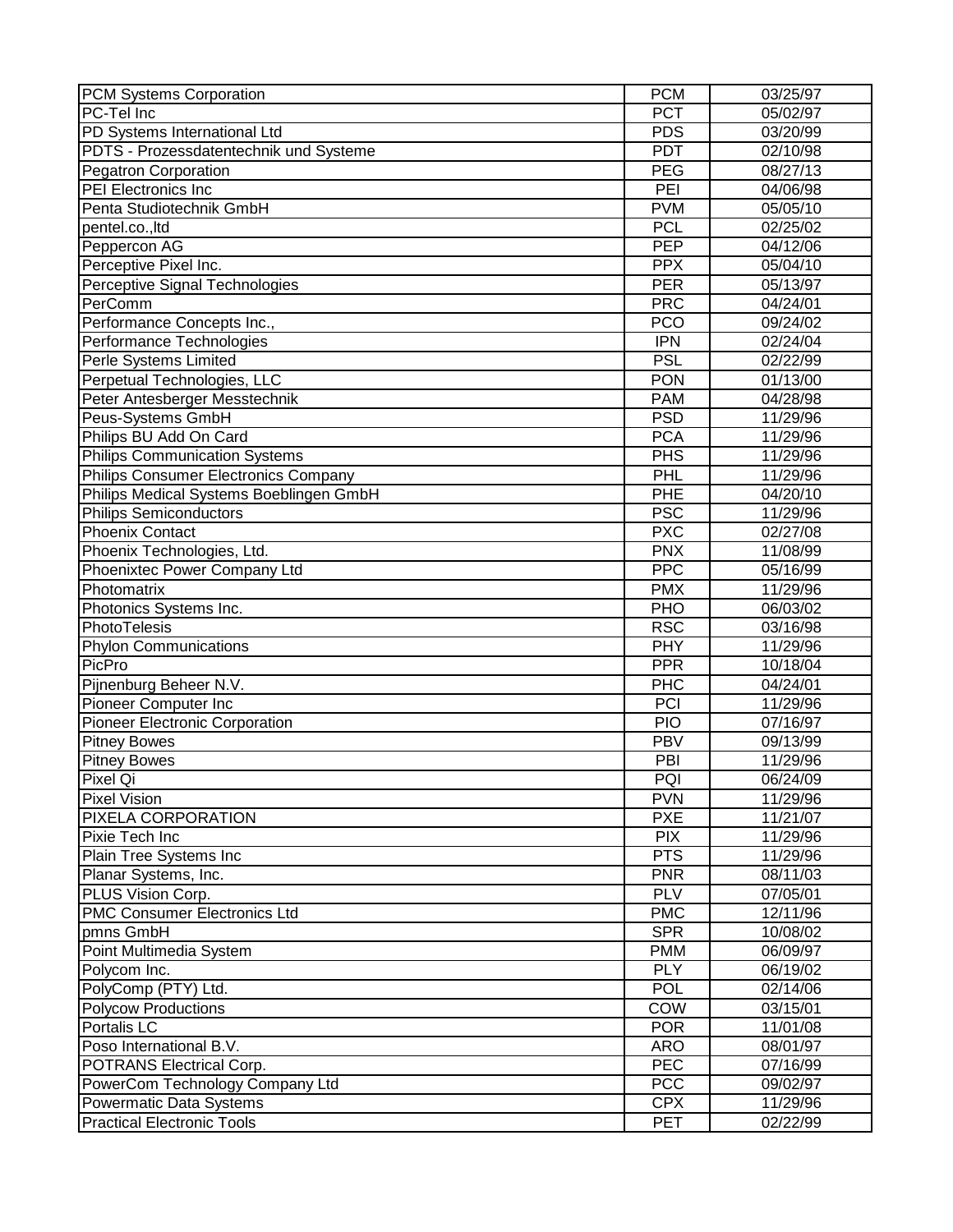| <b>Practical Peripherals</b>          | PPI        | 11/29/96 |
|---------------------------------------|------------|----------|
| Practical Solutions Pte., Ltd.        | <b>PSE</b> | 10/06/98 |
| Praim S.R.L.                          | <b>PRD</b> | 11/29/96 |
| <b>Primax Electric Ltd</b>            | PEL        | 11/29/96 |
| Prime Systems, Inc.                   | <b>SYX</b> | 10/21/03 |
| Prime view international Co., Ltd     | <b>PVI</b> | 07/06/09 |
| <b>Princeton Graphic Systems</b>      | <b>PGS</b> | 11/29/96 |
| Prism, LLC                            | PIM        | 07/24/07 |
| <b>Priva Hortimation BV</b>           | PRI        | 10/22/97 |
| <b>PRO/AUTOMATION</b>                 | <b>PRA</b> | 07/16/99 |
| Procomp USA Inc                       | <b>PCP</b> | 11/29/96 |
| Prodea Systems Inc.                   | <b>PSY</b> | 02/04/13 |
| Prodrive B.V.                         | <b>PDV</b> | 01/18/05 |
| Projecta                              | <b>PJA</b> | 01/29/97 |
| Projectavision Inc                    | <b>DHT</b> | 01/14/98 |
| Projectiondesign AS                   | <b>PJD</b> | 09/23/02 |
| <b>PROLINK Microsystems Corp.</b>     | <b>PLM</b> | 02/25/02 |
| Pro-Log Corporation                   | <b>PLC</b> | 11/29/96 |
| Promate Electronic Co., Ltd.          | <b>PMT</b> | 01/13/03 |
| Prometheus                            | <b>PRM</b> | 11/29/96 |
| Promise Technology Inc                | PTI        | 01/02/97 |
| Promotion and Display Technology Ltd. | PAD        | 04/24/01 |
| Promotion and Display Technology Ltd. | <b>TEL</b> | 04/24/01 |
| propagamma kommunikation              | <b>PGP</b> | 04/19/00 |
| Prosum                                | <b>PSM</b> | 11/29/96 |
| Proteon                               | <b>PRO</b> | 11/29/96 |
| Proview Global Co., Ltd               | <b>PVG</b> | 10/08/02 |
| Proxim Inc                            | <b>PXM</b> | 09/19/97 |
| <b>Proxima Corporation</b>            | <b>PRX</b> | 11/29/96 |
| PS Technology Corporation             | <b>PTC</b> | 01/29/97 |
| Psion Dacom Plc.                      | <b>PDM</b> | 11/08/99 |
| <b>PSI-Perceptive Solutions Inc</b>   | PSI        | 11/29/96 |
| PT Hartono Istana Teknologi           | PLT        | 05/05/10 |
| Pulse-Eight Ltd                       | <b>PUL</b> | 09/12/12 |
| Pure Data Inc                         | <b>PDR</b> | 11/29/96 |
| Purup Prepress AS                     | <b>PPP</b> | 11/29/96 |
| Qingdao Haier Electronics Co., Ltd.   | <b>HRE</b> | 04/12/06 |
| Q-Logic                               | QLC        | 11/29/96 |
| <b>Qtronix Corporation</b>            | <b>QTR</b> | 11/29/96 |
| Quadram                               | <b>DHQ</b> | 11/29/96 |
| Quadram                               | QDM        | 11/29/96 |
| Quadrant Components Inc               | QCL        | 04/03/97 |
| QuakeCom Company Ltd                  | QCC        | 03/23/98 |
| Qualcomm Inc                          | QCP        | 05/16/99 |
| Quanta Computer Inc                   | QCI        | 11/29/96 |
| Quanta Display Inc.                   | QDS        | 04/25/02 |
| Quantum                               | <b>QTM</b> | 11/29/96 |
| Quantum 3D Inc                        | QTD        | 05/23/97 |
| Quantum Data Incorporated             | QDI        | 03/15/01 |
| Quantum Solutions, Inc.               | QSI        | 01/13/00 |
| Quartics                              | QVU        | 11/04/10 |
| Quatographic AG                       | <b>QUA</b> | 01/13/00 |
| Questech Ltd                          | <b>QTH</b> | 01/13/00 |
| Questra Consulting                    | QUE        | 01/30/98 |
| <b>Quick Corporation</b>              | QCK        | 11/29/96 |
|                                       |            |          |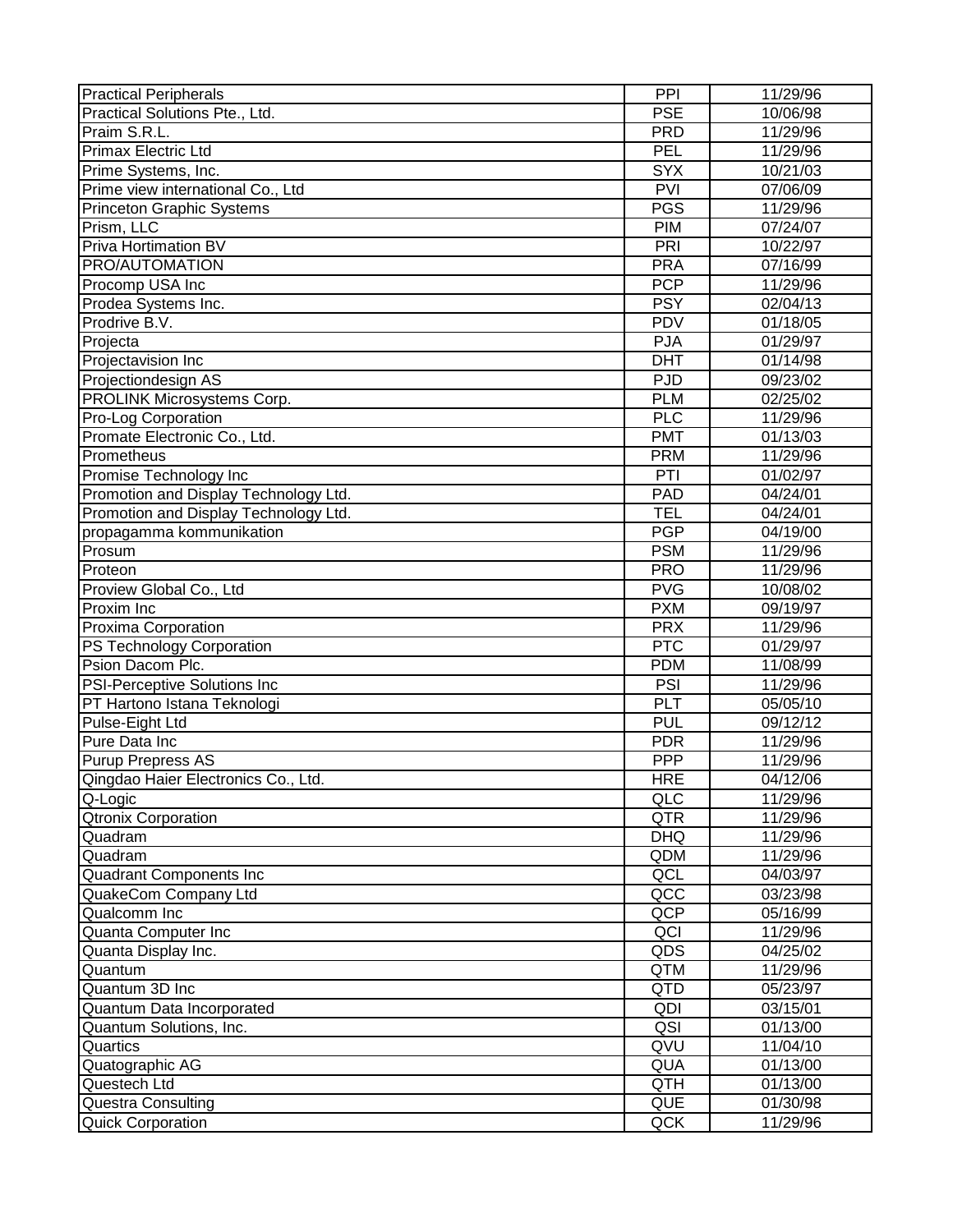| Quickflex, Inc                           | QFI        | 08/04/98 |
|------------------------------------------|------------|----------|
| Quicknet Technologies Inc                | QTI        | 11/29/96 |
| R Squared                                | <b>RSQ</b> | 11/08/99 |
| R.P.T.Intergroups                        | <b>RPT</b> | 11/29/96 |
| Racal Interlan Inc                       | <b>RII</b> | 11/29/96 |
| Racal-Airtech Software Forge Ltd         | <b>TSF</b> | 11/29/96 |
| Racore Computer Products Inc             | <b>RAC</b> | 11/29/96 |
| Radicom Research Inc                     | <b>RRI</b> | 12/02/97 |
| <b>Radio Consult SRL</b>                 | <b>RCN</b> | 09/24/02 |
| <b>RADIODATA GmbH</b>                    | <b>RDN</b> | 07/25/12 |
| RadioLAN Inc                             | <b>RLN</b> | 11/29/96 |
| Radiospire Networks, Inc.                | <b>RSN</b> | 06/14/07 |
| Radisys Corporation                      | <b>RAD</b> | 11/29/96 |
| Radius Inc                               | <b>RDS</b> | 03/07/97 |
| RAFI GmbH & Co. KG                       | <b>RFI</b> | 08/24/15 |
| Rainbow Displays, Inc.                   | <b>RDI</b> | 09/23/98 |
| Rainbow Technologies                     | <b>RNB</b> | 11/29/96 |
| Raintree Systems                         | <b>RTS</b> | 10/02/01 |
| Rainy Orchard                            | <b>BOB</b> | 02/21/00 |
| Rampage Systems Inc                      | <b>RSI</b> | 11/29/96 |
| Rancho Tech Inc                          | <b>RAN</b> | 11/29/96 |
| Rancho Tech Inc                          | <b>RTI</b> | 11/29/96 |
| Rapid Tech Corporation                   | <b>RSX</b> | 11/29/96 |
| Raritan Computer, Inc                    | <b>RMC</b> | 11/27/98 |
| Raritan, Inc.                            | <b>RAR</b> | 06/14/07 |
| RAScom Inc                               | <b>RAS</b> | 11/29/96 |
| RATOC Systems, Inc.                      | <b>REX</b> | 01/06/12 |
| Raylar Design, Inc.                      | <b>RAY</b> | 01/13/00 |
| <b>RC</b> International                  | <b>RCI</b> | 11/29/96 |
| Reach Technology Inc                     | <b>RCH</b> | 02/09/98 |
| <b>Reakin Technolohy Corporation</b>     | <b>RKC</b> | 03/15/01 |
| Real D                                   | <b>REA</b> | 11/15/07 |
| Realtek Semiconductor Company Ltd        | <b>RTL</b> | 11/29/96 |
| Realtek Semiconductor Corp.              | <b>ALG</b> | 10/25/02 |
| <b>Realvision Inc</b>                    | <b>RVI</b> | 11/29/96 |
| ReCom                                    | <b>REC</b> | 05/16/99 |
| Red Hat, Inc.                            | <b>RHT</b> | 02/17/11 |
| <b>Red Wing Corporation</b>              | <b>RWC</b> | 01/08/98 |
| Redfox Technologies Inc.                 | <b>RFX</b> | 01/14/14 |
| Reflectivity, Inc.                       | <b>REF</b> | 04/19/00 |
| Rehan Electronics Ltd.                   | <b>REH</b> | 02/15/12 |
| Relia Technologies                       | <b>RTC</b> | 11/29/96 |
| Reliance Electric Ind Corporation        | <b>REL</b> | 11/29/96 |
| Renesas Technology Corp.                 | <b>REN</b> | 06/14/07 |
| Rent-A-Tech                              | <b>RAT</b> | 02/22/99 |
| Research Electronics Development Inc     | <b>RED</b> | 12/02/97 |
| <b>Research Machines</b>                 | <b>RMP</b> | 11/29/96 |
| <b>ResMed Pty Ltd</b>                    | <b>RES</b> | 02/21/00 |
| Resonance Technology, Inc.               | <b>RET</b> | 02/09/11 |
| <b>Restek Electric Company Ltd</b>       | <b>WTS</b> | 11/29/96 |
| <b>Reveal Computer Prod</b>              | <b>RVL</b> | 11/29/96 |
| Revolution Display, Inc.                 | <b>REV</b> | 03/19/14 |
| <b>RGB Spectrum</b>                      | <b>RGB</b> | 11/14/12 |
| RGB Systems, Inc. dba Extron Electronics | <b>EXN</b> | 07/06/08 |
| RICOH COMPANY, LTD.                      | <b>RIC</b> | 05/13/10 |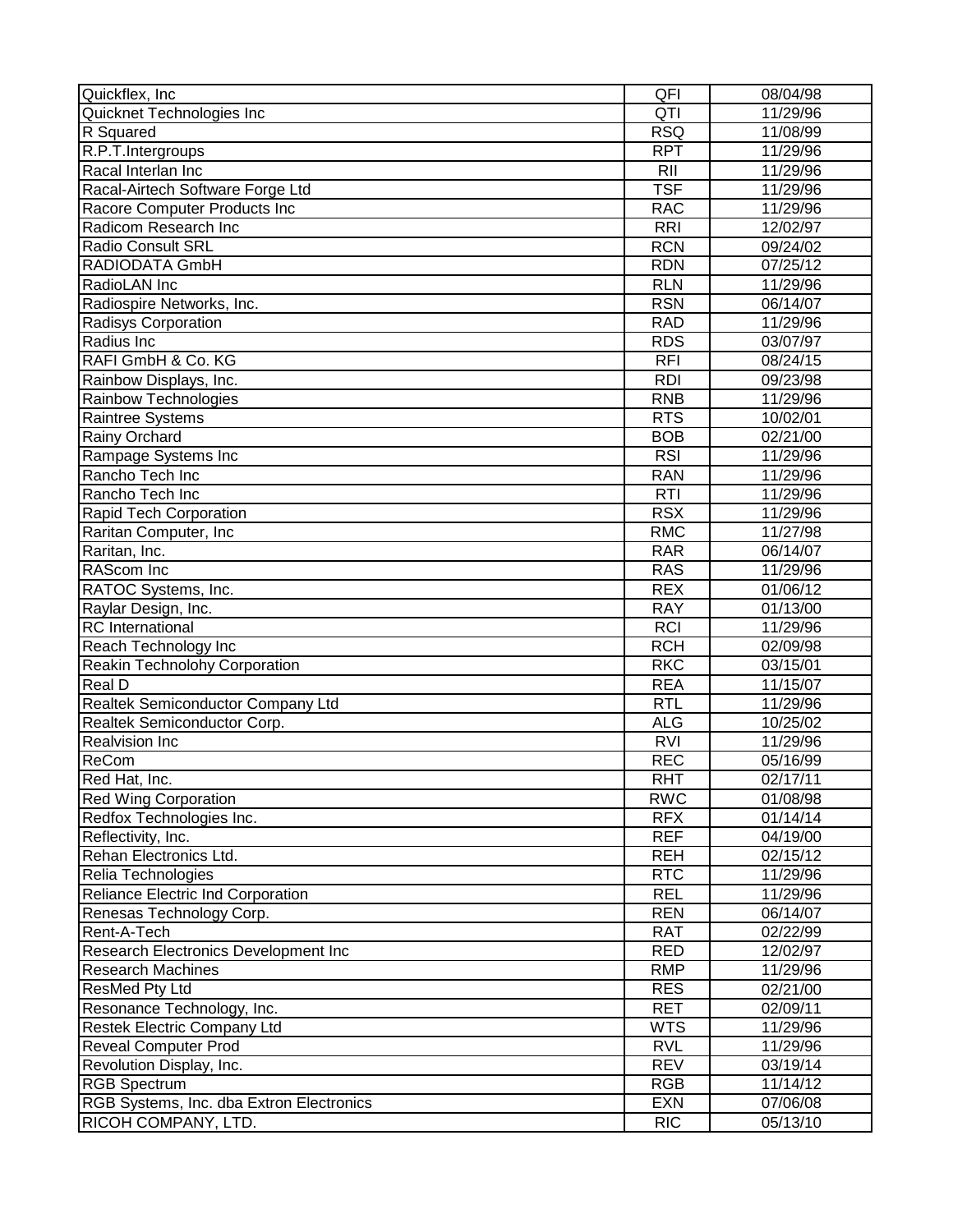| <b>RightHand Technologies</b>         | <b>RHD</b> | 05/01/12 |
|---------------------------------------|------------|----------|
| Rios Systems Company Ltd              | <b>RIO</b> | 11/29/96 |
| <b>Ritech Inc</b>                     | <b>RIT</b> | 04/14/98 |
| <b>Rivulet Communications</b>         | <b>RIV</b> | 07/19/07 |
| Robert Bosch GmbH                     | <b>BSG</b> | 05/15/14 |
| <b>Robert Gray Company</b>            | <b>GRY</b> | 03/31/98 |
| Robertson Geologging Ltd              | <b>RGL</b> | 08/10/00 |
| <b>Robust Electronics GmbH</b>        | <b>ROB</b> | 01/18/08 |
| Rockwell Automation/Intecolor         | RAI        | 03/13/98 |
| <b>Rockwell Collins</b>               | <b>RCO</b> | 09/10/10 |
| Rockwell Collins / Airshow Systems    | <b>ASY</b> | 12/02/04 |
| Rockwell Collins, Inc.                | COL        | 06/14/07 |
| Rockwell International                | <b>ROK</b> | 11/29/96 |
| Rockwell Semiconductor Systems        | <b>RSS</b> | 11/29/96 |
| Rogen Tech Distribution Inc           | <b>MAX</b> | 11/29/96 |
| Rohde & Schwarz                       | <b>ROS</b> | 01/20/12 |
| Rohm Co., Ltd.                        | <b>ROH</b> | 06/16/04 |
| Rohm Company Ltd                      | <b>RHM</b> | 05/13/97 |
| <b>Roland Corporation</b>             | <b>RJA</b> | 11/29/96 |
| RoomPro Technologies                  | <b>RPI</b> | 07/09/10 |
| Roper International Ltd               | <b>ROP</b> | 05/16/99 |
| Roper Mobile                          | <b>RMT</b> | 07/02/10 |
| Ross Video Ltd                        | <b>RSV</b> | 06/11/12 |
| Royal Information                     | <b>TRL</b> | 11/29/96 |
| Rozsnyó, s.r.o.                       | <b>RZS</b> | 03/24/14 |
| <b>RSI</b> Systems Inc                | <b>RVC</b> | 04/28/98 |
| <b>RUNCO</b> International            | <b>RUN</b> | 04/01/04 |
| <b>S&amp;K Electronics</b>            | <b>SNK</b> | 02/21/00 |
| S3 Inc                                | <b>TLV</b> | 01/07/97 |
| S3 Inc                                | <b>SIM</b> | 11/29/96 |
| S3 Inc                                | SSS        | 11/29/96 |
| Saab Aerotech                         | <b>SAE</b> | 06/14/07 |
| Sage Inc                              | SAI        | 07/16/97 |
| <b>SAGEM</b>                          | <b>SGM</b> | 09/05/03 |
| <b>SAIT-Devlonics</b>                 | <b>SDK</b> | 11/29/96 |
| Saitek Ltd                            | <b>SAK</b> | 05/16/99 |
| Salt Internatioinal Corp.             | <b>SLT</b> | 09/05/06 |
| Samsung Electric Company              | SAM        | 11/29/96 |
| Samsung Electro-Mechanics Company Ltd | <b>SKT</b> | 11/29/96 |
| Samsung Electronic Co.                | <b>SSE</b> | 08/10/00 |
| Samsung Electronics America           | <b>STN</b> | 08/10/00 |
| Samsung Electronics America Inc       | <b>KYK</b> | 02/24/98 |
| Samsung Electronics Company Ltd       | <b>SEM</b> | 11/29/96 |
| Samtron Displays Inc                  | SDI        | 11/29/96 |
| SANKEN ELECTRIC CO., LTD              | <b>JSK</b> | 09/13/99 |
| Sankyo Seiki Mfg.co., Ltd             | SSJ        | 01/28/03 |
| Sanritz Automation Co., Ltd.          | SAA        | 02/25/02 |
| SANTAK CORP.                          | <b>STK</b> | 11/27/98 |
| Santec Corporation                    | SOC        | 01/12/15 |
| Sanyo Electric Co., Ltd.              | SAN        | 11/08/99 |
| Sanyo Electric Company Ltd            | SCD        | 11/29/96 |
| Sanyo Electric Company Ltd            | <b>SIB</b> | 11/29/96 |
| Sanyo Electric Company Ltd            | <b>TSC</b> | 11/29/96 |
| Sanyo Icon                            | <b>ICN</b> | 11/29/96 |
| Sapience Corporation                  | <b>SPN</b> | 11/29/96 |
|                                       |            |          |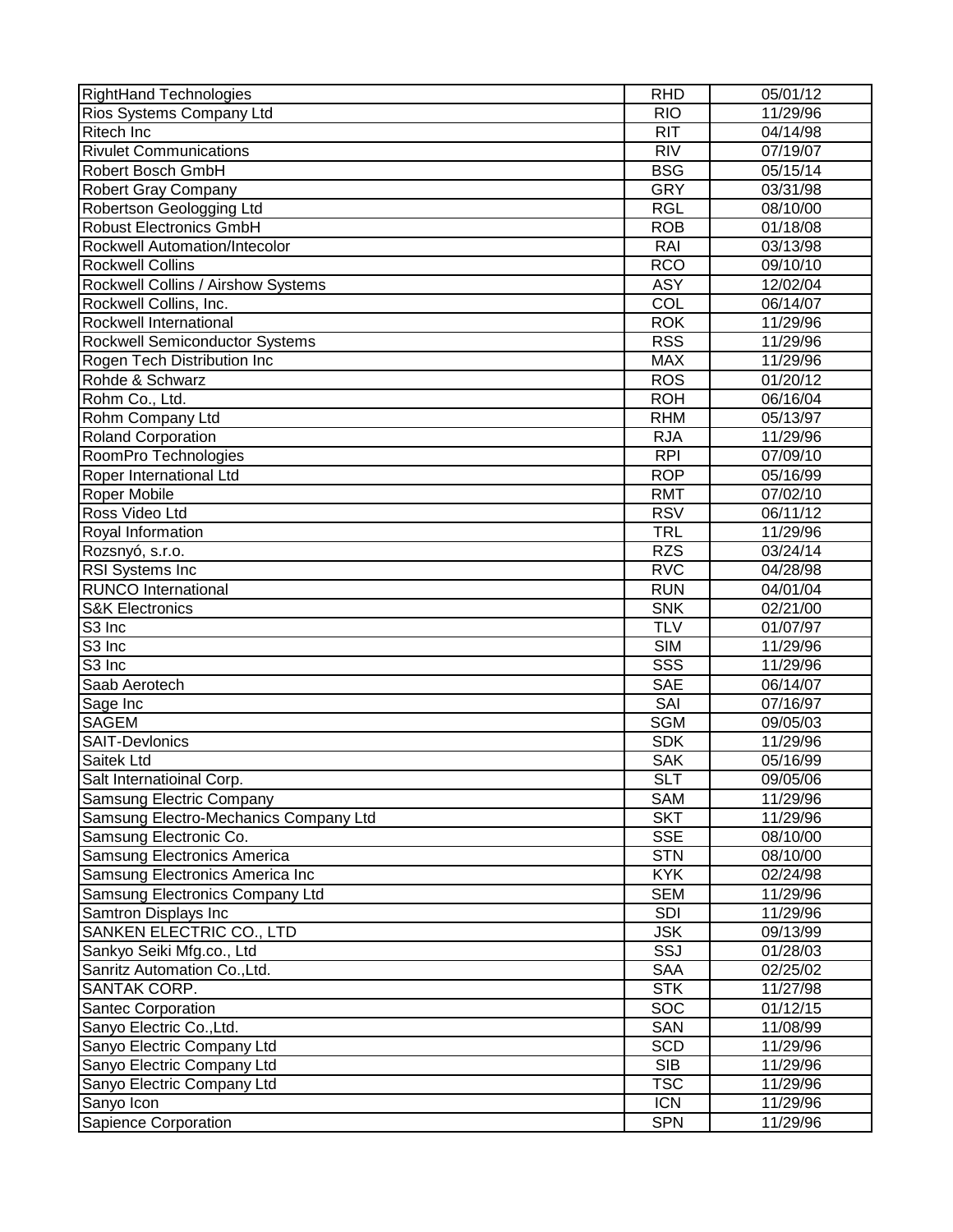| SBS Technologies (Canada), Inc. (was Avvida Systems, Inc.)<br><b>AVV</b><br>12/17/02<br><b>SBS</b><br><b>SBS-or Industrial Computers GmbH</b><br>12/28/98<br>SGI<br>Scan Group Ltd<br>11/29/96<br><b>SCN</b><br>Scanport, Inc.<br>08/05/02<br><b>SCD Tech</b><br><b>KFC</b><br>10/23/02<br><b>SPT</b><br>Sceptre Tech Inc<br>11/29/96<br>Schlumberger<br><b>SMB</b><br>07/16/99<br>Schlumberger Cards<br><b>SCH</b><br>04/28/98<br>Schlumberger Technology Corporate<br><b>SLR</b><br>08/10/00<br>Schneider & Koch<br><b>SKD</b><br>11/29/96<br>Schneider Electric S.A.<br><b>MGE</b><br>11/29/96<br>Schnick-Schnack-Systems GmbH<br><b>SLS</b><br>05/06/09<br>SCI Systems Inc.<br><b>REM</b><br>08/10/00<br><b>SCM Microsystems Inc</b><br><b>SCM</b><br>11/29/96<br><b>Scriptel Corporation</b><br><b>SCP</b><br>06/14/07<br><b>SDR</b> Systems<br><b>SDR</b><br>03/15/01<br><b>SDS Technologies</b><br><b>STY</b><br>11/08/99<br><b>SDX Business Systems Ltd</b><br><b>SDX</b><br>11/29/96<br>Seanix Technology Inc<br><b>NIX</b><br>04/09/07<br>Seanix Technology Inc.<br><b>SEA</b><br>02/24/98<br>Sedlbauer<br><b>SAG</b><br>11/29/96<br>SeeColor Corporation<br><b>SEE</b><br>11/29/96<br>SeeCubic B.V.<br><b>SCB</b><br>11/02/12<br>SeeReal Technologies GmbH<br><b>SRT</b><br>06/27/05<br><b>SEC</b><br>11/29/96<br>Seiko Epson Corporation<br><b>SID</b><br>Seiko Instruments Information Devices Inc<br>12/16/96<br>Seiko Instruments USA Inc<br>SIU<br>11/29/96<br><b>SEI</b><br>Seitz & Associates Inc<br>01/30/98<br><b>SJE</b><br>08/20/97<br>Sejin Electron Inc<br><b>SELEX GALILEO</b><br><b>SXG</b><br>10/01/12<br><b>STH</b><br>11/30/01<br>Semtech Corporation<br><b>SEN</b><br>05/23/97<br>Sencore<br><b>SET</b><br>SendTek Corporation<br>11/08/99<br>Senseboard Technologies AB<br><b>SBT</b><br>09/03/02<br><b>STU</b><br>Sentelic Corporation<br>07/27/12<br>Sentronic International Corp.<br><b>SNC</b><br>10/23/00<br>SEOS <sub>Ltd</sub><br><b>SEO</b><br>02/20/03<br>SEP Eletronica Ltda.<br><b>SEP</b><br>05/07/01<br>Sequent Computer Systems Inc<br>SQT<br>11/29/96<br>Session Control LLC<br><b>SES</b><br>09/03/10<br>Setred<br><b>SRD</b><br>09/05/06<br>SEVIT Co., Ltd.<br>SVT<br>06/25/02<br>Seyeon Tech Company Ltd<br><b>SYT</b><br>12/02/97<br><b>SGEG</b><br><b>SVA</b><br>02/21/00<br><b>SGS Thomson Microelectronics</b><br><b>STM</b><br>11/11/97<br>Shadow Systems<br><b>OYO</b><br>11/29/96<br>Shanghai Bell Telephone Equip Mfg Co<br><b>SBC</b><br>04/30/98 | SAT (Societe Anonyme)                            | <b>SDA</b> | 11/29/96 |
|-------------------------------------------------------------------------------------------------------------------------------------------------------------------------------------------------------------------------------------------------------------------------------------------------------------------------------------------------------------------------------------------------------------------------------------------------------------------------------------------------------------------------------------------------------------------------------------------------------------------------------------------------------------------------------------------------------------------------------------------------------------------------------------------------------------------------------------------------------------------------------------------------------------------------------------------------------------------------------------------------------------------------------------------------------------------------------------------------------------------------------------------------------------------------------------------------------------------------------------------------------------------------------------------------------------------------------------------------------------------------------------------------------------------------------------------------------------------------------------------------------------------------------------------------------------------------------------------------------------------------------------------------------------------------------------------------------------------------------------------------------------------------------------------------------------------------------------------------------------------------------------------------------------------------------------------------------------------------------------------------------------------------------------------------------------------------------------------------------------------------------------------------------------------------------------------------------------------------------------------------------------------------------------------------------------------------------------------------------------------------------------------------------------------------------------------------------------------------------------------------------------|--------------------------------------------------|------------|----------|
|                                                                                                                                                                                                                                                                                                                                                                                                                                                                                                                                                                                                                                                                                                                                                                                                                                                                                                                                                                                                                                                                                                                                                                                                                                                                                                                                                                                                                                                                                                                                                                                                                                                                                                                                                                                                                                                                                                                                                                                                                                                                                                                                                                                                                                                                                                                                                                                                                                                                                                             |                                                  |            |          |
|                                                                                                                                                                                                                                                                                                                                                                                                                                                                                                                                                                                                                                                                                                                                                                                                                                                                                                                                                                                                                                                                                                                                                                                                                                                                                                                                                                                                                                                                                                                                                                                                                                                                                                                                                                                                                                                                                                                                                                                                                                                                                                                                                                                                                                                                                                                                                                                                                                                                                                             |                                                  |            |          |
|                                                                                                                                                                                                                                                                                                                                                                                                                                                                                                                                                                                                                                                                                                                                                                                                                                                                                                                                                                                                                                                                                                                                                                                                                                                                                                                                                                                                                                                                                                                                                                                                                                                                                                                                                                                                                                                                                                                                                                                                                                                                                                                                                                                                                                                                                                                                                                                                                                                                                                             |                                                  |            |          |
|                                                                                                                                                                                                                                                                                                                                                                                                                                                                                                                                                                                                                                                                                                                                                                                                                                                                                                                                                                                                                                                                                                                                                                                                                                                                                                                                                                                                                                                                                                                                                                                                                                                                                                                                                                                                                                                                                                                                                                                                                                                                                                                                                                                                                                                                                                                                                                                                                                                                                                             |                                                  |            |          |
|                                                                                                                                                                                                                                                                                                                                                                                                                                                                                                                                                                                                                                                                                                                                                                                                                                                                                                                                                                                                                                                                                                                                                                                                                                                                                                                                                                                                                                                                                                                                                                                                                                                                                                                                                                                                                                                                                                                                                                                                                                                                                                                                                                                                                                                                                                                                                                                                                                                                                                             |                                                  |            |          |
|                                                                                                                                                                                                                                                                                                                                                                                                                                                                                                                                                                                                                                                                                                                                                                                                                                                                                                                                                                                                                                                                                                                                                                                                                                                                                                                                                                                                                                                                                                                                                                                                                                                                                                                                                                                                                                                                                                                                                                                                                                                                                                                                                                                                                                                                                                                                                                                                                                                                                                             |                                                  |            |          |
|                                                                                                                                                                                                                                                                                                                                                                                                                                                                                                                                                                                                                                                                                                                                                                                                                                                                                                                                                                                                                                                                                                                                                                                                                                                                                                                                                                                                                                                                                                                                                                                                                                                                                                                                                                                                                                                                                                                                                                                                                                                                                                                                                                                                                                                                                                                                                                                                                                                                                                             |                                                  |            |          |
|                                                                                                                                                                                                                                                                                                                                                                                                                                                                                                                                                                                                                                                                                                                                                                                                                                                                                                                                                                                                                                                                                                                                                                                                                                                                                                                                                                                                                                                                                                                                                                                                                                                                                                                                                                                                                                                                                                                                                                                                                                                                                                                                                                                                                                                                                                                                                                                                                                                                                                             |                                                  |            |          |
|                                                                                                                                                                                                                                                                                                                                                                                                                                                                                                                                                                                                                                                                                                                                                                                                                                                                                                                                                                                                                                                                                                                                                                                                                                                                                                                                                                                                                                                                                                                                                                                                                                                                                                                                                                                                                                                                                                                                                                                                                                                                                                                                                                                                                                                                                                                                                                                                                                                                                                             |                                                  |            |          |
|                                                                                                                                                                                                                                                                                                                                                                                                                                                                                                                                                                                                                                                                                                                                                                                                                                                                                                                                                                                                                                                                                                                                                                                                                                                                                                                                                                                                                                                                                                                                                                                                                                                                                                                                                                                                                                                                                                                                                                                                                                                                                                                                                                                                                                                                                                                                                                                                                                                                                                             |                                                  |            |          |
|                                                                                                                                                                                                                                                                                                                                                                                                                                                                                                                                                                                                                                                                                                                                                                                                                                                                                                                                                                                                                                                                                                                                                                                                                                                                                                                                                                                                                                                                                                                                                                                                                                                                                                                                                                                                                                                                                                                                                                                                                                                                                                                                                                                                                                                                                                                                                                                                                                                                                                             |                                                  |            |          |
|                                                                                                                                                                                                                                                                                                                                                                                                                                                                                                                                                                                                                                                                                                                                                                                                                                                                                                                                                                                                                                                                                                                                                                                                                                                                                                                                                                                                                                                                                                                                                                                                                                                                                                                                                                                                                                                                                                                                                                                                                                                                                                                                                                                                                                                                                                                                                                                                                                                                                                             |                                                  |            |          |
|                                                                                                                                                                                                                                                                                                                                                                                                                                                                                                                                                                                                                                                                                                                                                                                                                                                                                                                                                                                                                                                                                                                                                                                                                                                                                                                                                                                                                                                                                                                                                                                                                                                                                                                                                                                                                                                                                                                                                                                                                                                                                                                                                                                                                                                                                                                                                                                                                                                                                                             |                                                  |            |          |
|                                                                                                                                                                                                                                                                                                                                                                                                                                                                                                                                                                                                                                                                                                                                                                                                                                                                                                                                                                                                                                                                                                                                                                                                                                                                                                                                                                                                                                                                                                                                                                                                                                                                                                                                                                                                                                                                                                                                                                                                                                                                                                                                                                                                                                                                                                                                                                                                                                                                                                             |                                                  |            |          |
|                                                                                                                                                                                                                                                                                                                                                                                                                                                                                                                                                                                                                                                                                                                                                                                                                                                                                                                                                                                                                                                                                                                                                                                                                                                                                                                                                                                                                                                                                                                                                                                                                                                                                                                                                                                                                                                                                                                                                                                                                                                                                                                                                                                                                                                                                                                                                                                                                                                                                                             |                                                  |            |          |
|                                                                                                                                                                                                                                                                                                                                                                                                                                                                                                                                                                                                                                                                                                                                                                                                                                                                                                                                                                                                                                                                                                                                                                                                                                                                                                                                                                                                                                                                                                                                                                                                                                                                                                                                                                                                                                                                                                                                                                                                                                                                                                                                                                                                                                                                                                                                                                                                                                                                                                             |                                                  |            |          |
|                                                                                                                                                                                                                                                                                                                                                                                                                                                                                                                                                                                                                                                                                                                                                                                                                                                                                                                                                                                                                                                                                                                                                                                                                                                                                                                                                                                                                                                                                                                                                                                                                                                                                                                                                                                                                                                                                                                                                                                                                                                                                                                                                                                                                                                                                                                                                                                                                                                                                                             |                                                  |            |          |
|                                                                                                                                                                                                                                                                                                                                                                                                                                                                                                                                                                                                                                                                                                                                                                                                                                                                                                                                                                                                                                                                                                                                                                                                                                                                                                                                                                                                                                                                                                                                                                                                                                                                                                                                                                                                                                                                                                                                                                                                                                                                                                                                                                                                                                                                                                                                                                                                                                                                                                             |                                                  |            |          |
|                                                                                                                                                                                                                                                                                                                                                                                                                                                                                                                                                                                                                                                                                                                                                                                                                                                                                                                                                                                                                                                                                                                                                                                                                                                                                                                                                                                                                                                                                                                                                                                                                                                                                                                                                                                                                                                                                                                                                                                                                                                                                                                                                                                                                                                                                                                                                                                                                                                                                                             |                                                  |            |          |
|                                                                                                                                                                                                                                                                                                                                                                                                                                                                                                                                                                                                                                                                                                                                                                                                                                                                                                                                                                                                                                                                                                                                                                                                                                                                                                                                                                                                                                                                                                                                                                                                                                                                                                                                                                                                                                                                                                                                                                                                                                                                                                                                                                                                                                                                                                                                                                                                                                                                                                             |                                                  |            |          |
|                                                                                                                                                                                                                                                                                                                                                                                                                                                                                                                                                                                                                                                                                                                                                                                                                                                                                                                                                                                                                                                                                                                                                                                                                                                                                                                                                                                                                                                                                                                                                                                                                                                                                                                                                                                                                                                                                                                                                                                                                                                                                                                                                                                                                                                                                                                                                                                                                                                                                                             |                                                  |            |          |
|                                                                                                                                                                                                                                                                                                                                                                                                                                                                                                                                                                                                                                                                                                                                                                                                                                                                                                                                                                                                                                                                                                                                                                                                                                                                                                                                                                                                                                                                                                                                                                                                                                                                                                                                                                                                                                                                                                                                                                                                                                                                                                                                                                                                                                                                                                                                                                                                                                                                                                             |                                                  |            |          |
|                                                                                                                                                                                                                                                                                                                                                                                                                                                                                                                                                                                                                                                                                                                                                                                                                                                                                                                                                                                                                                                                                                                                                                                                                                                                                                                                                                                                                                                                                                                                                                                                                                                                                                                                                                                                                                                                                                                                                                                                                                                                                                                                                                                                                                                                                                                                                                                                                                                                                                             |                                                  |            |          |
|                                                                                                                                                                                                                                                                                                                                                                                                                                                                                                                                                                                                                                                                                                                                                                                                                                                                                                                                                                                                                                                                                                                                                                                                                                                                                                                                                                                                                                                                                                                                                                                                                                                                                                                                                                                                                                                                                                                                                                                                                                                                                                                                                                                                                                                                                                                                                                                                                                                                                                             |                                                  |            |          |
|                                                                                                                                                                                                                                                                                                                                                                                                                                                                                                                                                                                                                                                                                                                                                                                                                                                                                                                                                                                                                                                                                                                                                                                                                                                                                                                                                                                                                                                                                                                                                                                                                                                                                                                                                                                                                                                                                                                                                                                                                                                                                                                                                                                                                                                                                                                                                                                                                                                                                                             |                                                  |            |          |
|                                                                                                                                                                                                                                                                                                                                                                                                                                                                                                                                                                                                                                                                                                                                                                                                                                                                                                                                                                                                                                                                                                                                                                                                                                                                                                                                                                                                                                                                                                                                                                                                                                                                                                                                                                                                                                                                                                                                                                                                                                                                                                                                                                                                                                                                                                                                                                                                                                                                                                             |                                                  |            |          |
|                                                                                                                                                                                                                                                                                                                                                                                                                                                                                                                                                                                                                                                                                                                                                                                                                                                                                                                                                                                                                                                                                                                                                                                                                                                                                                                                                                                                                                                                                                                                                                                                                                                                                                                                                                                                                                                                                                                                                                                                                                                                                                                                                                                                                                                                                                                                                                                                                                                                                                             |                                                  |            |          |
|                                                                                                                                                                                                                                                                                                                                                                                                                                                                                                                                                                                                                                                                                                                                                                                                                                                                                                                                                                                                                                                                                                                                                                                                                                                                                                                                                                                                                                                                                                                                                                                                                                                                                                                                                                                                                                                                                                                                                                                                                                                                                                                                                                                                                                                                                                                                                                                                                                                                                                             |                                                  |            |          |
|                                                                                                                                                                                                                                                                                                                                                                                                                                                                                                                                                                                                                                                                                                                                                                                                                                                                                                                                                                                                                                                                                                                                                                                                                                                                                                                                                                                                                                                                                                                                                                                                                                                                                                                                                                                                                                                                                                                                                                                                                                                                                                                                                                                                                                                                                                                                                                                                                                                                                                             |                                                  |            |          |
|                                                                                                                                                                                                                                                                                                                                                                                                                                                                                                                                                                                                                                                                                                                                                                                                                                                                                                                                                                                                                                                                                                                                                                                                                                                                                                                                                                                                                                                                                                                                                                                                                                                                                                                                                                                                                                                                                                                                                                                                                                                                                                                                                                                                                                                                                                                                                                                                                                                                                                             |                                                  |            |          |
|                                                                                                                                                                                                                                                                                                                                                                                                                                                                                                                                                                                                                                                                                                                                                                                                                                                                                                                                                                                                                                                                                                                                                                                                                                                                                                                                                                                                                                                                                                                                                                                                                                                                                                                                                                                                                                                                                                                                                                                                                                                                                                                                                                                                                                                                                                                                                                                                                                                                                                             |                                                  |            |          |
|                                                                                                                                                                                                                                                                                                                                                                                                                                                                                                                                                                                                                                                                                                                                                                                                                                                                                                                                                                                                                                                                                                                                                                                                                                                                                                                                                                                                                                                                                                                                                                                                                                                                                                                                                                                                                                                                                                                                                                                                                                                                                                                                                                                                                                                                                                                                                                                                                                                                                                             |                                                  |            |          |
|                                                                                                                                                                                                                                                                                                                                                                                                                                                                                                                                                                                                                                                                                                                                                                                                                                                                                                                                                                                                                                                                                                                                                                                                                                                                                                                                                                                                                                                                                                                                                                                                                                                                                                                                                                                                                                                                                                                                                                                                                                                                                                                                                                                                                                                                                                                                                                                                                                                                                                             |                                                  |            |          |
|                                                                                                                                                                                                                                                                                                                                                                                                                                                                                                                                                                                                                                                                                                                                                                                                                                                                                                                                                                                                                                                                                                                                                                                                                                                                                                                                                                                                                                                                                                                                                                                                                                                                                                                                                                                                                                                                                                                                                                                                                                                                                                                                                                                                                                                                                                                                                                                                                                                                                                             |                                                  |            |          |
|                                                                                                                                                                                                                                                                                                                                                                                                                                                                                                                                                                                                                                                                                                                                                                                                                                                                                                                                                                                                                                                                                                                                                                                                                                                                                                                                                                                                                                                                                                                                                                                                                                                                                                                                                                                                                                                                                                                                                                                                                                                                                                                                                                                                                                                                                                                                                                                                                                                                                                             |                                                  |            |          |
|                                                                                                                                                                                                                                                                                                                                                                                                                                                                                                                                                                                                                                                                                                                                                                                                                                                                                                                                                                                                                                                                                                                                                                                                                                                                                                                                                                                                                                                                                                                                                                                                                                                                                                                                                                                                                                                                                                                                                                                                                                                                                                                                                                                                                                                                                                                                                                                                                                                                                                             |                                                  |            |          |
|                                                                                                                                                                                                                                                                                                                                                                                                                                                                                                                                                                                                                                                                                                                                                                                                                                                                                                                                                                                                                                                                                                                                                                                                                                                                                                                                                                                                                                                                                                                                                                                                                                                                                                                                                                                                                                                                                                                                                                                                                                                                                                                                                                                                                                                                                                                                                                                                                                                                                                             |                                                  |            |          |
|                                                                                                                                                                                                                                                                                                                                                                                                                                                                                                                                                                                                                                                                                                                                                                                                                                                                                                                                                                                                                                                                                                                                                                                                                                                                                                                                                                                                                                                                                                                                                                                                                                                                                                                                                                                                                                                                                                                                                                                                                                                                                                                                                                                                                                                                                                                                                                                                                                                                                                             |                                                  |            |          |
|                                                                                                                                                                                                                                                                                                                                                                                                                                                                                                                                                                                                                                                                                                                                                                                                                                                                                                                                                                                                                                                                                                                                                                                                                                                                                                                                                                                                                                                                                                                                                                                                                                                                                                                                                                                                                                                                                                                                                                                                                                                                                                                                                                                                                                                                                                                                                                                                                                                                                                             |                                                  |            |          |
|                                                                                                                                                                                                                                                                                                                                                                                                                                                                                                                                                                                                                                                                                                                                                                                                                                                                                                                                                                                                                                                                                                                                                                                                                                                                                                                                                                                                                                                                                                                                                                                                                                                                                                                                                                                                                                                                                                                                                                                                                                                                                                                                                                                                                                                                                                                                                                                                                                                                                                             |                                                  |            |          |
|                                                                                                                                                                                                                                                                                                                                                                                                                                                                                                                                                                                                                                                                                                                                                                                                                                                                                                                                                                                                                                                                                                                                                                                                                                                                                                                                                                                                                                                                                                                                                                                                                                                                                                                                                                                                                                                                                                                                                                                                                                                                                                                                                                                                                                                                                                                                                                                                                                                                                                             |                                                  |            |          |
|                                                                                                                                                                                                                                                                                                                                                                                                                                                                                                                                                                                                                                                                                                                                                                                                                                                                                                                                                                                                                                                                                                                                                                                                                                                                                                                                                                                                                                                                                                                                                                                                                                                                                                                                                                                                                                                                                                                                                                                                                                                                                                                                                                                                                                                                                                                                                                                                                                                                                                             |                                                  |            |          |
|                                                                                                                                                                                                                                                                                                                                                                                                                                                                                                                                                                                                                                                                                                                                                                                                                                                                                                                                                                                                                                                                                                                                                                                                                                                                                                                                                                                                                                                                                                                                                                                                                                                                                                                                                                                                                                                                                                                                                                                                                                                                                                                                                                                                                                                                                                                                                                                                                                                                                                             |                                                  |            |          |
|                                                                                                                                                                                                                                                                                                                                                                                                                                                                                                                                                                                                                                                                                                                                                                                                                                                                                                                                                                                                                                                                                                                                                                                                                                                                                                                                                                                                                                                                                                                                                                                                                                                                                                                                                                                                                                                                                                                                                                                                                                                                                                                                                                                                                                                                                                                                                                                                                                                                                                             |                                                  |            |          |
|                                                                                                                                                                                                                                                                                                                                                                                                                                                                                                                                                                                                                                                                                                                                                                                                                                                                                                                                                                                                                                                                                                                                                                                                                                                                                                                                                                                                                                                                                                                                                                                                                                                                                                                                                                                                                                                                                                                                                                                                                                                                                                                                                                                                                                                                                                                                                                                                                                                                                                             |                                                  |            |          |
|                                                                                                                                                                                                                                                                                                                                                                                                                                                                                                                                                                                                                                                                                                                                                                                                                                                                                                                                                                                                                                                                                                                                                                                                                                                                                                                                                                                                                                                                                                                                                                                                                                                                                                                                                                                                                                                                                                                                                                                                                                                                                                                                                                                                                                                                                                                                                                                                                                                                                                             |                                                  |            |          |
|                                                                                                                                                                                                                                                                                                                                                                                                                                                                                                                                                                                                                                                                                                                                                                                                                                                                                                                                                                                                                                                                                                                                                                                                                                                                                                                                                                                                                                                                                                                                                                                                                                                                                                                                                                                                                                                                                                                                                                                                                                                                                                                                                                                                                                                                                                                                                                                                                                                                                                             |                                                  |            |          |
|                                                                                                                                                                                                                                                                                                                                                                                                                                                                                                                                                                                                                                                                                                                                                                                                                                                                                                                                                                                                                                                                                                                                                                                                                                                                                                                                                                                                                                                                                                                                                                                                                                                                                                                                                                                                                                                                                                                                                                                                                                                                                                                                                                                                                                                                                                                                                                                                                                                                                                             | Shanghai Guowei Science and Technology Co., Ltd. | SGW        | 01/28/11 |
| SHANGHAI SVA-DAV ELECTRONICS CO., LTD<br>XQU<br>07/24/03                                                                                                                                                                                                                                                                                                                                                                                                                                                                                                                                                                                                                                                                                                                                                                                                                                                                                                                                                                                                                                                                                                                                                                                                                                                                                                                                                                                                                                                                                                                                                                                                                                                                                                                                                                                                                                                                                                                                                                                                                                                                                                                                                                                                                                                                                                                                                                                                                                                    |                                                  |            |          |
| SWL<br>Sharedware Ltd<br>08/11/98                                                                                                                                                                                                                                                                                                                                                                                                                                                                                                                                                                                                                                                                                                                                                                                                                                                                                                                                                                                                                                                                                                                                                                                                                                                                                                                                                                                                                                                                                                                                                                                                                                                                                                                                                                                                                                                                                                                                                                                                                                                                                                                                                                                                                                                                                                                                                                                                                                                                           |                                                  |            |          |
| <b>SMM</b><br>Shark Multimedia Inc<br>11/29/96                                                                                                                                                                                                                                                                                                                                                                                                                                                                                                                                                                                                                                                                                                                                                                                                                                                                                                                                                                                                                                                                                                                                                                                                                                                                                                                                                                                                                                                                                                                                                                                                                                                                                                                                                                                                                                                                                                                                                                                                                                                                                                                                                                                                                                                                                                                                                                                                                                                              |                                                  |            |          |
| SharkTec A/S<br><b>DFK</b><br>02/14/06                                                                                                                                                                                                                                                                                                                                                                                                                                                                                                                                                                                                                                                                                                                                                                                                                                                                                                                                                                                                                                                                                                                                                                                                                                                                                                                                                                                                                                                                                                                                                                                                                                                                                                                                                                                                                                                                                                                                                                                                                                                                                                                                                                                                                                                                                                                                                                                                                                                                      |                                                  |            |          |
| <b>SHP</b><br><b>Sharp Corporation</b><br>11/29/96                                                                                                                                                                                                                                                                                                                                                                                                                                                                                                                                                                                                                                                                                                                                                                                                                                                                                                                                                                                                                                                                                                                                                                                                                                                                                                                                                                                                                                                                                                                                                                                                                                                                                                                                                                                                                                                                                                                                                                                                                                                                                                                                                                                                                                                                                                                                                                                                                                                          |                                                  |            |          |
| SHARP TAKAYA ELECTRONIC INDUSTRY CO., LTD.<br><b>SXT</b><br>06/24/10                                                                                                                                                                                                                                                                                                                                                                                                                                                                                                                                                                                                                                                                                                                                                                                                                                                                                                                                                                                                                                                                                                                                                                                                                                                                                                                                                                                                                                                                                                                                                                                                                                                                                                                                                                                                                                                                                                                                                                                                                                                                                                                                                                                                                                                                                                                                                                                                                                        |                                                  |            |          |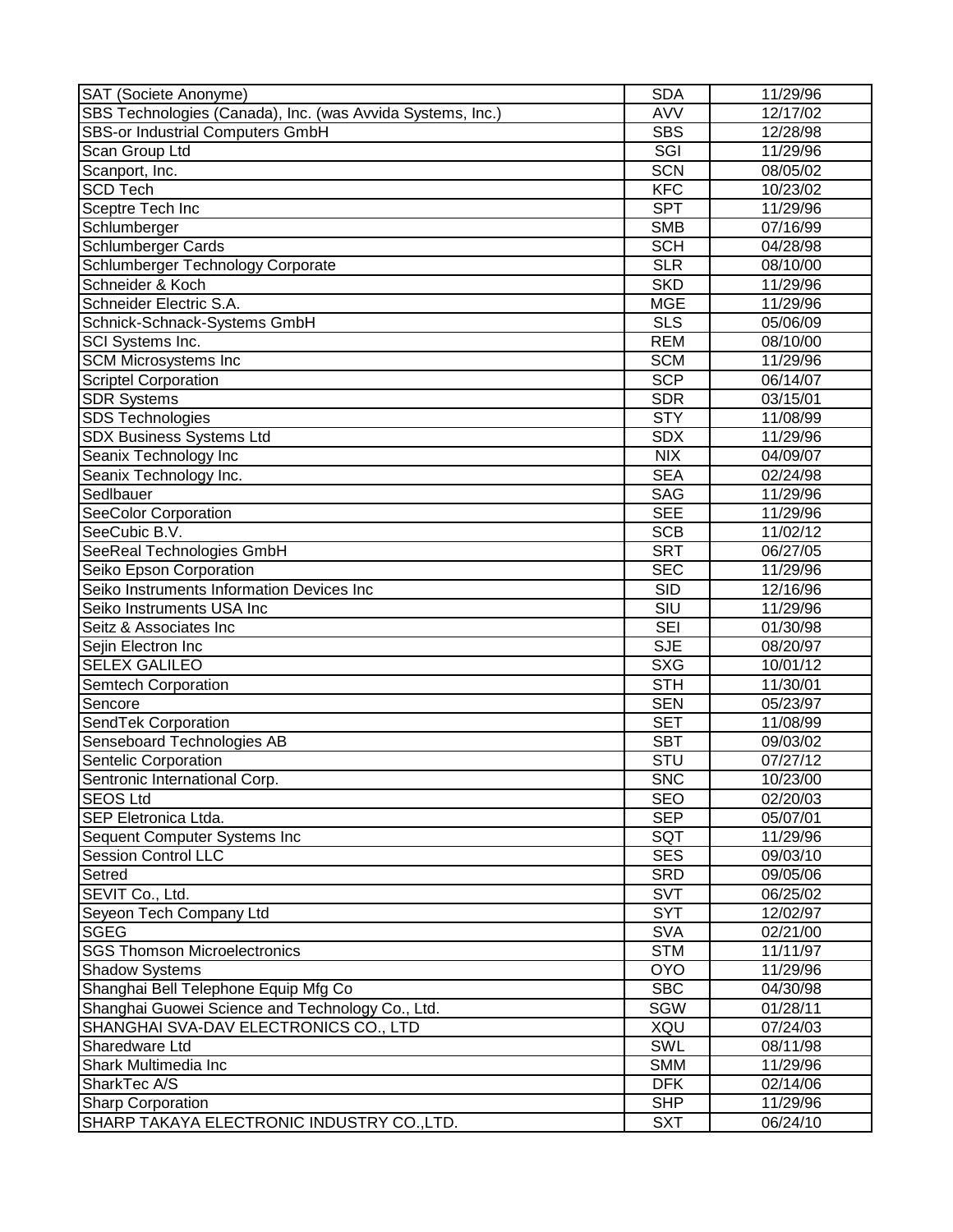| Shenzhen ChuangZhiCheng Technology Co., Ltd.                           | CZC                     | 10/23/13                          |
|------------------------------------------------------------------------|-------------------------|-----------------------------------|
| Shenzhen Inet Mobile Internet Technology Co., LTD                      | <b>IXN</b>              | 11/04/14                          |
| Shenzhen MTC Co., Ltd                                                  | <b>SZM</b>              | 08/09/13                          |
| Shenzhen Ramos Digital Technology Co., Ltd                             | <b>RMS</b>              | 10/29/14                          |
| Shenzhen South-Top Computer Co., Ltd.                                  | <b>SSL</b>              | 12/06/13                          |
| Shenzhen three Connaught Information Technology Co., Ltd. (3nod Group) | <b>AZH</b>              | 09/17/13                          |
| Shenzhen Zhuona Technology Co., Ltd.                                   | <b>XYE</b>              | 10/01/13                          |
| Shenzhen ZhuoYi HengTong Computer Technology Limited                   | <b>HTR</b>              | $\overline{1}$ 2/13/13            |
| Shenzhen Zowee Technology Co., LTD                                     | ZWE                     | 05/26/15                          |
| Sherwood Digital Electronics Corporation                               | <b>SDE</b>              | 11/29/96                          |
| ShibaSoku Co., Ltd.                                                    | <b>SHC</b>              | 05/26/05                          |
| Shin Ho Tech                                                           | <b>SHT</b>              | 11/29/96                          |
| Shlumberger Ltd                                                        | <b>SLB</b>              | 11/29/96                          |
| Shuttle Tech                                                           | <b>SAT</b>              | 11/29/96                          |
| Sichuan Changhong Electric CO, LTD.                                    | <b>CHG</b>              | 02/26/03                          |
| Sichuang Changhong Corporation                                         | CHO                     | 11/30/01                          |
| Siemens                                                                | <b>SIE</b>              | 11/29/96                          |
| Siemens AG                                                             | <b>SDT</b>              | 02/14/06                          |
| <b>SIEMENS AG</b>                                                      | <b>SIA</b>              | 03/15/01                          |
| Siemens Microdesign GmbH                                               | <b>SNI</b>              | 11/29/96                          |
| Siemens Nixdorf Info Systems                                           | <b>SNP</b>              | 11/29/96                          |
| Sierra Semiconductor Inc                                               | <b>SSC</b>              | 11/29/96                          |
| Sierra Wireless Inc.                                                   | SWI                     | 07/10/03                          |
| Sigma Designs Inc                                                      | $\overline{\text{SIG}}$ | 11/29/96                          |
| Sigma Designs, Inc.                                                    | <b>SGD</b>              | 02/14/06                          |
| Sigmacom Co., Ltd.                                                     | <b>SCL</b>              | 04/25/02                          |
| SigmaTel Inc                                                           | <b>STL</b>              | 03/03/97                          |
| Signet                                                                 | <b>DXS</b>              | 10/23/00                          |
| SII Ido-Tsushin Inc                                                    | <b>STE</b>              | 04/03/97                          |
| Silcom Manufacturing Tech Inc                                          | <b>SMT</b>              | 11/29/96                          |
| Silex technology, Inc.                                                 | <b>SXD</b>              | 03/12/09                          |
| Silicom Multimedia Systems Inc                                         | <b>SMS</b>              | 12/04/96                          |
| Silicon Graphics Inc                                                   | <b>SGX</b>              | 11/29/96                          |
| Silicon Image, Inc.                                                    | SII                     | 01/13/00                          |
| Silicon Integrated Systems Corporation                                 | <b>SIS</b>              | 11/29/96                          |
| Silicon Laboratories, Inc                                              | $\overline{\text{SIL}}$ | 07/16/98                          |
|                                                                        | <b>SLH</b>              |                                   |
| Silicon Library Inc.                                                   | SOI                     | 11/01/08<br>$\overline{07}/28/05$ |
| Silicon Optix Corporation<br><b>Silitek Corporation</b>                | <b>SLK</b>              | 07/16/97                          |
| SIM2 Multimedia S.P.A.                                                 | SPU                     | 09/05/02                          |
| Simple Computing                                                       | <b>SMP</b>              | 11/29/96                          |
|                                                                        |                         |                                   |
| Simplex Time Recorder Co.                                              | <b>SPX</b>              | 03/15/01                          |
| Singular Technology Co., Ltd.                                          | SIN                     | 11/08/99                          |
| SINOSUN TECHNOLOGY CO., LTD                                            | SNO                     | 06/27/05                          |
| Sirius Technologies Pty Ltd                                            | <b>SIR</b>              | 03/13/98                          |
| sisel muhendislik                                                      | <b>FUN</b>              | 04/25/02                          |
| SITECSYSTEM CO., LTD.                                                  | <b>STS</b>              | 03/16/05                          |
| Sitintel                                                               | <b>SIT</b>              | 11/29/96                          |
| SKYDATA S.P.A.                                                         | <b>SKY</b>              | 09/19/97                          |
| <b>Smart Card Technology</b>                                           | <b>SCT</b>              | 08/10/00                          |
| <b>SMART Modular Technologies</b>                                      | <b>SMA</b>              | 04/04/97                          |
| <b>Smart Silicon Systems Pty Ltd</b>                                   | SPL                     | 08/10/00                          |
| <b>Smart Tech Inc</b>                                                  | STI                     | 11/29/96                          |
| SMART Technologies Inc.                                                | <b>SBI</b>              | 06/14/07                          |
| <b>SMK CORPORATION</b>                                                 | <b>SMK</b>              | 02/21/00                          |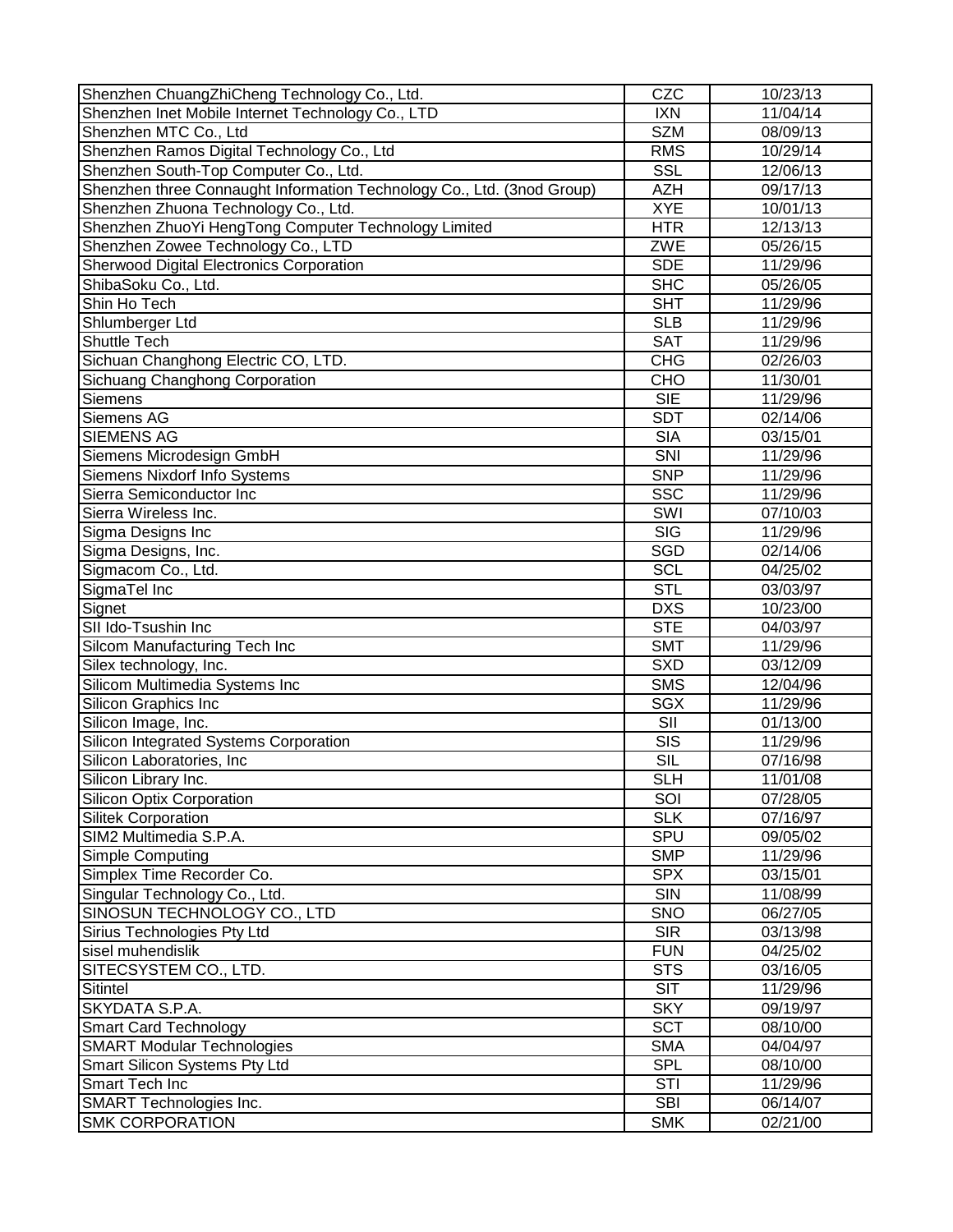| Snell & Wilcox                               | <b>SNW</b> | 04/25/02 |
|----------------------------------------------|------------|----------|
| <b>SOBO VISION</b>                           | <b>MVM</b> | 06/14/07 |
| Socionext Inc.                               | <b>SCX</b> | 05/14/15 |
| Sodeman Lancom Inc                           | <b>LAN</b> | 11/29/96 |
| SODIFF E&T CO., Ltd.                         | <b>SDF</b> | 06/01/07 |
| Soft & Hardware development Goldammer GmbH   | <b>SHG</b> | 11/29/96 |
| Softbed - Consulting & Development Ltd       | <b>SBD</b> | 12/23/97 |
| Software Café                                | <b>SWC</b> | 11/29/96 |
| Software Technologies Group, Inc.            | <b>SWT</b> | 11/29/08 |
| Solitron Technologies Inc                    | SOL        | 11/29/96 |
| Solomon Technology Corporation               | <b>SLM</b> | 01/16/98 |
| SolutionInside                               | <b>SXL</b> | 05/08/01 |
| SOMELEC Z.I. Du Vert Galanta                 | <b>ONX</b> | 11/29/96 |
| Sonitronix                                   | <b>HON</b> | 02/03/11 |
| Sonix Comm. Ltd                              | <b>SNX</b> | 11/29/96 |
| Sony                                         | <b>SNY</b> | 11/29/96 |
| Sony                                         | SON        | 11/29/96 |
| Sony Ericsson Mobile Communications Inc.     | <b>SER</b> | 04/16/04 |
| <b>SORCUS Computer GmbH</b>                  | SCO        | 01/13/00 |
| Sorcus Computer GmbH                         | <b>SOR</b> | 11/29/96 |
| <b>SORD Computer Corporation</b>             | <b>SCC</b> | 11/29/96 |
| Sotec Company Ltd                            | <b>SOT</b> | 05/21/97 |
| South Mountain Technologies, LTD             | <b>FRS</b> | 02/14/06 |
| SOYO Group, Inc                              | SOY        | 12/18/06 |
| SPACE-I Co., Ltd.                            | SPI        | 05/11/05 |
| SpaceLabs Medical Inc                        | SMI        | 11/29/96 |
| <b>SPEA Software AG</b>                      | <b>SPE</b> | 11/29/96 |
| SpeakerCraft                                 | <b>SPK</b> | 04/20/10 |
| Specialix                                    | <b>SLX</b> | 11/29/96 |
| Spectragraphics Corporation                  | <b>SGC</b> | 11/29/96 |
| Spectrum Signal Proecessing Inc              | <b>SSP</b> | 11/29/96 |
| SpinCore Technologies, Inc                   | <b>SPC</b> | 00/00/00 |
| SR-Systems e.K.                              | <b>SRS</b> | 11/19/12 |
| S-S Technology Inc                           | SSI        | 11/29/96 |
| ST Electronics Systems Assembly Pte Ltd      | <b>STA</b> | 12/28/98 |
| <b>STAC Electronics</b>                      | <b>STC</b> | 11/29/96 |
| <b>Standard Microsystems Corporation</b>     | <b>SMC</b> | 11/29/96 |
| Star Paging Telecom Tech (Shenzhen) Co. Ltd. | <b>STT</b> | 09/23/98 |
| <b>Starflight Electronics</b>                | <b>STF</b> | 05/23/97 |
|                                              | <b>SGT</b> | 11/29/96 |
| Stargate Technology<br>StarLeaf              | <b>SLF</b> | 11/01/10 |
| <b>Starlight Networks Inc</b>                | <b>STR</b> | 11/29/96 |
|                                              | <b>STW</b> |          |
| Starwin Inc.<br>Static                       | SWS        | 04/24/01 |
|                                              |            | 05/16/99 |
| STB Systems Inc                              | <b>STB</b> | 11/29/96 |
| STD Computer Inc                             | <b>STD</b> | 11/29/96 |
| StereoGraphics Corp.                         | <b>STG</b> | 10/02/01 |
| ST-Ericsson                                  | <b>STX</b> | 12/09/11 |
| STMicroelectronics                           | <b>SMO</b> | 06/14/07 |
| Stollmann E+V GmbH                           | <b>STO</b> | 03/27/97 |
| <b>Stores Automated Systems Inc</b>          | SAS        | 03/19/97 |
| Storm Technology                             | <b>EZP</b> | 10/17/96 |
| StreamPlay Ltd                               | <b>STP</b> | 02/04/09 |
| <b>Stryker Communications</b>                | <b>SYK</b> | 10/10/05 |
| Subspace Comm. Inc                           | <b>SUB</b> | 11/29/96 |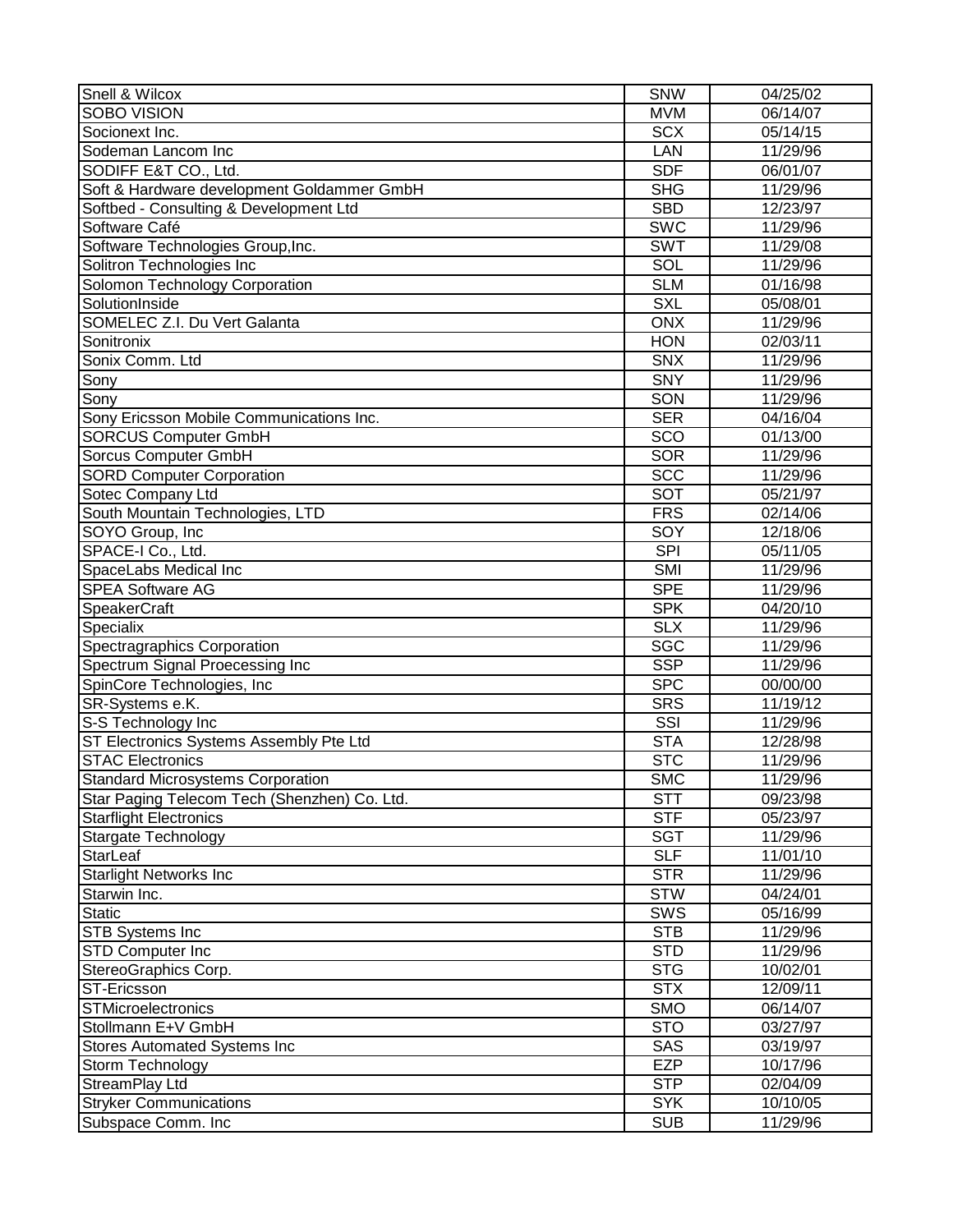| Sumitomo Metal Industries, Ltd.         | <b>SML</b> | 09/13/99 |
|-----------------------------------------|------------|----------|
| Summagraphics Corporation               | <b>SUM</b> | 11/29/96 |
| Sun Corporation                         | <b>SCE</b> | 11/29/96 |
| <b>Sun Electronics Corporation</b>      | <b>SUN</b> | 11/29/96 |
| Sun Microsystems                        | SVI        | 01/13/03 |
| <b>SUNNY ELEKTRONIK</b>                 | <b>SNN</b> | 11/14/14 |
| <b>SunRiver Data System</b>             | <b>SDS</b> | 11/29/96 |
| Super Gate Technology Company Ltd       | SGL        | 12/30/97 |
| SuperNet Inc                            | <b>SNT</b> | 04/23/98 |
| <b>Supra Corporation</b>                | <b>SUP</b> | 11/29/96 |
| Surenam Computer Corporation            | <b>SUR</b> | 11/29/96 |
| <b>Surf Communication Solutions Ltd</b> | <b>SRF</b> | 03/23/98 |
| SVD Computer                            | <b>SVD</b> | 04/14/98 |
| <b>SVSI</b>                             | SVS        | 08/09/08 |
| <b>SY Electronics Ltd</b>               | <b>SYE</b> | 09/20/10 |
| Sylvania Computer Products              | SYL        | 06/12/98 |
| Symbios Logic Inc                       | <b>SLI</b> | 11/29/96 |
| Symbol Technologies                     | <b>ISA</b> | 06/02/97 |
| Symicron Computer Communications Ltd.   | <b>SYM</b> | 11/29/96 |
| Synaptics Inc                           | <b>SYN</b> | 11/29/96 |
| Synopsys Inc                            | <b>SPS</b> | 11/29/96 |
| Syntax-Brillian                         | <b>SXB</b> | 05/08/06 |
| <b>SYPRO Co Ltd</b>                     | <b>SYP</b> | 11/27/98 |
| <b>Sysgration Ltd</b>                   | <b>SYS</b> | 04/28/97 |
| Syslogic Datentechnik AG                | <b>SLC</b> | 01/20/99 |
| <b>Sysmate Company</b>                  | <b>SME</b> | 09/02/97 |
| <b>Sysmate Corporation</b>              | <b>SIC</b> | 05/05/97 |
| Sysmic                                  | <b>SYC</b> | 11/29/96 |
| <b>Systec Computer GmbH</b>             | SGZ        | 10/02/97 |
| <b>System Craft</b>                     | SCI        | 11/29/96 |
| system elektronik GmbH                  | <b>SEB</b> | 04/19/00 |
| Systeme Lauer GmbH&Co KG                | <b>SLA</b> | 03/20/99 |
| <b>Systems Enhancement</b>              | <b>UPS</b> |          |
|                                         |            | 11/29/96 |
| <b>SystemSoft Corporation</b>           | <b>SST</b> | 11/29/96 |
| Systran Corporation<br>SYVAX Inc        | <b>SCR</b> | 11/29/96 |
|                                         | SYV        | 11/29/96 |
| T+A elektroakustik GmbH                 | <b>TUA</b> | 01/05/11 |
| Taicom Data Systems Co., Ltd.           | <b>TCD</b> | 10/08/01 |
| <b>Taicom International Inc</b>         | <b>TMR</b> | 11/29/96 |
| Taiko Electric Works.LTD                | <b>TKC</b> | 03/15/01 |
| Taiwan Video & Monitor Corporation      | <b>TVM</b> | 11/29/96 |
| Takahata Electronics Co., Ltd.          | <b>KTD</b> | 07/22/09 |
| Tamura Seisakusyo Ltd                   | <b>TAM</b> | 07/17/97 |
| Tandberg                                | <b>TAA</b> | 10/21/03 |
| <b>Tandberg Data Display AS</b>         | <b>TDD</b> | 11/29/96 |
| <b>Tandem Computer Europe Inc</b>       | <b>TDM</b> | 11/29/96 |
| <b>Tandon Corporation</b>               | <b>TCC</b> | 11/29/96 |
| <b>Tandy Electronics</b>                | <b>TDY</b> | 11/29/96 |
| <b>Taskit Rechnertechnik GmbH</b>       | <b>TAS</b> | 12/15/97 |
| <b>Tatung Company of America Inc</b>    | <b>TCS</b> | 11/29/96 |
| <b>Tatung UK Ltd</b>                    | <b>VIB</b> | 07/16/99 |
| Taugagreining hf                        | <b>NRV</b> | 11/29/96 |
| Taxan (Europe) Ltd                      | <b>TAX</b> | 03/13/97 |
| <b>TDK USA Corporation</b>              | <b>PMD</b> | 11/29/96 |
| <b>TDK USA Corporation</b>              | <b>TDK</b> | 11/29/96 |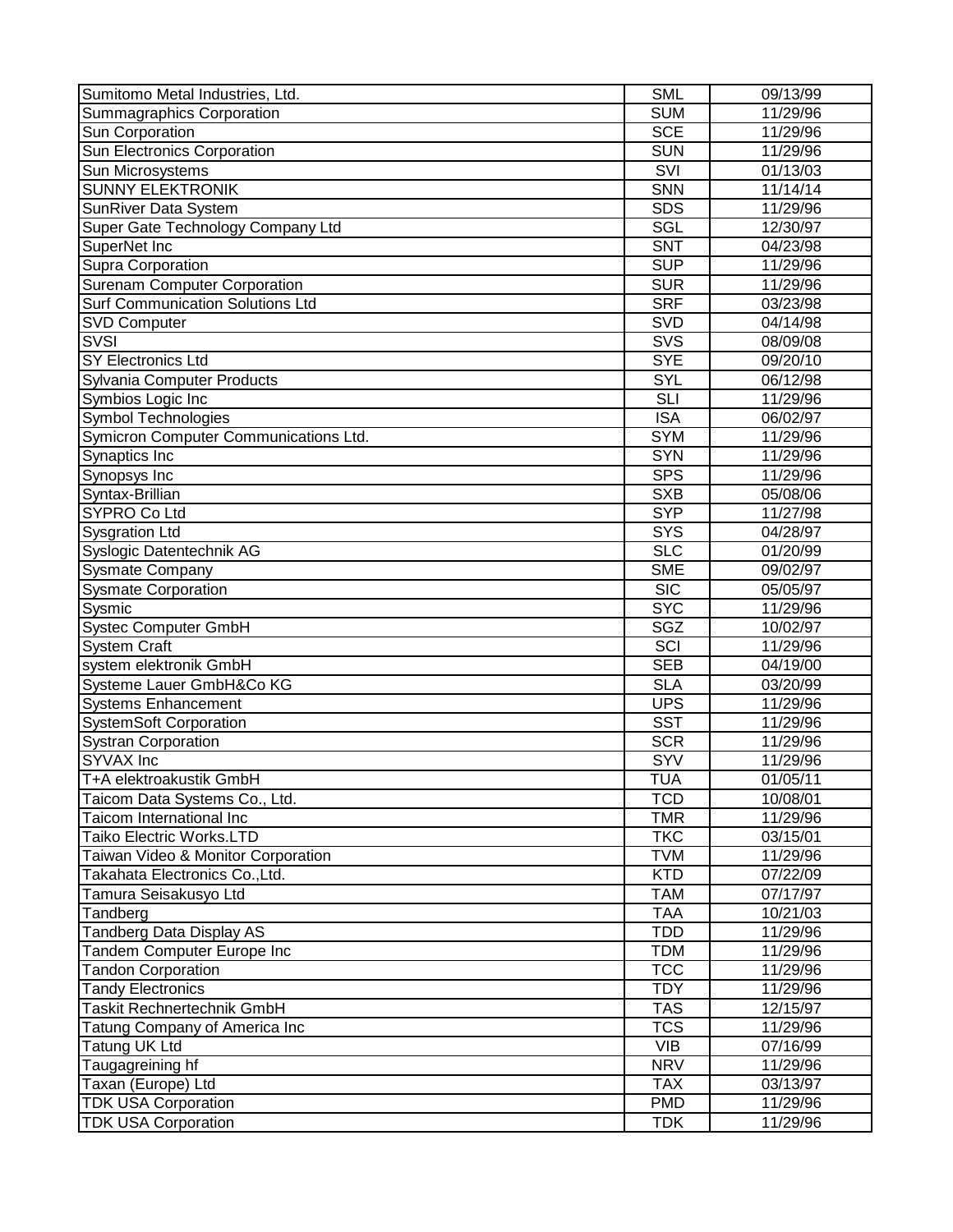| <b>TDT</b>                                | <b>TDT</b> | 11/29/96 |
|-------------------------------------------|------------|----------|
| TDVision Systems, Inc.                    | <b>TDV</b> | 01/18/08 |
| <b>TEAC America Inc</b>                   | <b>TCJ</b> | 11/29/96 |
| <b>TEAC System Corporation</b>            | <b>TEA</b> | 11/29/96 |
| TEC CORPORATION                           | <b>CET</b> | 07/16/98 |
| Tech Source Inc.                          | <b>TEZ</b> | 08/14/13 |
| Techmedia Computer Systems Corporation    | <b>TMC</b> | 02/10/98 |
| <b>Technical Concepts Ltd</b>             | <b>TCL</b> | 11/29/96 |
| Technical Illusions Inc.                  | <b>TIL</b> | 02/14/14 |
| TechniSat Digital GmbH                    | <b>TSD</b> | 07/14/05 |
| Technology Nexus Secure Open Systems AB   | <b>NXS</b> | 05/08/98 |
| Fechnology Power Enterprises Inc          | <b>TPE</b> | 11/29/96 |
| TechnoTrend Systemtechnik GmbH            | <b>TTS</b> | 11/29/96 |
| Tecmar Inc                                | <b>TEC</b> | 11/29/96 |
| Tecnetics (PTY) Ltd                       | <b>TCN</b> | 11/29/96 |
| <b>TECNIMAGEN SA</b>                      | <b>TNM</b> | 05/02/05 |
| Tecnovision                               | <b>TVD</b> | 03/13/06 |
| Tectona SoftSolutions (P) Ltd.,           | <b>RXT</b> | 06/02/04 |
| Teknor Microsystem Inc                    | <b>TKN</b> | 11/29/96 |
| Tekram Technology Company Ltd             | <b>TRM</b> | 11/29/96 |
| Tektronix Inc                             | <b>TEK</b> | 05/16/99 |
| <b>TEKWorx Limited</b>                    | <b>TWX</b> | 12/24/09 |
| Telecom Technology Centre Co. Ltd.        | <b>TCT</b> | 07/16/99 |
| Telecommunications Techniques Corporation | <b>TTC</b> | 11/29/96 |
| Teleforce.,co,ltd                         | <b>TLF</b> | 11/19/12 |
| Teleliaison Inc                           | <b>TAT</b> | 04/29/97 |
| <b>Telelink AG</b>                        | <b>TLK</b> | 09/01/98 |
| Teleprocessing Systeme GmbH               | <b>TPS</b> | 01/24/97 |
| Teles AG                                  | <b>TAG</b> | 11/29/96 |
| <b>Teleste Educational OY</b>             | <b>TLS</b> | 11/29/96 |
| TeleVideo Systems                         | <b>TSI</b> | 11/29/96 |
| Telia ProSoft AB                          | <b>PFT</b> | 09/13/99 |
| <b>Telindus</b>                           | <b>TLD</b> | 11/29/96 |
| <b>Telxon Corporation</b>                 | <b>TLX</b> | 11/29/96 |
| Tennyson Tech Pty Ltd                     | <b>TNY</b> | 11/29/96 |
| Teradici                                  | <b>TDC</b> | 10/11/07 |
| TerraTec Electronic GmbH                  | <b>TER</b> | 03/21/97 |
| Texas Insturments                         | <b>TXN</b> | 11/29/96 |
| Texas Microsystem                         | <b>TMI</b> | 11/29/96 |
| <b>Textron Defense System</b>             | <b>TXT</b> | 11/29/96 |
| The Concept Keyboard Company Ltd          | CKC        | 06/02/97 |
| The Linux Foundation                      | <b>LNX</b> | 04/04/14 |
| The Moving Pixel Company                  | <b>PXL</b> | 11/24/03 |
| The NTI Group                             | <b>ITN</b> | 11/29/96 |
| The OPEN Group                            | <b>TOG</b> | 09/13/99 |
| The Panda Project                         | PAN        | 11/29/96 |
| The Phoenix Research Group Inc            | <b>PRG</b> | 09/19/97 |
| The Software Group Ltd                    | <b>TSG</b> | 11/29/96 |
| <b>Thermotrex Corporation</b>             | <b>TMX</b> | 11/29/96 |
| Thinklogical                              | <b>TLL</b> | 06/01/15 |
| Thomas-Conrad Corporation                 | <b>TCO</b> | 11/29/96 |
| <b>Thomson Consumer Electronics</b>       | <b>TCR</b> | 08/20/98 |
| <b>Thruput Ltd</b>                        | <b>TPT</b> | 06/16/10 |
| Thundercom Holdings Sdn. Bhd.             | <b>THN</b> | 03/21/97 |
| <b>Tidewater Association</b>              | <b>TWA</b> | 11/29/96 |
|                                           |            |          |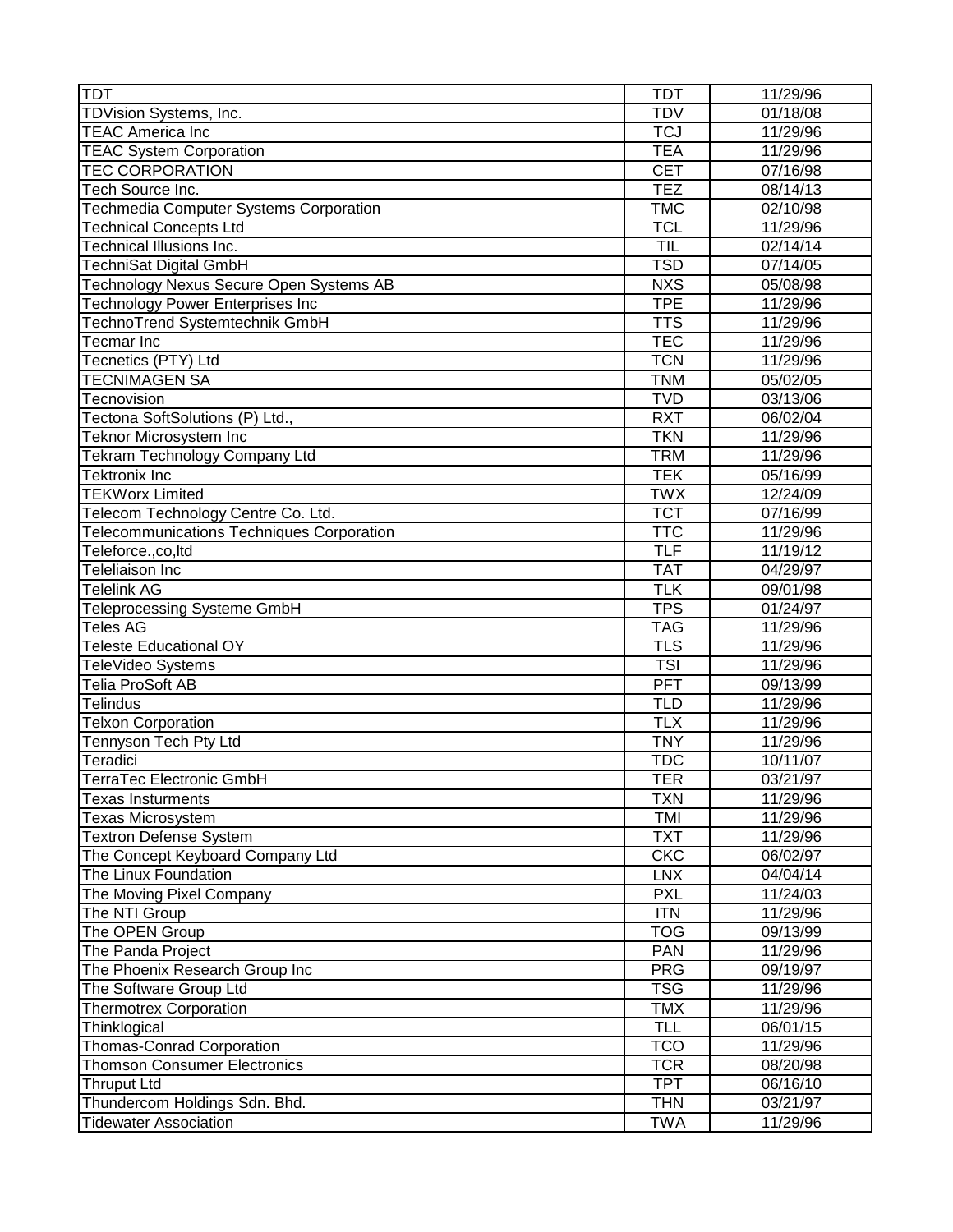| Time Management, Inc.                          | <b>TMM</b>       | 03/20/99              |
|------------------------------------------------|------------------|-----------------------|
| TimeKeeping Systems, Inc.                      | <b>TKS</b>       | 08/31/98              |
| Times (Shanghai) Computer Co., Ltd.            | <b>TPD</b>       | 12/12/13              |
| <b>TIPTEL AG</b>                               | <b>TIP</b>       | 02/24/98              |
| Tixi.Com GmbH                                  | <b>TIX</b>       | 10/16/98              |
| T-Metrics Inc.                                 | <b>TMT</b>       | 02/21/00              |
| <b>TNC Industrial Company Ltd</b>              | <b>TNC</b>       | 02/27/98              |
| Todos Data System AB                           | <b>TAB</b>       | 08/20/97              |
| TOEI Electronics Co., Ltd.                     | <b>TOE</b>       | 10/02/01              |
| <b>TONNA</b>                                   | <b>TON</b>       | 03/14/12              |
| Top Victory Electronics (Fujian) Company Ltd   | <b>TPV</b>       | 05/16/99              |
| <b>TOPRE CORPORATION</b>                       | <b>TPK</b>       | 02/13/09              |
| Topro Technology Inc                           | <b>TPR</b>       | 05/08/98              |
| Topson Technology Co., Ltd.                    | <b>TTA</b>       | $\overline{09/2}3/98$ |
| <b>TORNADO Company</b>                         | <b>SFM</b>       | 04/15/97              |
| <b>Torus Systems Ltd</b>                       | <b>TGS</b>       | 11/29/96              |
| <b>Torus Systems Ltd</b>                       | <b>TRS</b>       | 11/29/96              |
| Toshiba America Info Systems Inc               | TAI              | 11/29/96              |
| Toshiba America Info Systems Inc               | <b>TSB</b>       | 11/29/96              |
| <b>Toshiba Corporation</b>                     | $\overline{TOS}$ | 11/29/96              |
| <b>Toshiba Corporation</b>                     | <b>TTP</b>       | 07/07/15              |
| Toshiba Global Commerce Solutions, Inc.        | <b>TGC</b>       | 06/26/12              |
| Toshiba Matsushita Display Technology Co., Ltd | <b>LCD</b>       | 05/24/00              |
| TOSHIBA PERSONAL COMPUTER SYSTEM CORPRATION    | <b>PCS</b>       | 06/22/10              |
| TOSHIBA TELI CORPORATION                       | TLI              | 01/18/08              |
| Totoku Electric Company Ltd                    | <b>TTK</b>       | 11/29/96              |
| Tottori Sanyo Electric                         | <b>TSE</b>       | 11/29/96              |
| Tottori SANYO Electric Co., Ltd.               | <b>TSL</b>       | 11/06/01              |
| <b>Touch Panel Systems Corporation</b>         | <b>TPC</b>       | 09/02/97              |
| TouchKo, Inc.                                  | <b>TKO</b>       | 01/12/06              |
| <b>Touchstone Technology</b>                   | <b>TOU</b>       | 05/07/01              |
| TouchSystems                                   | <b>TSY</b>       | 01/18/08              |
| <b>TOWITOKO electronics GmbH</b>               | <b>TWK</b>       | 04/14/98              |
| <b>Transtex SA</b>                             | <b>CSB</b>       | 03/15/01              |
| Transtream Inc                                 | <b>TST</b>       | 04/29/97              |
| <b>TRANSVIDEO</b>                              | <b>TSV</b>       | 05/04/10              |
| Tremetrics                                     | <b>TRE</b>       | 04/24/97              |
| <b>Tremon Enterprises Company Ltd</b>          | <b>RDM</b>       | 11/29/96              |
| <b>Trenton Terminals Inc</b>                   | <b>TTI</b>       | 11/29/96              |
| <b>Trex Enterprises</b>                        | <b>TRX</b>       | 02/21/00              |
| <b>Tribe Computer Works Inc</b>                | <b>OZO</b>       | 11/29/96              |
| <b>Tricord Systems</b>                         | <b>TRI</b>       | 11/29/96              |
| Tri-Data Systems Inc                           | <b>TDS</b>       | 11/29/96              |
| <b>TRIDELITY Display Solutions GmbH</b>        | <b>TTY</b>       | 07/19/10              |
| <b>Trident Microsystem Inc</b>                 | <b>TRD</b>       | 11/29/96              |
| <b>Trident Microsystems Ltd</b>                | <b>TMS</b>       | 07/15/02              |
| <b>TriGem Computer Inc</b>                     | <b>TGI</b>       | 11/29/96              |
| TriGem Computer, Inc.                          | <b>TGM</b>       | 07/05/01              |
| Trigem KinfoComm                               | <b>TIC</b>       | 02/26/03              |
| <b>Trioc AB</b>                                | <b>TRC</b>       | 01/13/00              |
| Triple S Engineering Inc                       | TBB              | 09/26/97              |
| <b>Tritec Electronic AG</b>                    | <b>TRT</b>       | 01/11/12              |
| <b>TriTech Microelectronics International</b>  | <b>TRA</b>       | 01/24/97              |
| Triumph Board a.s.                             | <b>TRB</b>       | 09/27/13              |
| <b>Trivisio Prototyping GmbH</b>               | <b>TRV</b>       | 11/18/11              |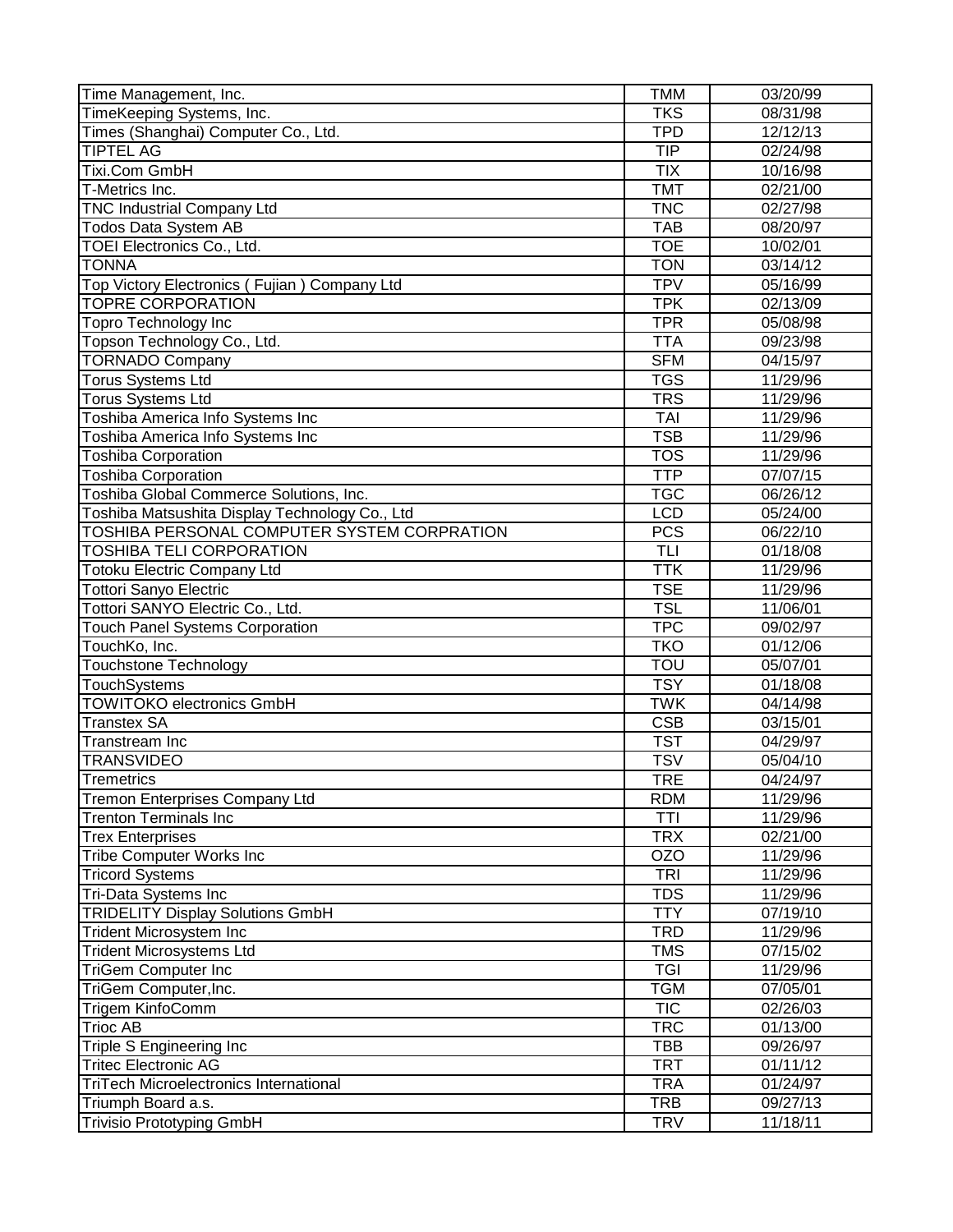| <b>Trixel Ltd</b>                         | <b>TXL</b> | 08/10/00              |
|-------------------------------------------|------------|-----------------------|
| Trtheim Technology                        | <b>MKV</b> | 03/17/97              |
| Truevision                                | <b>TVI</b> | 11/29/96              |
| TTE, Inc.                                 | <b>TTE</b> | 01/18/05              |
| Tulip Computers Int'l B.V.                | <b>TCI</b> | 11/29/96              |
| Turbo Communication, Inc                  | <b>TBC</b> | 09/01/98              |
| <b>Turtle Beach System</b>                | <b>TBS</b> | 11/29/96              |
| <b>Tut Systems</b>                        | <b>TUT</b> | 08/19/97              |
| <b>TV Interactive Corporation</b>         | <b>TVR</b> | 11/29/96              |
| TV One Ltd                                | <b>TVO</b> | 09/02/08              |
| <b>TV1 GmbH</b>                           | <b>TVV</b> | 02/06/12              |
| <b>TVS Electronics Limited</b>            | <b>TVS</b> | 05/20/08              |
| <b>Twinhead International Corporation</b> | <b>TWH</b> | 11/29/96              |
| <b>Tyan Computer Corporation</b>          | <b>TYN</b> | 11/29/96              |
| U. S. Electronics Inc.                    | <b>USE</b> | 10/28/13              |
| U.S. Digital Corporation                  | <b>USD</b> | 11/29/96              |
| U.S. Naval Research Lab                   | <b>NRL</b> | 11/29/96              |
| U.S. Navy                                 | <b>TSP</b> | 10/17/02              |
| U.S. Robotics Inc                         | <b>USR</b> | 11/29/96              |
| Ubinetics Ltd.                            | <b>UBL</b> | 05/23/02              |
| Ueda Japan Radio Co., Ltd.                | <b>UJR</b> | 07/09/03              |
| <b>UFO Systems Inc</b>                    | <b>UFO</b> | 11/29/96              |
| Ultima Associates Pte Ltd                 | <b>UAS</b> | 01/02/97              |
|                                           |            |                       |
| <b>Ultima Electronics Corporation</b>     | <b>UEC</b> | 09/01/98              |
| <b>Ultra Network Tech</b>                 | ULT        | 11/29/96              |
| Umezawa Giken Co., Ltd                    | <b>UMG</b> | 04/10/08              |
| Ungermann-Bass Inc                        | <b>UBI</b> | 11/29/96              |
| Unicate                                   | <b>UNY</b> | $\overline{07}/21/98$ |
| <b>Uniden Corporation</b>                 | <b>UDN</b> | 10/18/04              |
| Uniform Industrial Corporation            | <b>UIC</b> | 11/29/96              |
| Uniform Industry Corp.                    | <b>UNI</b> | 11/06/01              |
| UNIGRAF-USA                               | <b>UFG</b> | 10/09/08              |
| <b>Unisys Corporation</b>                 | <b>UNB</b> | 11/29/96              |
| <b>Unisys Corporation</b>                 | <b>UNC</b> | 11/29/96              |
| <b>Unisys Corporation</b>                 | <b>UNM</b> | 11/29/96              |
| <b>Unisys Corporation</b>                 | <b>UNO</b> | 11/29/96              |
| Unisys Corporation                        | <b>UNS</b> | 11/29/96              |
| <b>Unisys Corporation</b>                 | <b>UNT</b> | 11/29/96              |
| <b>Unisys DSD</b>                         | <b>UNA</b> | 11/29/96              |
| Uni-Take Int'l Inc.                       | <b>WKH</b> | 06/17/02              |
| United Microelectr Corporation            | <b>UMC</b> | 11/29/96              |
| Unitop                                    | <b>UNP</b> | 11/06/01              |
| Universal Electronics Inc                 | <b>UEI</b> | 08/20/97              |
| Universal Empowering Technologies         | <b>UET</b> | 09/26/97              |
| Universal Multimedia                      | <b>UMM</b> | 10/08/01              |
| Universal Scientific Industrial Co., Ltd. | <b>USI</b> | 11/04/03              |
| <b>University College</b>                 | <b>JGD</b> | 11/29/96              |
| Uniwill Computer Corp.                    | <b>UWC</b> | 04/16/04              |
| Up to Date Tech                           | <b>UTD</b> | 11/29/96              |
| <b>UPPI</b>                               | <b>UPP</b> | 04/14/98              |
| Ups Manufactoring s.r.l.                  | <b>RUP</b> | 03/15/01              |
| <b>USC Information Sciences Institute</b> | <b>ASD</b> | 04/08/97              |
| Utimaco Safeware AG                       | <b>USA</b> | 05/04/98              |
| Vaddio, LLC                               | VAD        | 11/30/12              |
| Vadem                                     | <b>VDM</b> | 11/29/96              |
|                                           |            |                       |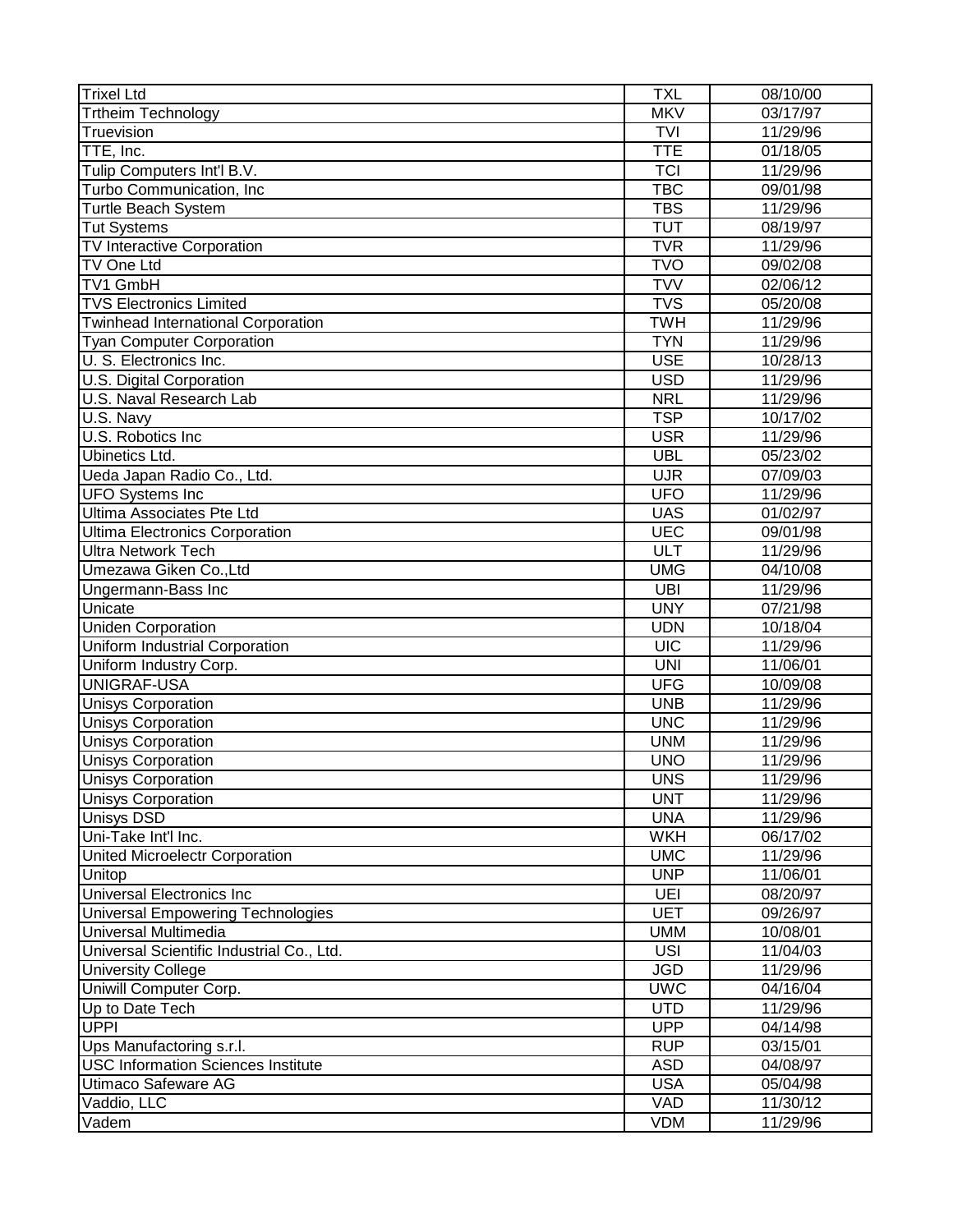| <b>VAIO Corporation</b>                   | VAI        | 04/18/14              |
|-------------------------------------------|------------|-----------------------|
| <b>Valence Computing Corporation</b>      | <b>VAL</b> | 11/29/96              |
| Valley Board Ltda                         | <b>VBT</b> | 03/15/01              |
| ValleyBoard Ltda.                         | <b>VLB</b> | 04/05/98              |
| Valve Corporation                         | <b>VLV</b> | 03/06/13              |
| VanErum Group                             | T          | 10/01/13              |
| Varian Australia Pty Ltd                  | <b>VAR</b> | 04/19/00              |
| <b>VATIV Technologies</b>                 | <b>VTV</b> | 04/12/06              |
| VBrick Systems Inc.                       | <b>VBR</b> | 08/19/09              |
| <b>VCONEX</b>                             | <b>VCX</b> | 06/15/05              |
| <b>VDC Display Systems</b>                | <b>VDC</b> | 04/29/09              |
| Vector Informatik GmbH                    | <b>VEC</b> | 09/10/97              |
| Vector Magnetics, LLC                     | <b>VCM</b> | 04/12/06              |
| <b>Vektrex</b>                            | <b>VEK</b> | 12/13/96              |
| VeriFone Inc                              | <b>VFI</b> | 05/29/98              |
| Vermont Microsystems                      | VMI        | 11/29/96              |
| <b>Vestax Corporation</b>                 | <b>VTX</b> | 02/14/12              |
| Vestel Elektronik Sanayi ve Ticaret A. S. | <b>VES</b> | 09/19/97              |
| Via Mons Ltd.                             | <b>VIM</b> | 08/29/12              |
| VIA Tech Inc                              | <b>VIA</b> | 11/29/96              |
| Victor Company of Japan, Limited          | VCJ        | 02/06/09              |
| Victor Data Systems                       | <b>VDA</b> | $\overline{05/2}4/00$ |
| Victron B.V.                              | <b>VIC</b> | 11/29/96              |
| Video & Display Oriented Corporation      | <b>VDO</b> | 11/29/96              |
| Video Computer S.p.A.                     | <b>URD</b> | 02/24/98              |
| Video International Inc.                  | <b>JWD</b> | 02/21/00              |
| Video Products Inc                        | <b>VPI</b> | 05/04/10              |
| VideoLan Technologies                     | <b>VLT</b> | 10/17/97              |
| VideoServer                               | <b>VSI</b> | 06/25/97              |
| Videotechnik Breithaupt                   | <b>VTB</b> | 07/23/13              |
| <b>VIDEOTRON CORP.</b>                    | <b>VTN</b> | 05/04/10              |
| Vidisys GmbH & Company                    | <b>VDS</b> | 11/29/96              |
| Viditec, Inc.                             | <b>VDT</b> | 11/08/99              |
| ViewSonic Corporation                     | <b>VSC</b> | 11/29/96              |
| Viewteck Co., Ltd.                        | <b>VTK</b> | 10/08/01              |
| <b>Viking Connectors</b>                  | <b>VIK</b> | 11/29/96              |
| Vinca Corporation                         | <b>VNC</b> | 11/29/96              |
| Vinci Labs                                | <b>NHT</b> | 03/03/06              |
| Vine Micros Limited                       | <b>VML</b> | 06/16/04              |
| Vine Micros Ltd                           | <b>VIN</b> | 04/19/00              |
| <b>Virtual Computer Corporation</b>       | <b>VCC</b> | 11/29/96              |
| <b>Virtual Resources Corporation</b>      | <b>VRC</b> | 11/29/96              |
| <b>Vision Quest</b>                       | VQ@        | 10/26/09              |
| Vision Systems GmbH                       | <b>VSP</b> | 11/29/96              |
| Visioneer                                 | <b>VIS</b> | 11/29/96              |
| Visitech AS                               | VIT        | 09/05/06              |
| Vislink International Ltd                 | <b>VLK</b> | 08/27/12              |
| VistaCom Inc                              | <b>VCI</b> | 11/29/96              |
| Visual Interface, Inc                     | <b>VIR</b> | 11/27/98              |
| Vivid Technology Pte Ltd                  | <b>VTL</b> | 11/29/96              |
| VIZIO, Inc                                | VIZ        | 06/06/12              |
| <b>VLSI Tech Inc</b>                      | VTI        | 11/29/96              |
| VMware Inc.,                              | <b>VMW</b> | 10/18/11              |
| Voice Technologies Group Inc              | <b>VTG</b> | 04/24/97              |
| Vortex Computersysteme GmbH               | <b>GDT</b> | 11/29/96              |
|                                           |            |                       |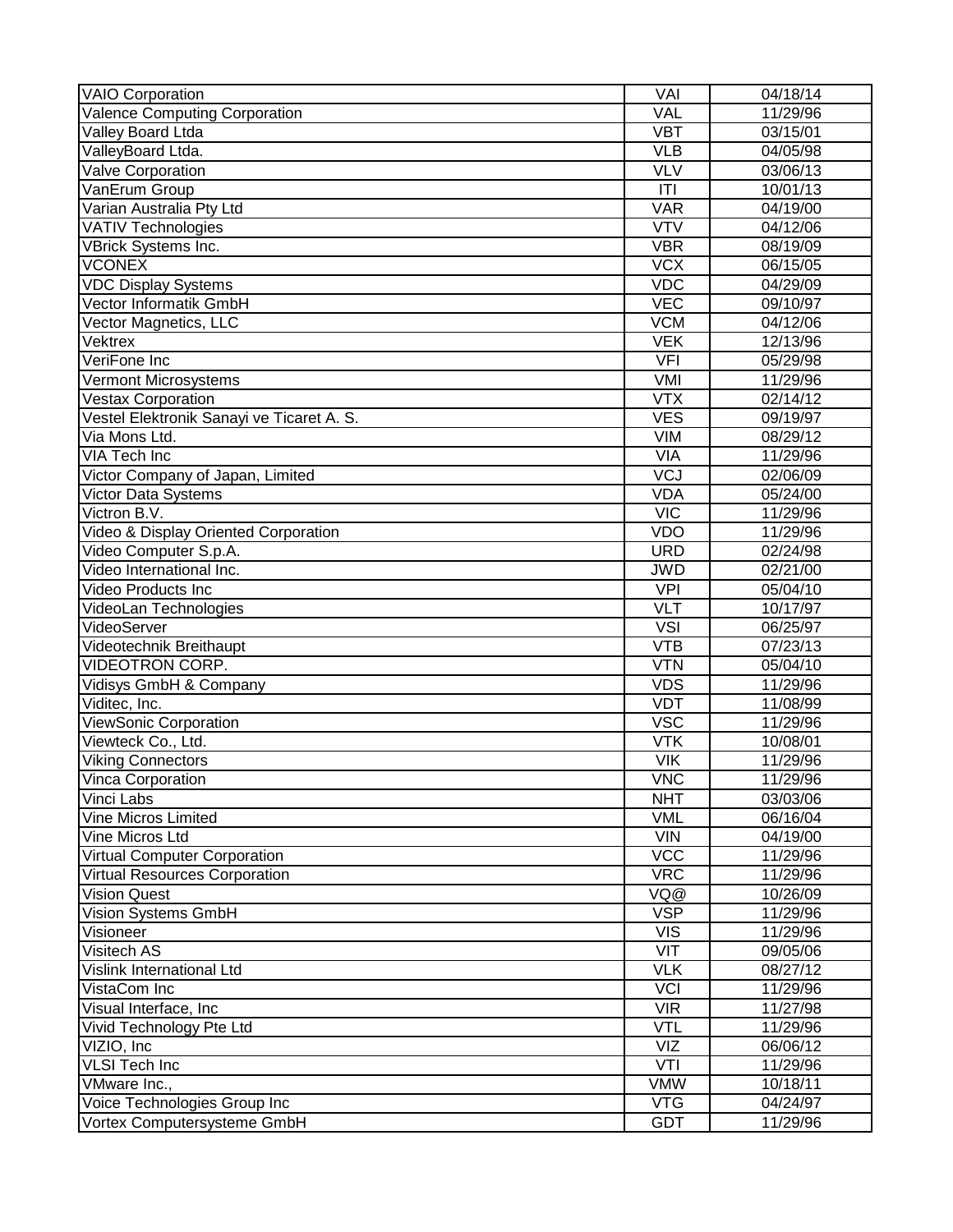| VPixx Technologies Inc.                     | <b>VPX</b> | 12/05/13 |
|---------------------------------------------|------------|----------|
| <b>VRmagic Holding AG</b>                   | <b>VRM</b> | 04/12/13 |
| V-Star Electronics Inc.                     | <b>VSR</b> | 02/21/00 |
| <b>VTech Computers Ltd</b>                  | <b>VTS</b> | 11/29/96 |
| <b>VTel Corporation</b>                     | <b>VTC</b> | 11/29/96 |
| Vutrix (UK) Ltd                             | <b>VUT</b> | 07/22/03 |
| Vweb Corp.                                  | <b>VWB</b> | 03/12/04 |
| Wacom Tech                                  | <b>WAC</b> | 11/29/96 |
| <b>Wallis Hamilton Industries</b>           | <b>JPW</b> | 07/16/99 |
| Wanlida Group Co., Ltd.                     | <b>MLT</b> | 04/24/14 |
| <b>Wave Access</b>                          | <b>WAL</b> | 12/13/96 |
| <b>Wave Systems</b>                         | <b>AWS</b> | 11/29/96 |
| <b>Wave Systems Corporation</b>             | <b>WVM</b> | 12/05/97 |
| Wavephore                                   | <b>WAV</b> | 11/29/96 |
| <b>Way2Call Communications</b>              | <b>SEL</b> | 03/20/97 |
| <b>WB Systemtechnik GmbH</b>                | <b>WBS</b> | 09/08/97 |
| W-DEV                                       | WEL        | 11/01/10 |
| Wearnes Peripherals International (Pte) Ltd | <b>WPI</b> | 03/31/98 |
| <b>Wearnes Thakral Pte</b>                  | <b>WTK</b> | 11/29/96 |
| WebGear Inc                                 | <b>WEB</b> | 01/30/98 |
| Westermo Teleindustri AB                    | <b>WMO</b> | 01/13/00 |
| <b>Western Digital</b>                      | <b>WDC</b> | 11/29/96 |
| <b>Westinghouse Digital Electronics</b>     | <b>WDE</b> | 05/23/03 |
| <b>WEY Design AG</b>                        | <b>WEY</b> | 10/18/04 |
| <b>Whistle Communications</b>               | WHI        | 10/24/98 |
| <b>Wildfire Communications Inc</b>          | <b>WLD</b> | 02/13/97 |
| WillNet Inc.                                | <b>WNI</b> | 04/19/00 |
| <b>Winbond Electronics Corporation</b>      | <b>WEC</b> | 11/29/96 |
| Wincor Nixdorf International GmbH           | <b>WNX</b> | 09/20/04 |
| Winmate Communication Inc                   | <b>WMT</b> | 03/15/01 |
| Winnov L.P.                                 | <b>WNV</b> | 03/07/97 |
| <b>WINRADIO Communications</b>              | <b>WRC</b> | 09/11/97 |
| Wintop Technology Inc                       | <b>WIN</b> | 12/29/96 |
| Wipotec Wiege- und Positioniersysteme GmbH  | <b>WWP</b> | 04/08/14 |
| <b>WIPRO Information Technology Ltd</b>     | WIL        | 11/29/96 |
| Wipro Infotech                              | <b>WIP</b> | 01/09/04 |
| Wireless And Smart Products Inc.            | <b>WSP</b> | 03/20/99 |
| Wisecom Inc                                 | <b>WCI</b> | 11/29/96 |
| <b>Wistron Corporation</b>                  | <b>WST</b> | 09/03/10 |
| <b>Wolfson Microelectronics Ltd</b>         | <b>WML</b> | 07/30/97 |
| <b>WolfVision GmbH</b>                      | <b>WVV</b> | 09/18/12 |
| Woodwind Communications Systems Inc         | <b>WCS</b> | 11/29/96 |
| Wooyoung Image & Information Co., Ltd.      | <b>WYT</b> | 01/18/08 |
| <b>WorkStation Tech</b>                     | WTI        | 11/29/96 |
| World Wide Video, Inc.                      | <b>WWV</b> | 10/24/98 |
| Woxter Technology Co. Ltd                   | <b>WXT</b> | 09/03/10 |
| $X-10$ (USA) Inc                            | <b>XTN</b> | 02/24/97 |
| X2E GmbH                                    | <b>XTE</b> | 09/23/09 |
|                                             |            |          |
| <b>XAC Automation Corp</b>                  | XAC        | 02/22/99 |
| XDM Ltd.                                    | <b>XDM</b> | 11/22/10 |
| Xedia Corporation                           | <b>MAD</b> | 11/29/96 |
| Xilinx, Inc.                                | <b>XLX</b> | 08/01/07 |
| <b>Xinex Networks Inc</b>                   | XIN        | 02/07/97 |
| <b>Xiotech Corporation</b>                  | XIO        | 05/29/98 |
| Xircom Inc                                  | <b>XRC</b> | 11/29/96 |